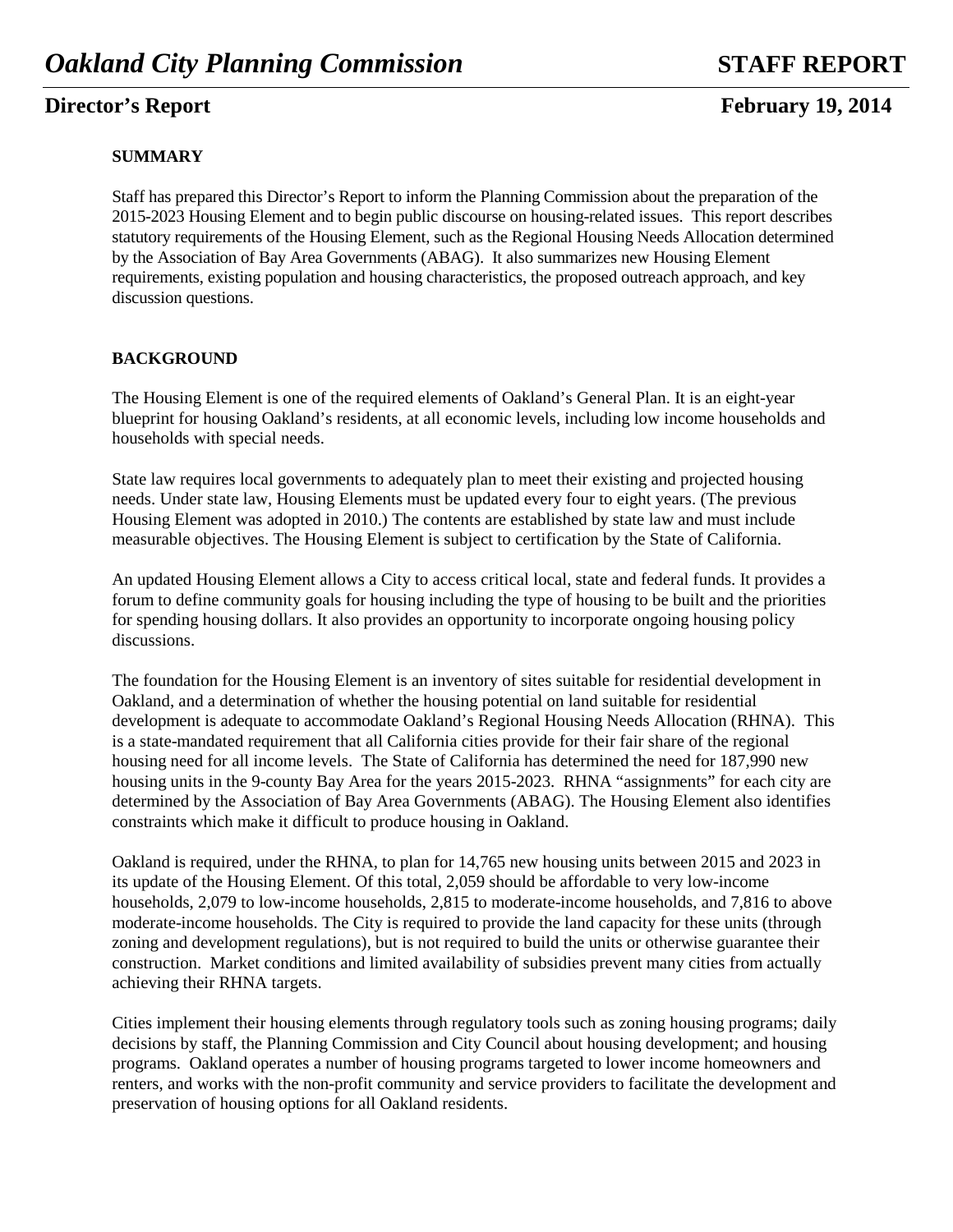#### **RECENT CHANGES TO STATE LAW**

In 2008, Senate Bill 375, the Sustainable Communities and Climate Protection Act (SB 375), was adopted and strengthened coordination between regional housing allocation and transportation planning. Under SB 375, the Metropolitan Transportation Commission (MTC) is required to incorporate a Sustainable Communities Strategy (SCS) into the Regional Transportation Plan (RTP). The SCS is intended to achieve greenhouse gas (GHG) emission reductions. To that end, regional housing allocation planning should be designed to achieve GHG emission reduction goals by developing efficient land-use strategies such as infill, mixed-use, and/or downtown revitalization strategies, promote and incentivize a variety of housing types affordable to the workforce and households with lower incomes, and address climate change by reducing vehicle trips. Additionally, SB 375 amended the RHNA schedule and strengthened rezoning requirements. Non-attainment Metropolitan Planning Organizations (MPOs) (of which the Bay Area's Metropolitan Transportation Commission is one) must adopt an RTP every four years. RHNA and housing element schedules must be coordinated with every other RTP, requiring housing elements be updated every 8 years, no later than 18 months after RTP adoption.

In an effort to meet overlapping objectives of SB 375 and Housing Element law, ABAG adopted "Plan Bay Area" with the following objectives:

- Increase supply, diversity and affordability of housing
- Promote infill development and more efficient land use patterns
- Promote intraregional relationship between jobs and housing
- Protect environmental resources
- Promote socioeconomic equity
- Plan Bay Area Framework: Priority Development Areas (PDAs)

Beyond the requirements specified in Housing Element Law and SB 375, the comprehensive Plan Bay Area effort will support housing allocations under the RHNA through targeted transportation investments funded under the One Bay Area Grant (OBAG). The funding criteria for OBAG take into account local jurisdictions' past housing production and the 2014-2022 RHNA, for both total units and affordable units. The OBAG program also emphasizes the importance of planning for housing by requiring that a jurisdiction has a Housing Element certified by the California Department of Housing and Community Development (HCD) to be eligible for funding.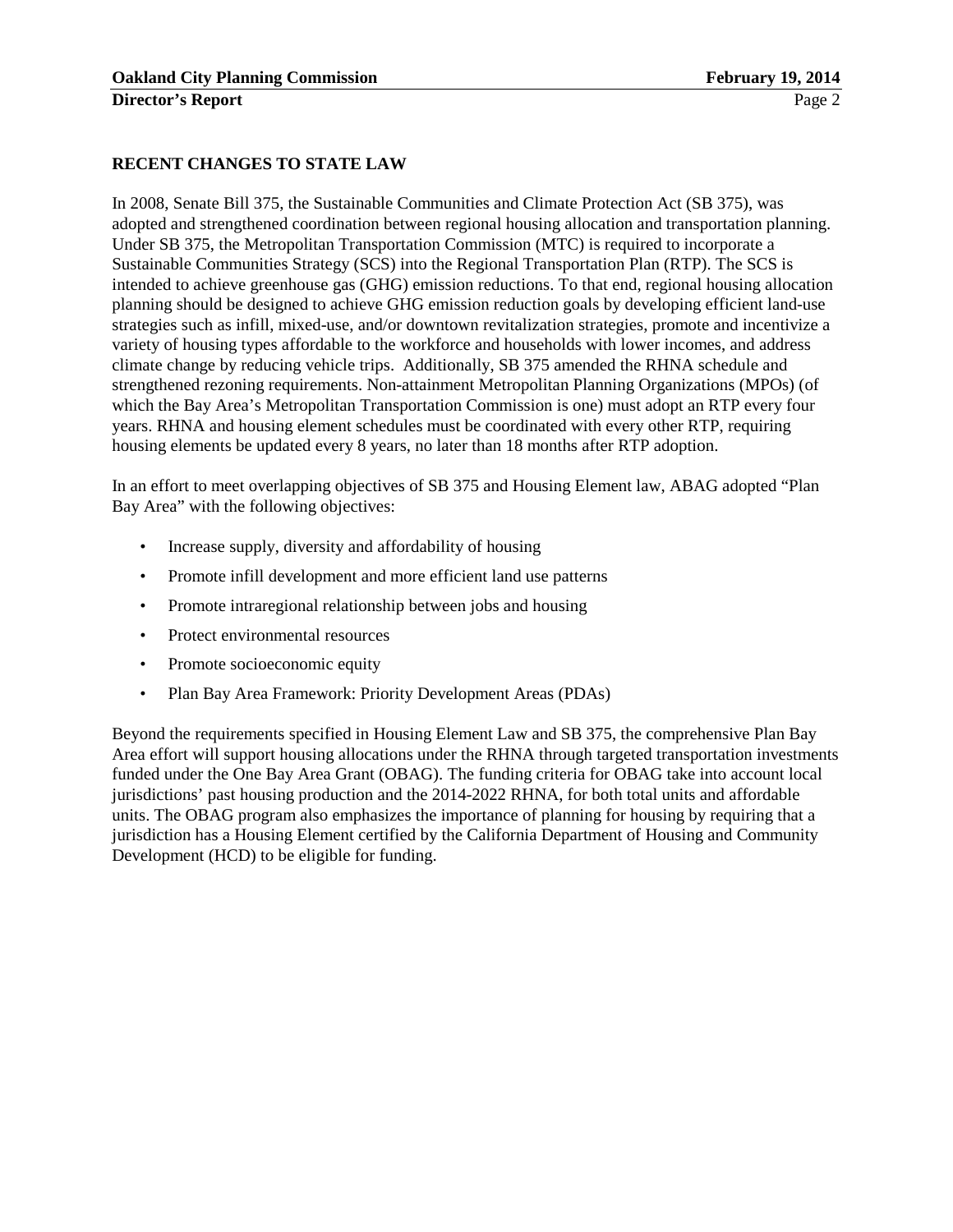#### **EXISTING CONDITIONS: POPULATION AND HOUSING**

#### **Characteristics of Households in Oakland**

Between 2000 and 2010, Oakland's African American population declined by 22 percent. In comparison, the White population increased by 44 percent, Asian/Pacific Islander population by 9 percent, and the Hispanic/Latino population by 13 percent. Trends in Oakland's ethnicity (in percentage

terms) from the 1990, 2000 and 2010 U.S. Census are displayed in the graphs.



The 2010 Census also showed that the number of households in Oakland has grown, but there has been a decline in the average household and family size. The average household size declined from 2.6 in 2000 to 2.49 in 2010. Similarly, the average family size also decreased, from 3.38 to 3.27. Of Oakland's family households with children, nearly one third (32 percent) are female-headed households. Among Female Headed Households, 55% live below the Poverty Level. Single-parent male-headed households increased from 3,298 in 2000 to 3,627 in 2010. Although household and family sizes are trending downward, they are still significant, which suggests that Oakland should plan for more housing to address the shortage of affordable housing for large families.

As of 2010, 59% of Oakland residents are renters, and 41% are homeowners. Over half of the City's households are very low- and low-income, virtually unchanged from the 1990 and 2000 Census. This is significantly above the countywide average of approximately 40 percent. If this income trend continues, the City is likely to experience a growing demand for assisted rental housing and first-time homebuyer assistance among low- and moderate-income family households, while non-family households may be better able to pay market costs for housing.



#### **Oakland's Housing Characteristics**

Nearly half of Oakland's housing stock consists of single-family detached units. However, new construction is generally multi-family (townhomes, condos, apartments and lofts). The estimated median rent in 2012 for a one-bedroom was \$1,095 and \$1,350 for a two-bedroom. Notable with Citywide median rents in all unit types is, with a few exceptions, most all have recovered to well above relatively high 2008 median rent levels. The 2011 American Community Survey reported a median home value of \$492,200. This median value represents a 109% increase over the 2000 median home value of \$235,500.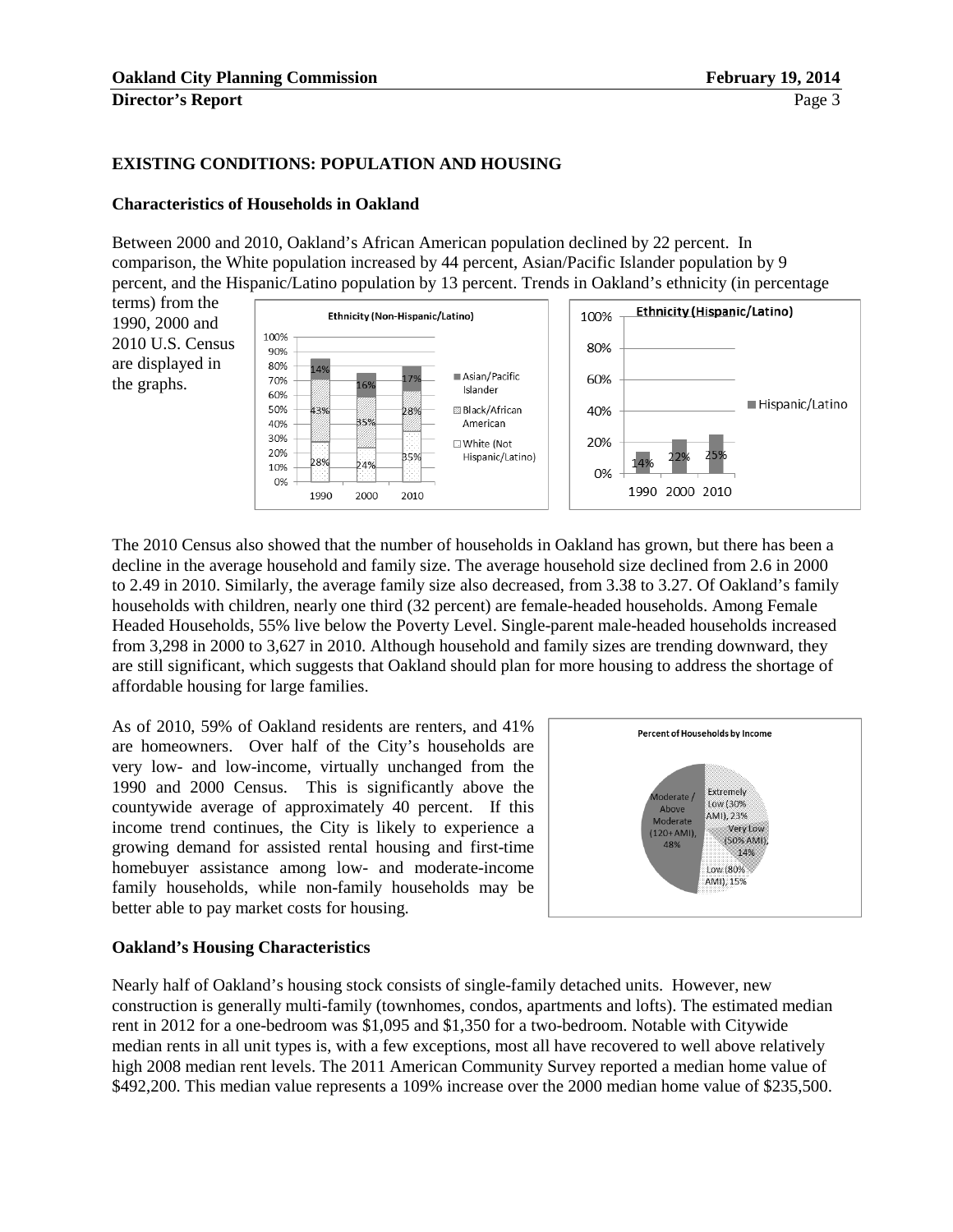In October 2012, the City launched its foreclosure prevention and mitigation initiative that included community outreach and referral, homeowner and tenant counseling services, homeowner and tenant legal services, a City escalation team, and the ROOT Loan Fund. While Oakland has seen a significant decrease in foreclosure activities over the last year, and the prevention and mitigation efforts undertaken by the City and community partners have resulted in favorable outcomes for many Oakland households threatened by foreclosure activities, Oakland neighborhoods continue to experience the negative impacts of the foreclosure crisis. These negative impacts include public health hazards, deteriorated housing conditions and neighborhood destabilization resulting from abandonment and negligent property maintenance.

City staff received two grants in 2013 to address foreclosure-related issues: unhealthy housing conditions for tenants and housing counseling support for new and current homeowners. The Healthy Housing Pilot Program, supported by the Kresge Foundation's Advancing Safe and Healthy Housing Initiative, is intended to develop a strategy for increasing public awareness of housing-related health hazards in the City of Oakland. The grant from the City's Community Development Block Grant funds to Community Housing Development Corporation is intended to provide foreclosure and housing counseling for Oakland homeowners.

#### **PUBLIC OUTREACH**

State law (California Government Code section  $65583(c)(8)$ ) requires the City to make "a diligent effort…to achieve public participation of all economic segments of the community in the development of the housing element…."

Public participation in Oakland has been an ongoing process since the adoption of the previous Housing Element. In particular, the identification of housing issues, needs, and strategies has been part of the following City's planning processes and ongoing public dialogue on housing issues:

- The City's Strategic Planning Division initiated five Specific and Area Plans including the Central Estuary Area Plan, Lake Merritt Station Area Plan, Broadway Valdez Specific Plan, West Oakland Specific Plan and the Coliseum Specific Plan. These plans have been geographically dispersed throughout the City, have included extensive community outreach processes and have resulted in long lists of community desires, including housing needs.
- The City's Strategic Initiatives Division of the Housing and Community Development Department and Planning and Building Department is working on policy recommendations for Council action, to support the alternative disposition goals of home preservation, new homeownership opportunities, and quality and affordable rental housing. For this effort, staff will be convening meetings with different stakeholder groups to develop any policy recommendations.
- The City's Economic Development Department is taking a lead role in the HUD Sustainable Communities Grant. The grant includes a number of pilot projects that potentially could be implemented, such as: a workforce training or job placement program for low- and moderateincome workers in a particular industry of opportunity and the development of small business clusters in new industries. The effort also will involve extensive outreach to Oakland residents.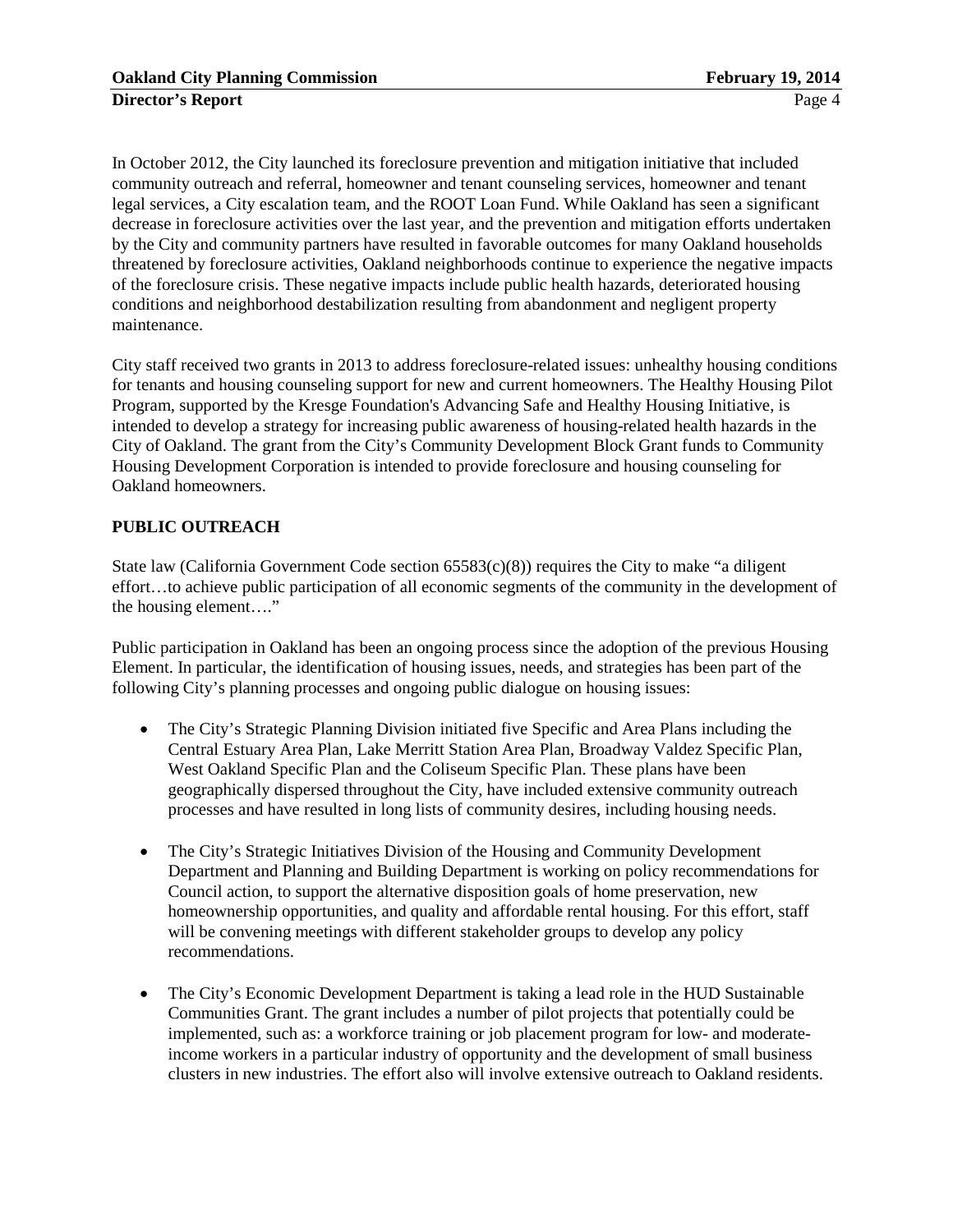The ongoing identification of housing issues through these separate processes will fold into the needs assessment and development of goals and policies for the Housing Element update.

The City is also preparing an outreach plan specific to the Housing Element update process. A combination of internet and social media, surveys, and public meetings will be used to better understand the Oakland community housing needs and issues. Each of these methods is described below.

#### *I. Internet and Social Media*

The City will use a variety of internet and social media tools to engage the community in the housing element conversation. "Engage Oakland" is a community online forum where a series of housing related questions will be posed, on which Oakland residents, business owners, developers, activists and others may provide ideas and feedback. Community members may comment on each other's posts and vote on ideas that they like. That input will be taken into account by City staff when making proposals about housing policy.

The Housing Element will have an up-to-date webpage where useful links, announcements and reports can be viewed. The project will have a dedicated email account for receiving feedback. Further, the City will send emails via its "GovDelivery" distribution system. This system allows interested parties to signup to receive email updates about the Housing Element update.

#### *II. Housing Needs and Housing Conditions Survey*

City staff will distribute an electronic survey aimed at determining the greatest housing needs as another means of community engagement. The survey will inquire about the greatest housing needs, underserved groups, location for future housing and the types of housing that are needed. A portion of the survey will also allow for additional comments.

#### *III. Public Meetings*

Staff will present informational reports and solicit feedback as part of the outreach process at the Mayor's Commission on Persons with Disabilities, Commission on Aging, Planning Commission, and Community and Economic Development Committee of the City Council. The community will be invited to attend these meetings and participate in the discussion and voice their opinion. These meetings will occur during the data and needs collection phase, as well as during the presentation of the draft Housing Element Update. Comments received at either phase will be reviewed and incorporated into the final Housing Element.

#### **DISCUSSION QUESTIONS**

In addition to sharing information about the Housing Element update, one of the purposes of this meeting is to begin to ask the community about Oakland's most pressing housing issues. To that end, commenters are asked to address the following questions:

- 1. What are the top housing issues in Oakland?
- 2. In terms of existing housing policies and programs, what are the strengths?
- 3. In terms of existing housing policies and programs, what are the weaknesses?

The City's existing policies and programs are contained in Chapter 7 of the 2007-2014 Housing Element, which is included as **Attachment A** to this Director's report.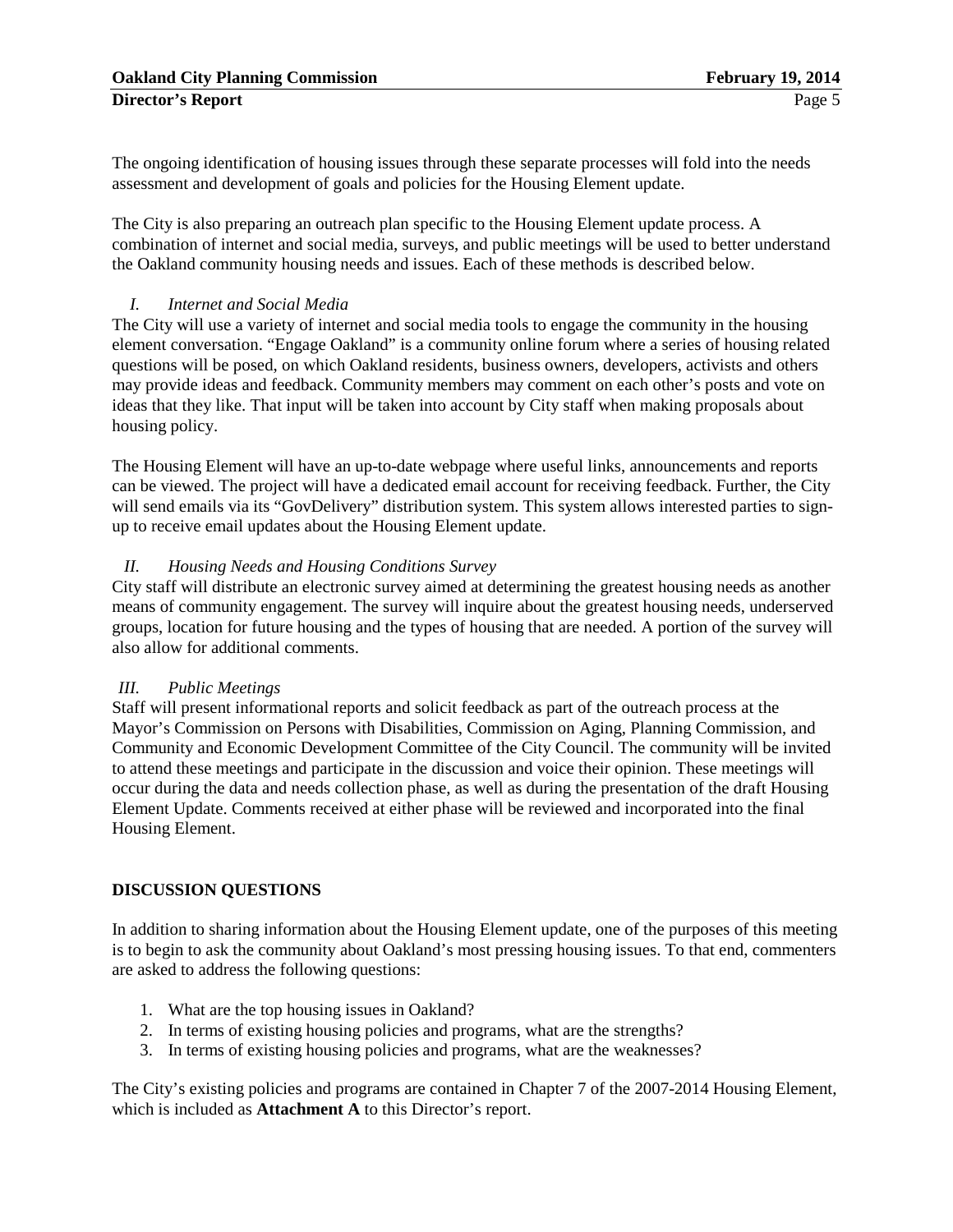#### **HOUSING ELEMENT ADOPTION PROCESS**

Following State law, the City of Oakland proposes to adopt the 2015-2023 Housing Element as a part of the City's General Plan. The Housing Element would be adopted by the City Council subsequent to the review and recommendation of the City Planning Commission. The City anticipates bringing the proposed Housing Element to the Planning Commission in September of 2014. Pending the recommendation by the Planning Commission, a public hearing at the City Council for adoption of the Housing Element would be scheduled for November 2014, to meet the State deadline of having an adopted Housing Element by January 2015.

#### **RECOMMENDATION**

Staff recommends that the Planning Commission respond to the three discussion questions on page 5 of this Director's Report, above, regarding the 2015-2023 Housing Element update.

Prepared by:

Alicia Parker, Planner II

Reviewed by

Ed Manasse, Strategic Planning Manager

Approved for forwarding to the Planning Commission:

ACHEL ÉLYNI Director Department of Planning and Building

#### **Attachments:**

Attachment A: Chapter 7 of the 2007-2014 Housing Element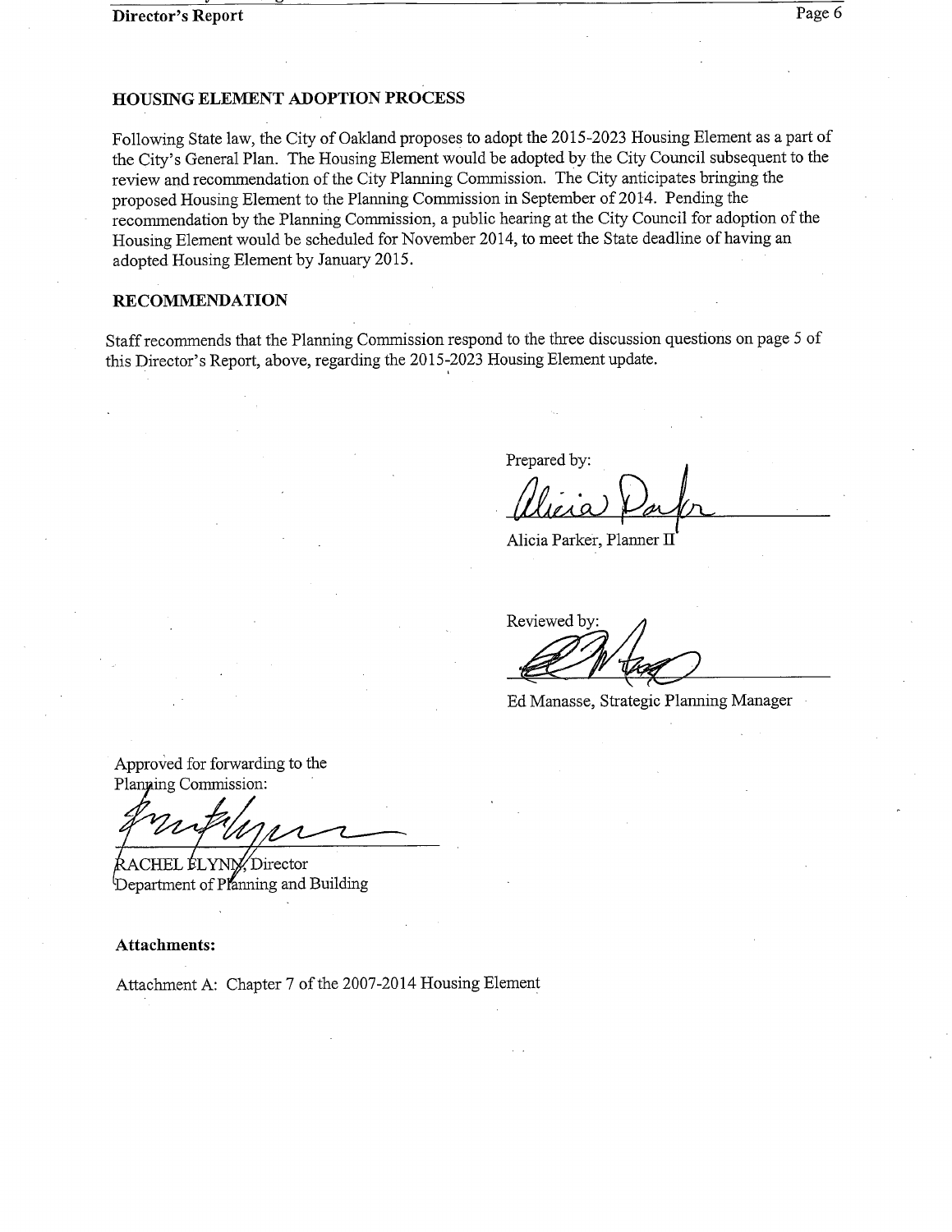# 7. GOALS, POLICIES, AND ACTIONS

This chapter of the Housing Element describes the City's strategy for the period 2007-2014 for meeting the housing needs of all Oakland residents.

## **A. CONTEXT FOR THE CITY'S GOALS AND POLICIES**

The goals and actions described in the Housing Element are organized to comply with the requirements of State law and guidelines; however, the City has been developing its housing strategy on an ongoing basis, and the policies contained in the Housing Element are part of a broad effort guided by the following four major strategic plans and initiatives:

- Update of the Zoning Code to implement the General Plan
- Targeting New Housing Near the City's Downtown and along Major Corridors
- Promotion of Sustainable Development Policies and Practices
- Affordable Housing Strategy
	- o Consolidated Plan 2005
	- o Blue Ribbon Commission on Housing (Findings submitted to City Council September 2007)
	- o Mayor's Housing Policy Proposals (City Council Public Hearing February 2008)

## **General Plan Land Use and Zoning Update**

A major overall theme of Oakland's General Plan *Land Use and Transportation Element*, adopted in 1998, is to encourage the growth of new residential development in Oakland and to direct it to the City's major corridors, to downtown Oakland, to transit-oriented districts near the City's BART stations, along the waterfront, and to infill projects that are consistent with the character of surrounding areas. New land use strategies and policies are set forth to actively encourage urban density and mixed-use housing developments in these locations, as they can accommodate significant increases in intensity and are well-served by transit. Growth and change in these areas is envisioned to occur through a number of strategies including reuse of existing built space, construction on vacant infill sites and sites in interim uses such as surface parking, and the redevelopment of underutilized and obsolete sites and structures into new uses. Land use designations, densities of development, and transportation systems are coordinated and planned to support increased densities in these designated areas.

The *Land Use and Transportation Element* sets forth a range of land use classifications and density designations that encourage higher-density housing to meet the needs of a growing population while also respecting the character of established neighborhoods throughout the City. In many areas, former commercial classifications have been replaced with new mixed-use classifications that specifically identify the intent to encourage and allow residential development along the major corridors, in downtown, and along the waterfront. The strategy removes uncertainty about the desirability and acceptability of new residential development, particularly higher-density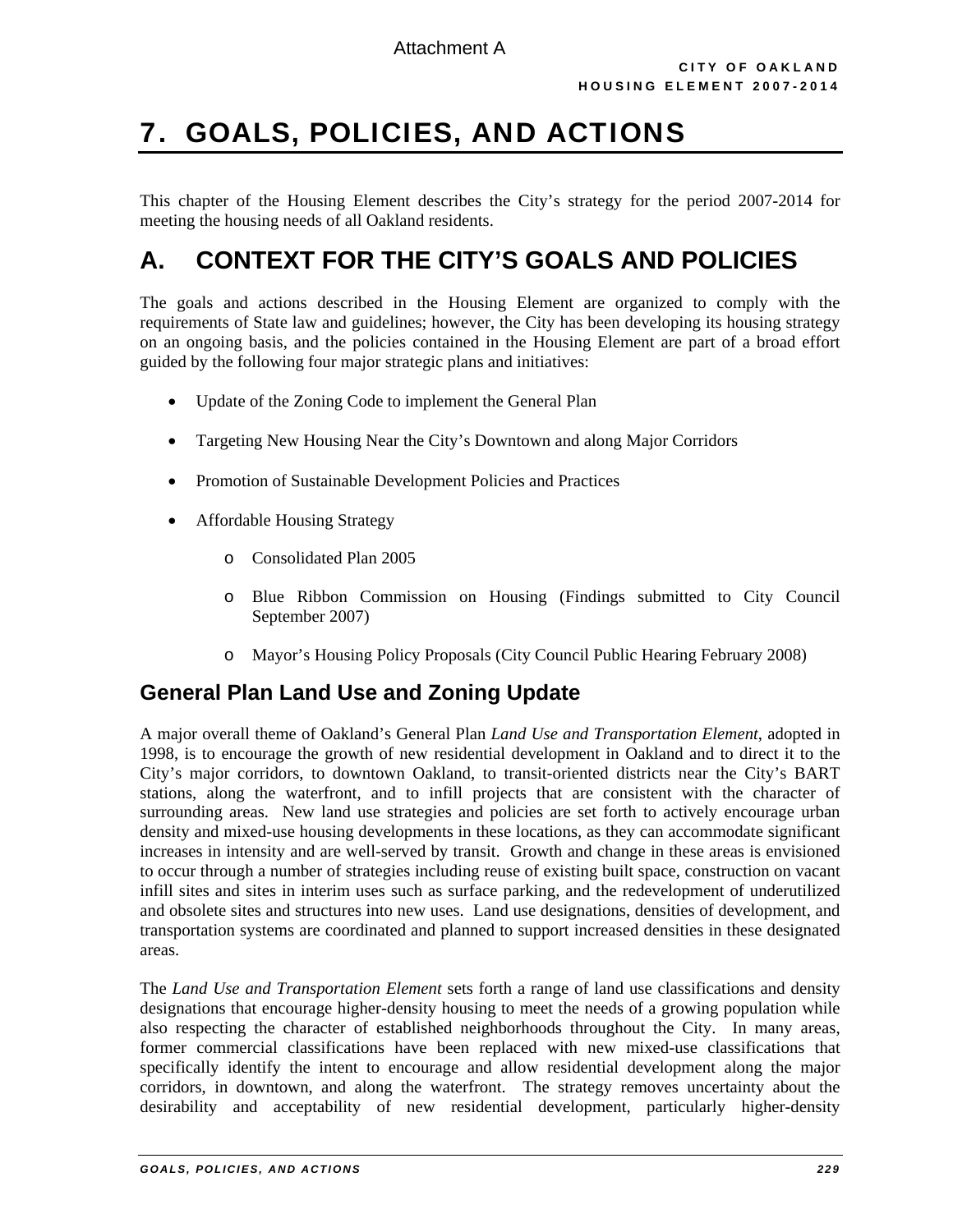development, by encouraging such growth and directing it to specific areas of the city. The sub-area objectives behind the Element's overall residential strategy and land use designations are summarized below.

**Major Corridors.** The City contains long corridors that serve as major thoroughfares for travel between different parts of the City. Many of these former commercial corridors were bypassed by development of region-serving freeways and have become neglected and are not viable in some stretches. Some also include old, obsolete industrial facilities. *The Land Use and Transportation Element* includes strategies to bring the corridors back into full use. It envisions the concentration of commercial areas in viable nodes of activity along the corridors linked by segments of new, multifamily housing developed in proximity to existing neighborhoods and to the transit systems that serve these streets. Through the zoning update process, a new Urban Residential Mixed Use Corridor zone is being created. Development incentives such as increased height, increased density, and reduced parking are proposed for mixed use projects with retail on the ground floor and higher density housing above.

**Downtown Oakland.** General Plan land use policies and strategies reinforce the pre-eminence of Oakland's downtown and offer generous opportunities for high-density residential development along with high-intensity office, entertainment, commercial, retail, and educational uses and development. The objectives are to increase housing opportunities downtown so as to create a better sense of community, to provide for a range of housing types and densities, to provide added support for retail shopping, and to encourage housing as a vital component of a 24-hour downtown. To further increase the supply of housing, the City has enacted an ordinance which allows the conversion of existing non-residential buildings to residentially-oriented joint living and working quarters.

**Transit-oriented Districts.** Land use strategies and policies are designed to promote residential and mixed-use development in pedestrian-oriented settings so as to take advantage of opportunities presented by Oakland's region-serving BART stations and multiple AC Transit lines. Higher-density housing types are encouraged around Oakland's eight BART stations along with supporting commercial and service uses; the S-15 Transit Oriented Development zone is adopted and mapped around the West Oakland and Fruitvale BART stations, with developments in the planning stages for major new projects at Fruitvale and MacArthur BART stations. As part of the zoning update process restarted in 2008, changes to the zoning code which encourage increased heights, increased density and reduced parking are being considered and debated publically for mixed use projects on the major streets and commercial corridors of the City.

**Waterfront.** *The Land Use and Transportation Element* encourages the development of mixed-use areas along the Estuary shoreline, and the Estuary Policy Plan directs the type and variety of that development into specific areas of the waterfront Higher-density residential densities are permitted where design and development intensity allow for public views, vistas, open space, and waterfront access. The integration of housing with other compatible uses is desired to add to the overall vitality of the waterfront. A Specific Plan is under development (2009) for the Central Estuary Area that will provide the guiding vision, mix of land use types and implementation plan to transform this area into a vibrant, regional mixed-use district.

These strategies are already being implemented, as exemplified by the housing projects already completed, under construction, and in the predevelopment process in Oakland. The City's overall residential land use strategy, as described in the *Land Use and Transportation Element*, underlies the analysis of potential densities on sites suitable for housing development presented in Chapter 4, as well as many of the goals and actions described in this chapter.

Adoption of Oakland's General Plan Land Use and Transportation Element in 1998 included changes to the city's land use map, and new policies about how and where development should occur that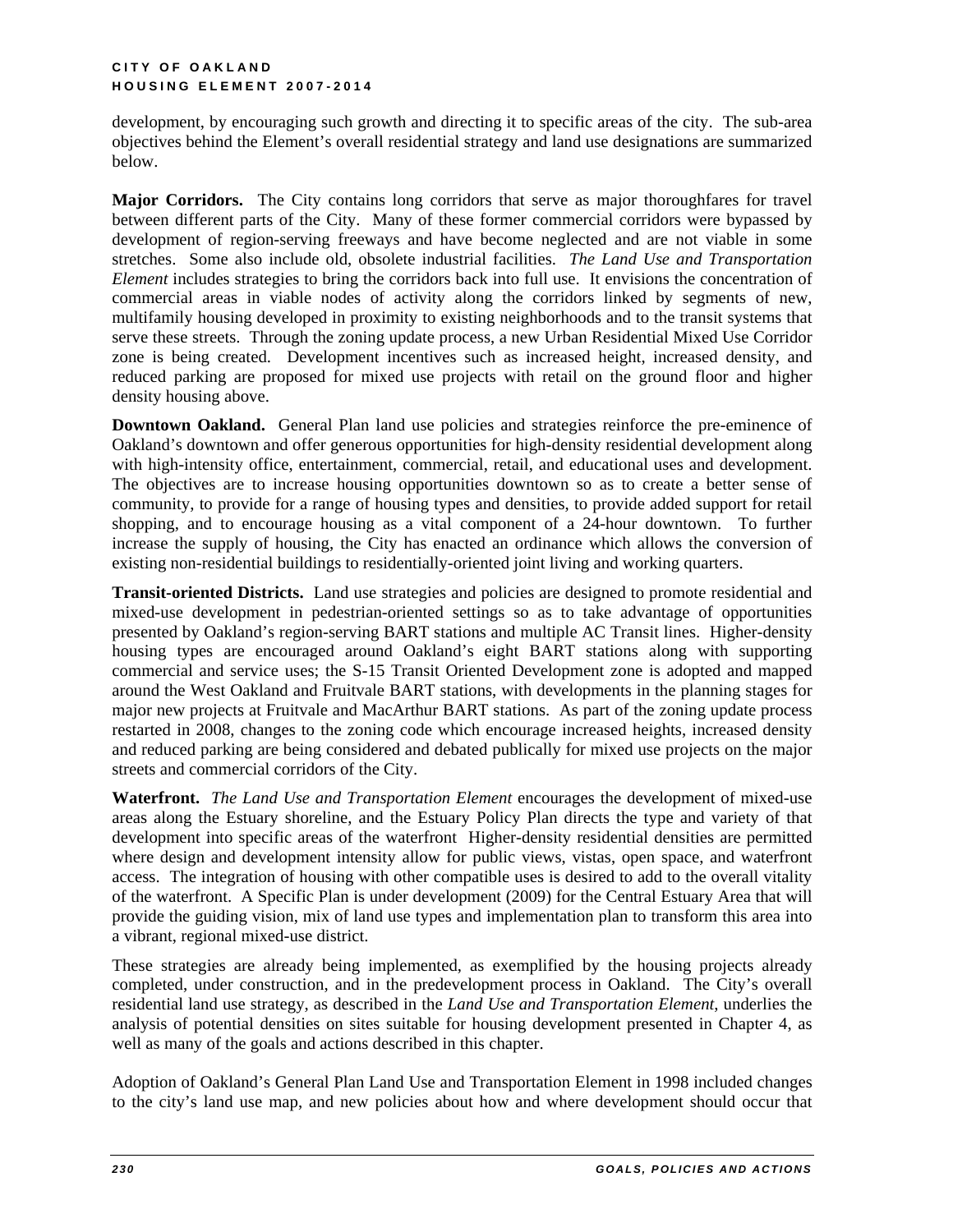created inconsistencies between the General Plan and the Zoning Code. Although piecemeal changes to the Zoning Code have been made over time, it has not been comprehensively amended since 1965. Bringing the zoning into alignment with long-range plans is a top priority of the Mayor and City Council. It is an important step toward revitalizing our economy, protecting our neighborhoods, and creating job and housing opportunities for Oakland residents.

As of 2007, the City completed updating the open space and industrial zones, as well as the transitional zones on the edges of the city's industrial areas, in which a mix of housing and businesses are allowed. Zoning for the downtown area (or Central Business District) was initiated in late 2007 and is expected to be considered by the Planning Commission in the near future. Three components to the remaining work to complete the Citywide Zoning Update include new zoning for residential, commercial, and institutional zoning. The update of the residential and commercial zoning regulations will occur concurrently, beginning in September 2008. Preparation of zoning text for areas with the General Plan Institutional designation will commence in mid 2009, after the residential and commercial zoning update is well underway.

## **Sustainable Oakland**

The City of Oakland is committed to becoming a model sustainable city. – a community in which all people have the opportunity to live safe, healthy and fulfilling lives. Protecting a clean and ecologically healthy environment; growing a strong economy; maintaining quality housing affordable and accessible to Oakland residents; and fostering a safe, equitable and vibrant community are all critical components of this vision.

The Sustainable Oakland program, launched by the Oakland City Council as the Sustainable Community Development Initiative in 1998, works to advance Oakland's sustainable development through innovative programs and practices addressing social equity, improved environmental quality, and sustainable economic development. Program activities include: fostering inter-agency cooperation to address key sustainability problems and opportunities and improve performance; tracking and reporting on sustainability performance; promoting Oakland's sustainability story; advising on opportunities to improve sustainability performance; performing community outreach; fostering communication between the Citywide stakeholders; and seeking innovative ways to finance sustainability improvements.

In recognition of the leadership and actions of the Oakland community, Oakland ranked 9th among the largest 50 U.S. cities in 2008 in overall sustainability performance<sup>[38](#page-8-0)</sup>. The City of Oakland has adopted a range of significant policies and implemented a number of programs and projects that help to reduce climate pollution, green the city and move us toward our goal of becoming a model sustainable city. Individual choices, resourceful collaborations, and the tremendous dedication and efforts of community members all contribute to help conserve energy, curb global climate change, reduce our dependence on oil and polluting vehicles, create green jobs, grow green businesses, reduce waste, enhance our built environment, restore creeks, and green the natural environment in which we live.

## **Affordable Housing Strategies**

Affordable housing is a major policy priority for the City of Oakland. The City has had an active housing development program for nearly 25 years, and has assisted in the development of thousands of units of newly constructed and substantially rehabilitated housing for very low, low and moderate

<span id="page-8-0"></span><sup>&</sup>lt;u>.</u> 38 See Sustainlane, http://www.sustainlane.com/us-city-rankings/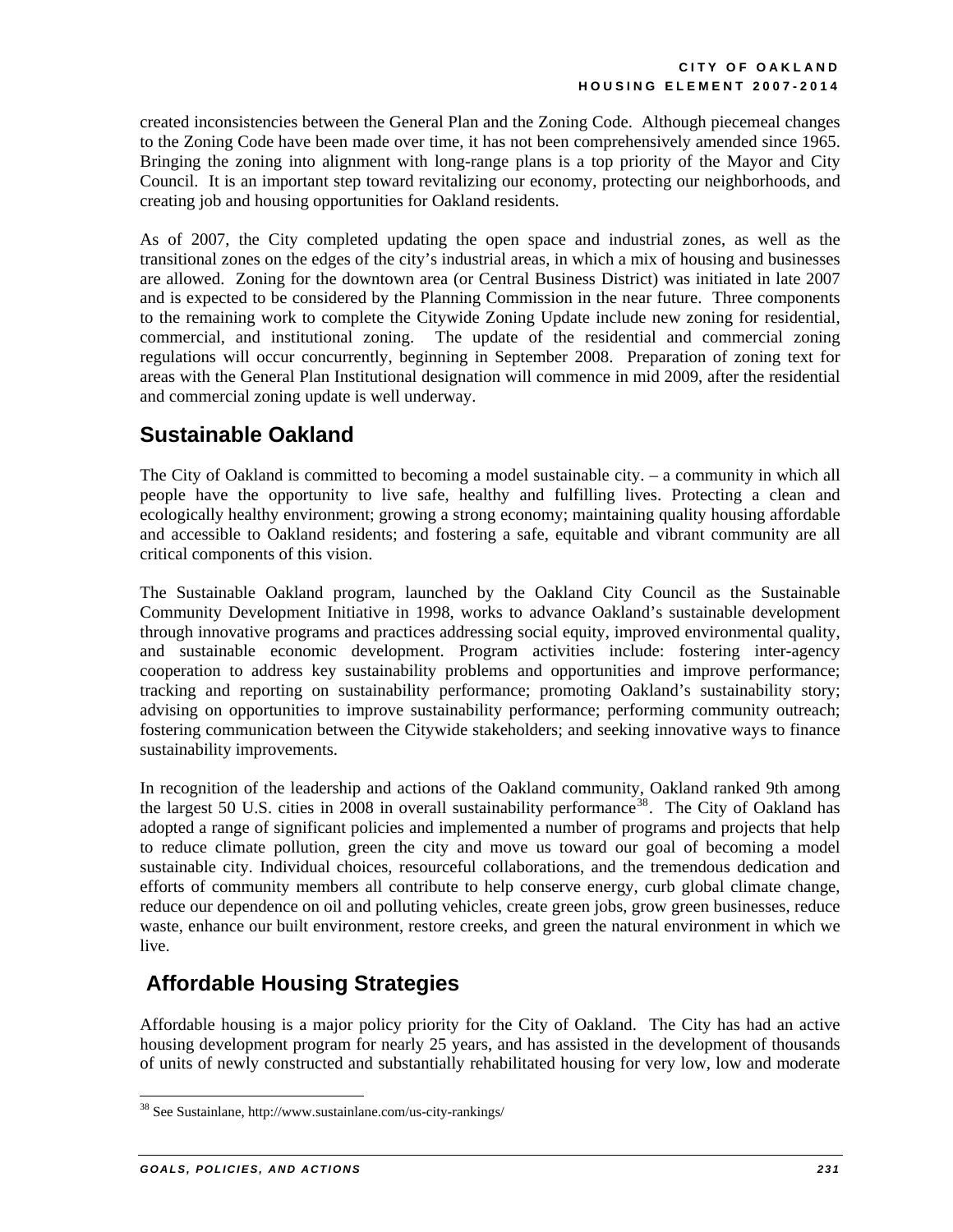income families, seniors and people with special needs. The City has also devoted substantial resources to preservation of the existing housing stock, including homes owned by low income families, and to expanding opportunities for low income renters to become homeowners.

The City's affordable housing strategy is outlined in the Consolidated Plan for Housing and Community Development prepared in May 2005. The Consolidated Plan – which is required as part of the City's federally-funded housing and community development programs – sets forth the City's needs, market conditions, strategies, and actions for addressing the housing needs of very low and low income households. The plan is designed to achieve the following goals:

- Increase and maintain the supply of affordable supportive housing for lowincome and special needs populations, including the homeless,
- Create a suitable living environment through neighborhood revitalization and improvements in public facilities and services, and
- Expand economic opportunities for lower income households.

Key components of this strategy are outlined below.

#### **Expand the supply of affordable rental housing (Rental Housing Production).**

The City provides funding to nonprofit and for profit developers to develop affordable housing through new construction and substantial rehabilitation. Major funding sources include Oakland Redevelopment Agency tax increment funds and the federal HOME program. The City also provides funding to nonprofit developers for certain predevelopment expenses.

#### **Preserve the supply of affordable rental housing.**

The City provides funding to nonprofit and for profit developers to preserve existing affordable housing at risk of converting to market-rate housing. Funding will be provided from HOME and Redevelopment Agency funds to the extent that the Federal and State funding sources are insufficient for this purpose. Use restrictions are extended for the maximum feasible period, and owners will be required to commit to renew project-based rental assistance contracts so long as renewals are offered. The City supports efforts to secure Federal, State and private funding for these projects.

#### **Expand the supply of affordable ownership housing (Ownership Housing Production).**

The City provides funding to nonprofit and for profit developers to develop affordable homeownership units. Major funding sources include Oakland Redevelopment Agency tax increment funds and the federal HOME program. The City generally seeks to make such housing permanently affordable by imposing recorded resale controls. It is possible that the specific affordability mechanisms will be modified to respond to changing market conditions and to balance long term affordability with the objective of allowing homebuyers to retain sufficient equity to move up in the housing market at a future date, thus making the assisted units available to more first-time homebuyers. Regardless of the specific mechanisms, the City will strive to ensure that new ownership housing remains affordable for at least 45 years.

#### **Expand ownership opportunities for first time homebuyers (Homebuyer Assistance).**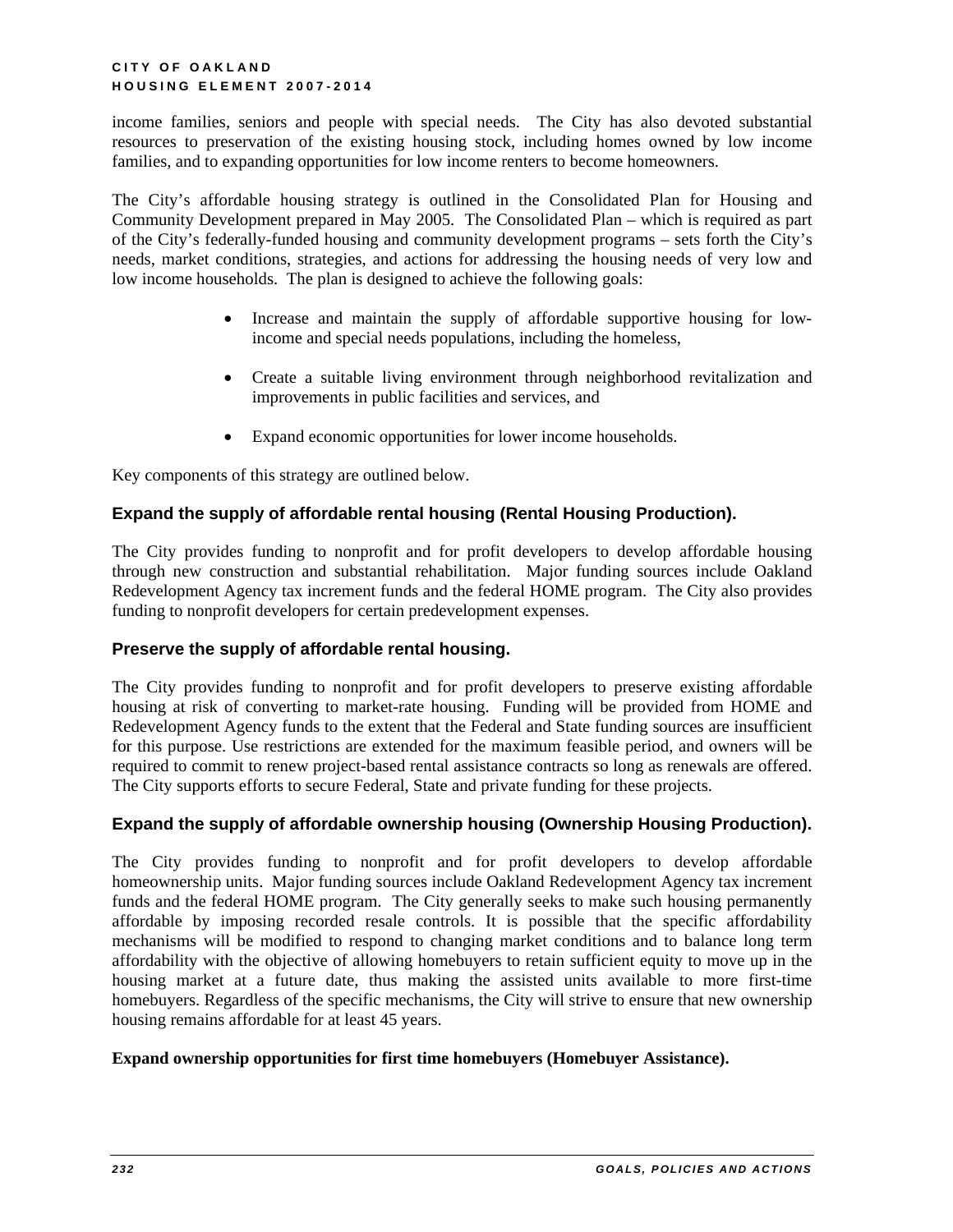The City is engaged in a variety of efforts to provide opportunities for first-time homebuyers to purchase homes. The Mortgage Assistance Program provides deferred payment second mortgages to low and very low income homebuyers. Another program provides down payment assistance to low and moderate income public safety employees (police and fire) and to Oakland teachers. Other programs provided by the City and by organizations with whom the City has developed partnership include counseling and education for first-time homebuyers, and efforts to provide new and innovative mortgage products.

#### **Improve existing housing stock (Housing Rehabilitation)**

Much of Oakland's housing stock is old and in need of repair and renovation. The City uses CDBG, HOME and Redevelopment tax increment funds to assist moderate, low and extremely low income homeowners to rehabilitate their homes. Funds are targeted to the City's Community Development Districts to stimulate revitalization of low and moderate income neighborhoods. The City's Housing Rehabilitation include programs to correct major code deficiencies, make emergency and minor repairs, and abate lead-based paint hazards.

#### **Provide rental assistance for extremely and very low income families (Rental Assistance).**

For very low income households, especially those with incomes less than 30 percent of median income, capital subsidies alone are insufficient. The City actively supports efforts by the Oakland Housing Authority to obtain additional Section 8 vouchers, and to find new ways to make those vouchers more effective, including the provision of project-based assistance.

#### **Implement a "Housing First" homeless strategy via Oakland's Permanent Access to Housing Plan (PATH Plan).**

This program is run in parallel to an Alameda County-wide program called the EveryOne Home plan. Both EveryOne Home and PATH are based on a "Housing First" model that emphasizes rapid client access to permanent housing rather than prolonged stays in shelters and transitional housing. What differentiates a Housing First approach is that the immediate and primary focus is on helping individuals and families quickly access and sustain permanent housing. The City of Oakland uses a combination of Federal, State and local funds for PATH plan implementation.

#### **Develop housing with supportive services for seniors and people with disabilities.**

The City provides financial assistance (with HOME and Redevelopment tax increment financing), primarily to augment federal assistance, such as HUD 202 and Section 811, to develop new affordable housing with appropriate supportive services for seniors and for people with disabilities. The City also administers Federal grant funds such as CDBG-funded Access Improvement Program and for the Oakland metropolitan area under the Housing Opportunities for Persons With AIDS (HOPWA) program.

#### **Remove impediments and promote fair housing and expanded housing choices (Fair Housing).**

The City provides financial support to organizations that provide residents with counseling, information, and legal advice and referrals. The City's Fair Housing programs are targeted to moderate, low and extremely low income residents. As a part of this effort, investigation of fair housing complaints and enforcement of fair housing laws will continue to be funded as part of the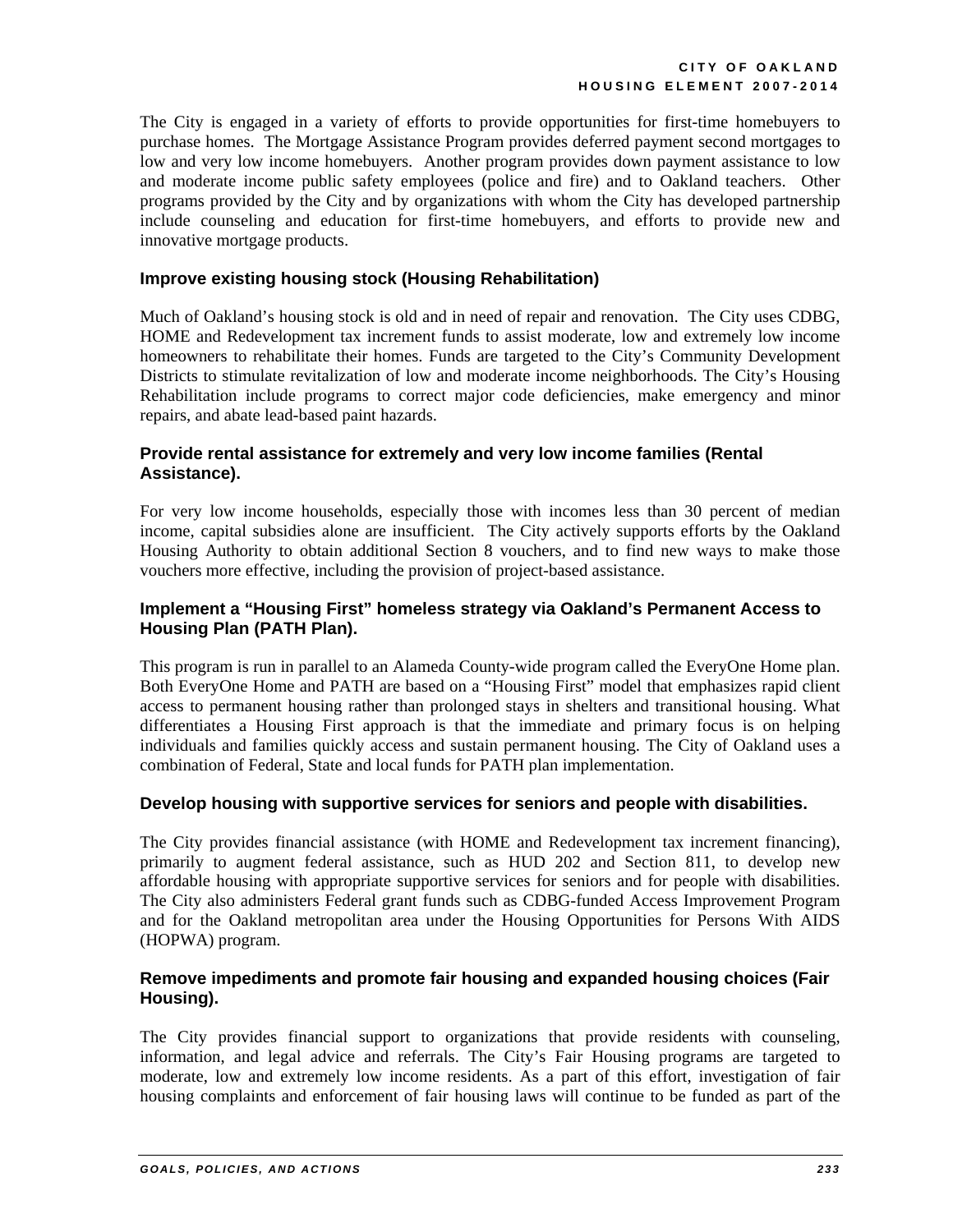effort to expand fair housing choices. Fair Housing programs support minorities, persons with disabilities, seniors, families with children and other protected classes.

In 2006, a Blue Ribbon Commission (BRC) was convened by the City Council to develop recommendations for a comprehensive housing strategy to ensure that housing (both rental and ownership) is affordable to all income levels within the City. The BRC made six recommendations (note that these policy recommendations have not yet been implemented but will continue to be discussed during Housing Element planning period):

- 1. Adopt an inclusionary housing ordinance for new ownership housing with more than 20 units with a phase in of inclusionary percentages from 5 to 20% over a three year period and depending if it is on-site or off-site inclusionary units;
- 2. Increase the Redevelopment Agency's contribution to the Low and Moderate Income Housing Fund from 25 to 35% within 2 years and up to 50% within 5 years;
- 3. Adjust affordability targeting requirements to households at or below 60% area median income (AMI) with a preference for 30% AMI;
- 4. Sponsor and support a ballot measure to issue a general obligation bond in the amount of \$200 million to assist with the development of rental and ownership housing;
- 5. Encourage support for a policy that requires that real estate transfer taxes generated from new housing construction be used to support affordable housing;
- 6. Two alternatives for a condominium conversion policy were proposed since there was no consensus on a single policy proposal.

In February 2008, Mayor Dellums proposed a comprehensive housing policy based on findings from the 2006-07 Blue Ribbon Commission. The Mayor's Housing Policy Proposal contains the following elements (note that these policy recommendations have not yet been implemented but will continue to be discussed during Housing Element planning period.):

Inclusionary Zoning: Establish an Inclusionary Zoning Ordinance to ensure that low and moderate income households benefit from market rate development, and to promote economic integration in new developments. (Inclusionary percentages and phase-in proposals were similar to BRC.)

Condominium Conversions: Modify the City's existing Condominium Conversion Ordinance to ensure that conversions provide affordable homeownership opportunities for Oakland renters while protecting the City's supply of rental housing.

Rent Adjustment Program: Simplify provisions of the Rent Adjustment Program and eliminate current loopholes that lead to substantial rent increases for existing tenants.

Return Foreclosed Properties to Housing Supply: Establish a program to ensure that foreclosed properties do not become a blighting influence on neighborhoods and that these housing resources are occupied again as soon as possible. This will require additional funds from an increase to the Low and Moderate Housing fund set-aside or by using non-housing redevelopment funds.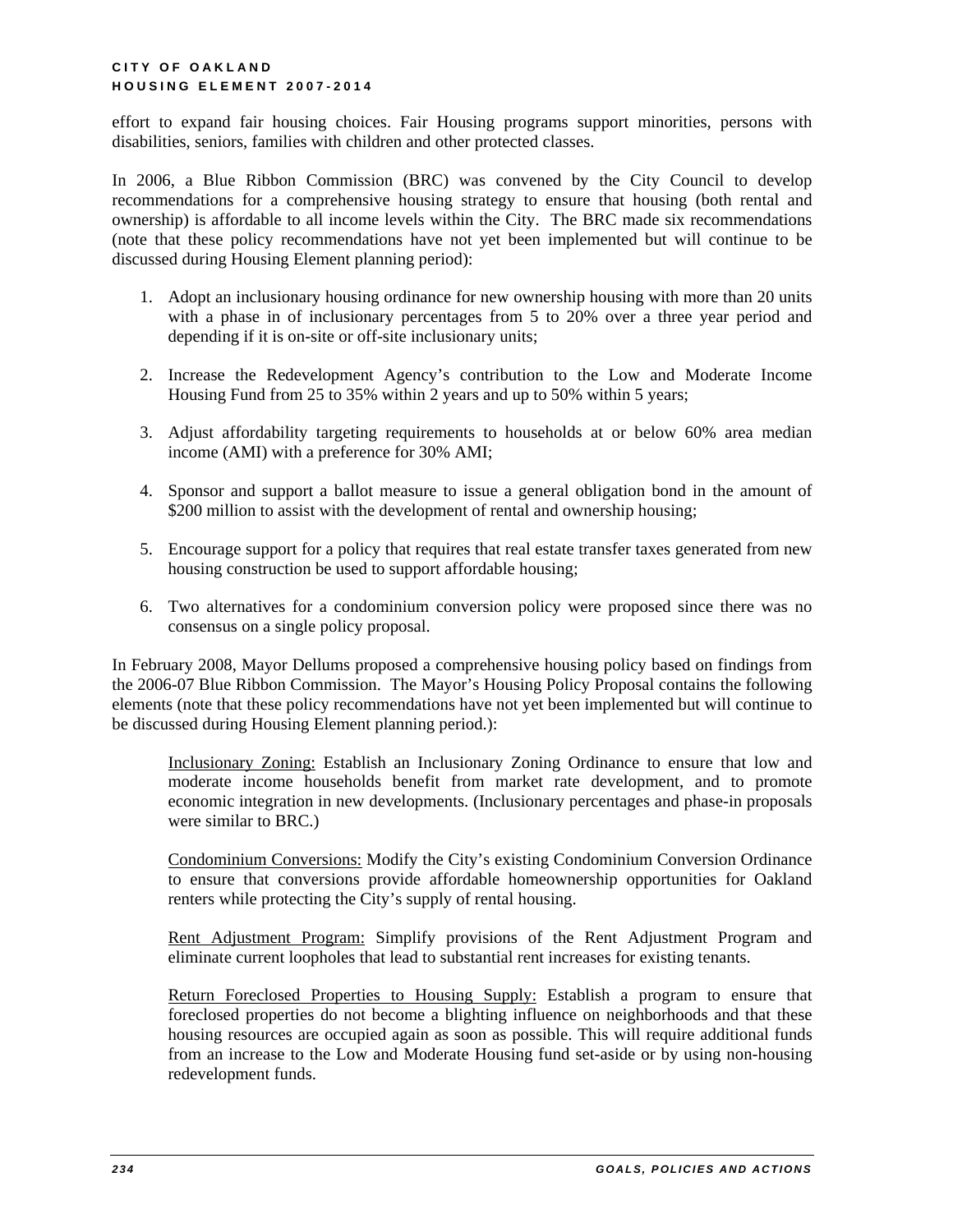Expand Existing Homebuyer and Homeowner Rehabilitation Programs: Expand and improve existing City programs to provide assistance to moderate income homebuyers and homeowners to allow them to remain in their homes.

Expand Funding Resources for Affordable Housing and Homelessness: Increase the amount of redevelopment agency tax-increment funds dedicated to affordable housing and target those funds to the most serious housing needs.

## **Resource Constraints**

The analysis contained in previous chapters has shown the tremendous magnitude of unmet housing needs in Oakland and the gap between the market cost of housing and the ability of low- and moderate-income households to pay for housing. The Housing Element is intended to complement the strategies in the City's Consolidated Plan, which focuses on the needs of very low- and lowincome households; redevelopment project area plans, which address a range of land use, transportation, environmental, and economic issues; and other City initiatives, such as the Downtown and Major Corridors housing program and the Oakland Sustainable Community Development Initiative, the staff of which is preparing an Energy and Climate Action Plan to reduce Greenhouse gas emissions in Oakland.

As noted in Chapter 4, the City has limited resources with which to address these needs and only a small fraction can be addressed during the time frame of this Housing Element. The amount of assistance required per household is much higher for those with the lowest incomes. This is particularly true for housing programs that produce housing that will remain affordable for many years. The City attempts to maximize the impact of these resources by leveraging other funds wherever possible, particularly from private sources and other public sources. To the extent possible, the City also provides local resources to address housing needs.

The City focuses its limited financial resources on programs that assist households with the greatest needs. In addition, most of the funding sources for the City's programs carry restrictions on who can be assisted. This means that very low-income and low-income households receive the highest priority for most housing assistance programs. Seniors, persons with disabilities, large families, and immigrant populations also have particularly high priority needs for which special programs and funding sources are targeted.

On the other hand, the City uses a variety of planning and regulatory tools to promote housing for all economic levels and household types. While some of these tools are designed specifically to encourage affordable housing, others are intended to promote the development of housing for moderate and above-moderate income households, too. The City's zoning update process is intended to craft regulations which encourage the construction of new housing near transit and along the major commercial corridors. The policies outlined below contain a mix of financial and regulatory tools.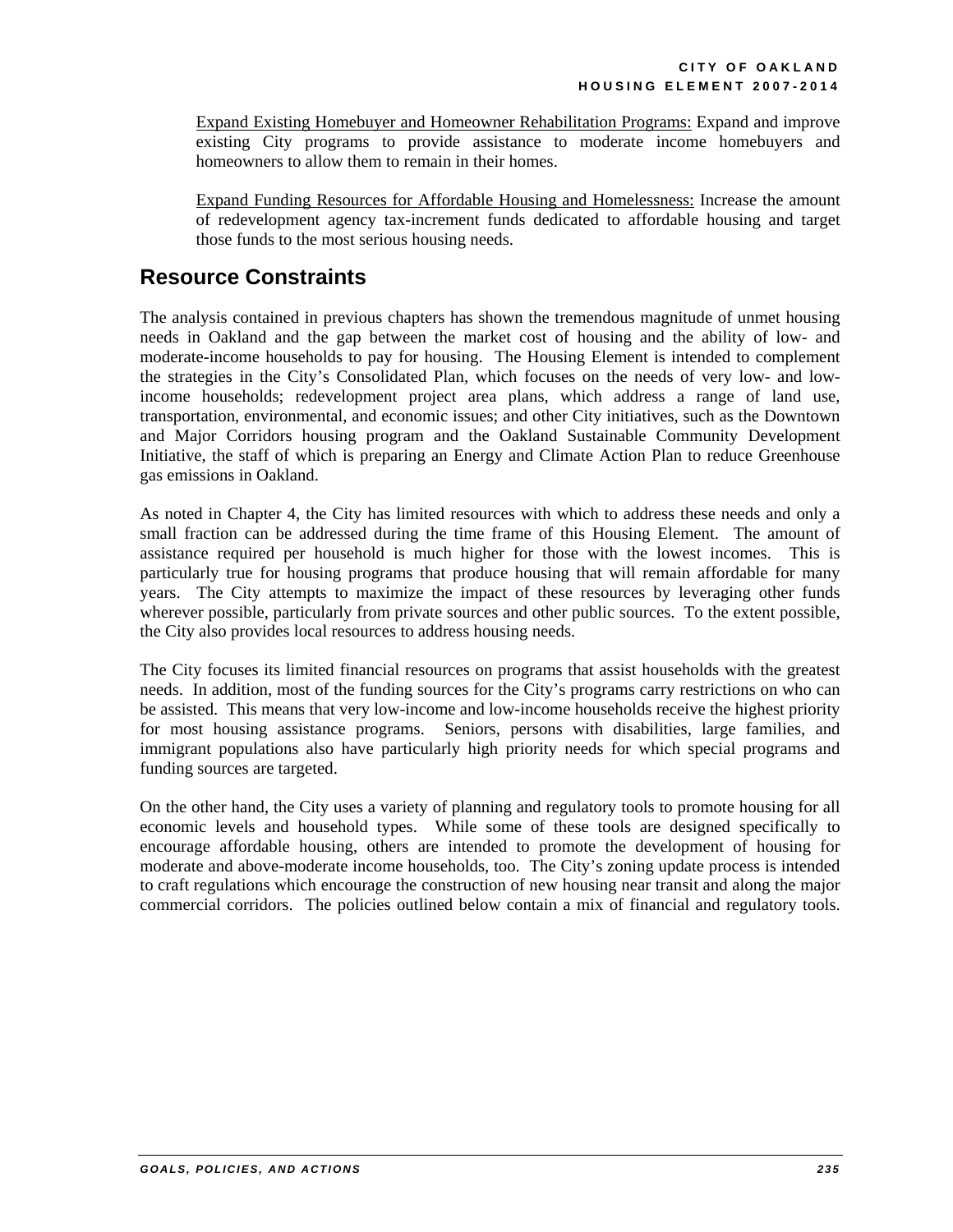## **B. GOALS AND POLICIES**

## **Goal 1: Provide Adequate Sites Suitable for Housing for All Income Groups**

#### **Policy 1.1 DOWNTOWN AND MAJOR CORRIDOR HOUSING PROGRAM**

The City will target development and marketing resources in the downtown and along the City's major corridors that are easily accessible to transit, jobs, shopping and services.

#### *Action 1.1.1 Site Identification*

Conduct an inventory of vacant and underutilized land along the San Pablo, Telegraph, Foothill/Bancroft, International and MacArthur corridors, identify sites suitable for housing, including estimates of the number of housing units that those sites can accommodate, and make that information available to developers through a variety of media.

#### *Action 1.1.2 Assist Developers with Site Assembly*

Assist developers in assembling underutilized parcels within redevelopment project areas to create more viable sites for future housing development. For affordable housing developments, financing for site acquisition and predevelopment may be available (see actions 2.1.2 and 2.1.3). In some instances, the Agency will consider the use of its power of eminent domain to acquire individual parcels needed to complete the assembly of sites for downtown housing projects.

#### *Action 1.1.3 Expedited Review*

Continue to expedite the permit and entitlement process for housing developments with more than 50 units in the Downtown by assigning them to the Major Projects Unit for priority permit processing, management tracking of applications, and scheduling of public hearing for completed applications.

#### *Action 1.1.4 Sale of Agency-Owned Property for Downtown Housing*

The City's Redevelopment Agency will make Agency-owned sites available for redevelopment. The Agency will solicit Requests for Proposals (RFPs) from interested developers to construct housing on the Agency-owned sites. RFPs will be posted on the City's web site and distributed directly to developers, including nonprofit housing providers.

#### *Action 1.1.5 Homeless and Supportive Shelters*

To comply with the requirements of SB 2, the City will start a public rezoning process to identify the appropriate zoning district(s) where emergency shelters could be located without a Conditional Use Permit or other planning-related discretionary permit. This process will result in public hearings before the Planning Commission and City Council. The City will, within one year of the adoption of the Housing Element, adopt new regulations for siting emergency shelters.

This Housing Element does not dictate the zone where emergency shelters will be allowed; rather, it contains four options of potential zones where emergency shelters could be permitted without a conditional use permit. The following four options identify potential zones and characteristics of the zones where emergency shelters could be outright permitted.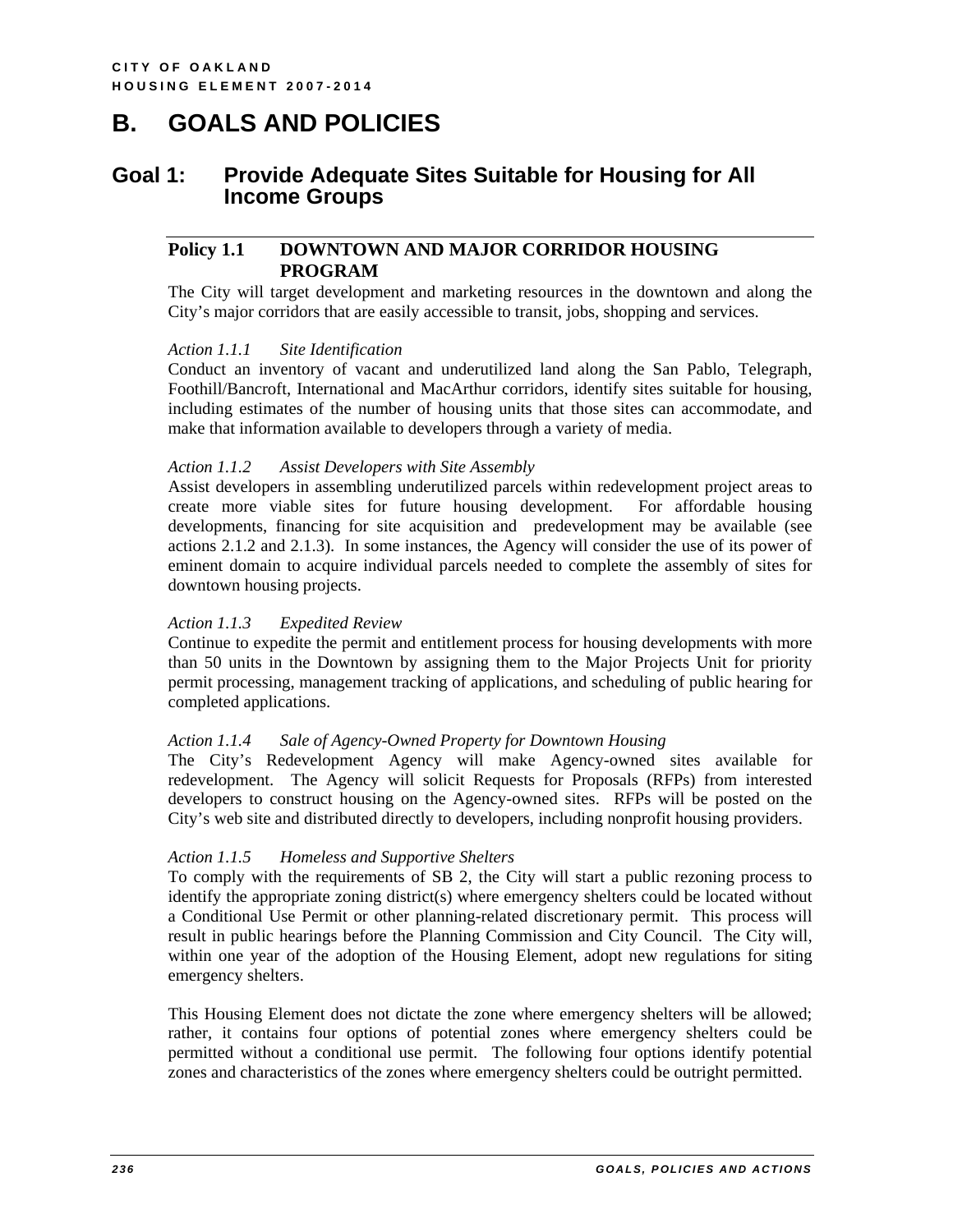#### 1. CIX-1 or I-O

CIX-1 Commercial Industrial Mix: (278 parcels located in near the Port of Oakland in west Oakland)

I-O Industrial Office Zone (102 parcels located in east Oakland near the Hegenberger/ I-880 interchange.)

There is a sufficient capacity in either CIX-1 (278 parcels) or I-O (102 parcels) to accommodate the need for emergency shelters. These new zoning districts, adopted in 2008, conform to the City's General Plan and are located near transit. CIX-1 permits a wide variety of businesses and related commercial and industrial establishments. Similarly, I-O is intended to create and support areas of the City that are appropriate for a wide variety of businesses and related commercial and industrial establishments in a campus-style setting. Based on the mix of uses encouraged by these zones, it may be appropriate to operate an emergency shelter in such a mix of uses.

#### 2. New Commercial Zoning Districts

The Strategic Planning Division is undergoing a Citywide Zoning update which will create zones that implement the General Plan. Potential new commercial zones, which have not yet been adopted, might be appropriate for emergency shelter: a regional commercial zone (comparable to C-36), or a zone where light industrial uses are permitted (comparable to existing C-60 zones, or C-45 zones, which currently conditionally permits emergency shelters).

C-36 Gateway Boulevard Service Commercial (67 parcels located near Hegenberger Road in east Oakland)

C-45 Community Shopping Commercial (151 parcels located near downtown and the 580 freeway, and small portions of the waterfront.)

C-60 City Service Commercial (81 parcels located near downtown and the I-580 freeway)

Based on the number of parcels in the existing zoning for regional commercial (67) or light industrial commercial (a total of 232), and assuming that the new zoning will be roughly equivalent in terms of area and location, there would be sufficient capacity to accommodate the need for emergency shelters.

#### 3. Permit emergency shelters in a zone where they are conditionally permitted currently

All existing higher density residential zones (R-60 through R-90) conditionally permit emergency shelters, as do the majority of commercial zones (C-5, C-10, C-25, C-27, C-28, C-30, C-31, C-35, C-40, C-45, C-51, C-52, C-55, and HBX-1, 2, & 3). Through the zoning update process, we will identify a zone that is appropriate for emergency shelters. The criteria would include zones with a light industrial mix of uses, or located downtown or in regional commercial destinations. Additional criteria would be demonstrated capacity. The potential zone would have to have a minimum number of parcels with development potential.

4. Permit emergency shelters in M-40 Heavy Industrial Zone.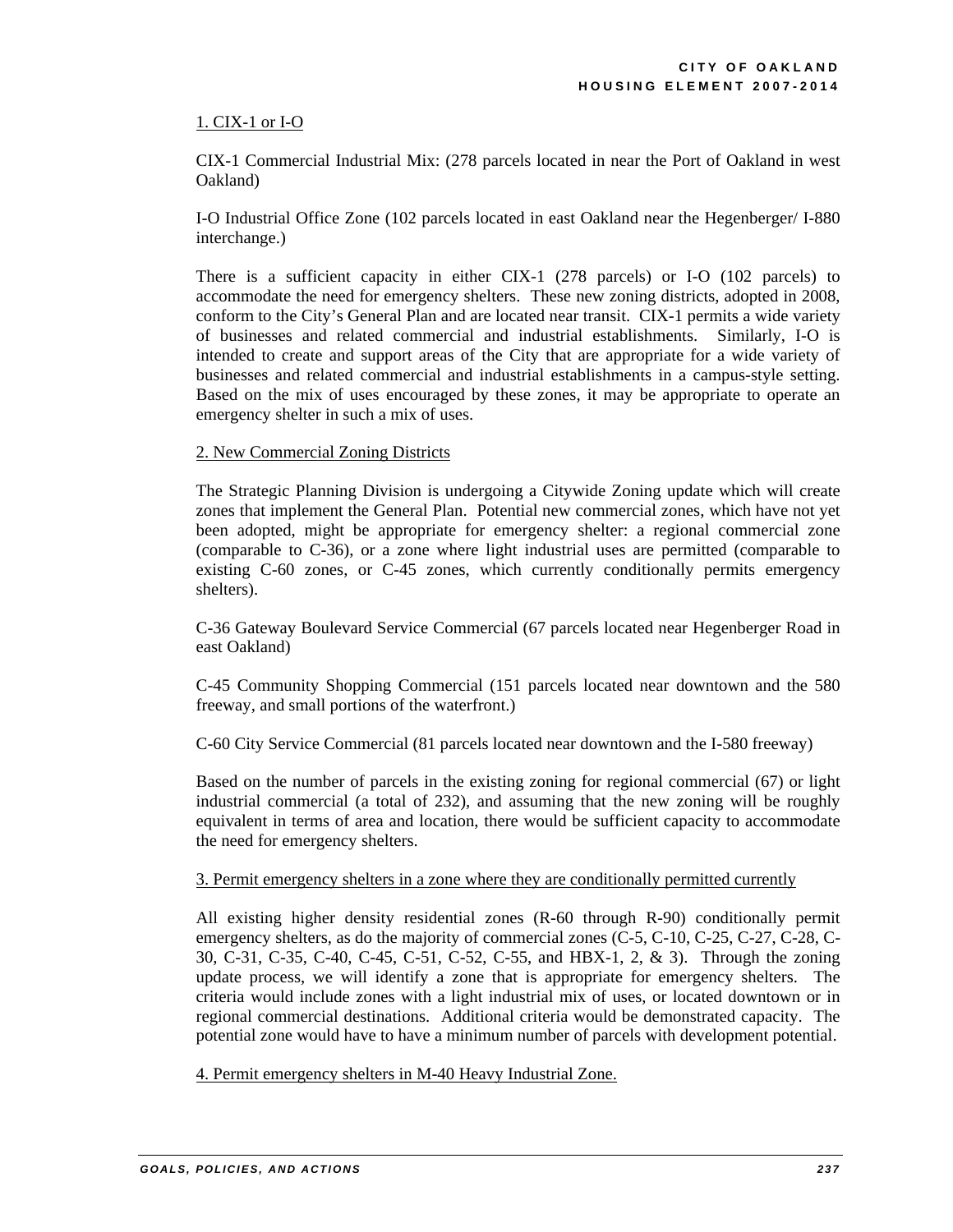There are 121 parcels in this Heavy Industrial zone, located in areas along Oakland's waterfront, demonstrating sufficient capacity. The City's winter emergency shelter is operated in this zone.

As part of the public rezoning process to comply with SB 2, staff will spell out the criteria used for evaluating the appropriate zone or zones to be recommended for the new shelter regulations. This criteria could include: presence of environmental contamination; access to transit; adjacent uses; and/ or the compatibility with the surrounding neighborhood. In the future SB 2 rezoning, staff will also propose objective development standards for facilities which might be built as a result of the rezoning, including maximum number of beds, provision of onsite management, length of stay, and security. However, per state law, emergency shelters can only be subject to development and management standards that apply to residential or commercial uses within the same zoning district.

#### *Action 1.1.6 Streamline Environmental Review*

Advocate for new strategies to streamline the environmental review process under the California Environmental Quality Act (CEQA).

#### **Policy 1.2 AVAILABILITY OF LAND**

Maintain an adequate supply of land to meet the regional housing share under the ABAG Regional Housing Needs Allocation.

#### *Action 1.2.1 Update the City's Zoning Planning Code and Zoning Map*

Update the Planning Code and Development Control Maps (Zoning Maps) to be consistent with the General Plan Land Use and Transportation Element adopted in 1998 to ensure that there is an adequate supply of residentially zoned land at sufficient densities to accommodate existing and future housing needs. Density increases will be directed toward the Growth and Change Areas as depicted on the General Plan Strategy Diagram (Figure 3, Land Use and Transportation Element).

#### *Action 1.2.2 Interim Development Guidelines*

Until completion of the zoning update, continue to implement the "Guidelines for Determining Project Conformity with the General Plan and Zoning Regulations" which provide the rules and procedures for determining allowable uses and densities ("best fit" zones) when the current zoning is inconsistent with the General Plan. Often these determinations result in buildings with higher density than current zoning permits.

#### *Action 1.2.3 Land Inventory (Opportunity Sites)*

Develop a list of vacant and underutilized sites potentially suitable for higher density housing, particularly affordable housing, and distribute that list to developers and nonprofit housing providers upon request. The availability of the site inventory will be posted on the City's web site after the City Council adopts the Housing Element.

#### **Policy 1.3 APPROPRIATE LOCATIONS AND DENSITIES FOR HOUSING**

Consistent with the General Plan Land Use and Transportation Element adopted in 1998, review and revise the residential development regulations with the intent of encouraging and sustaining a diverse mix of housing types and densities throughout the City for all income levels.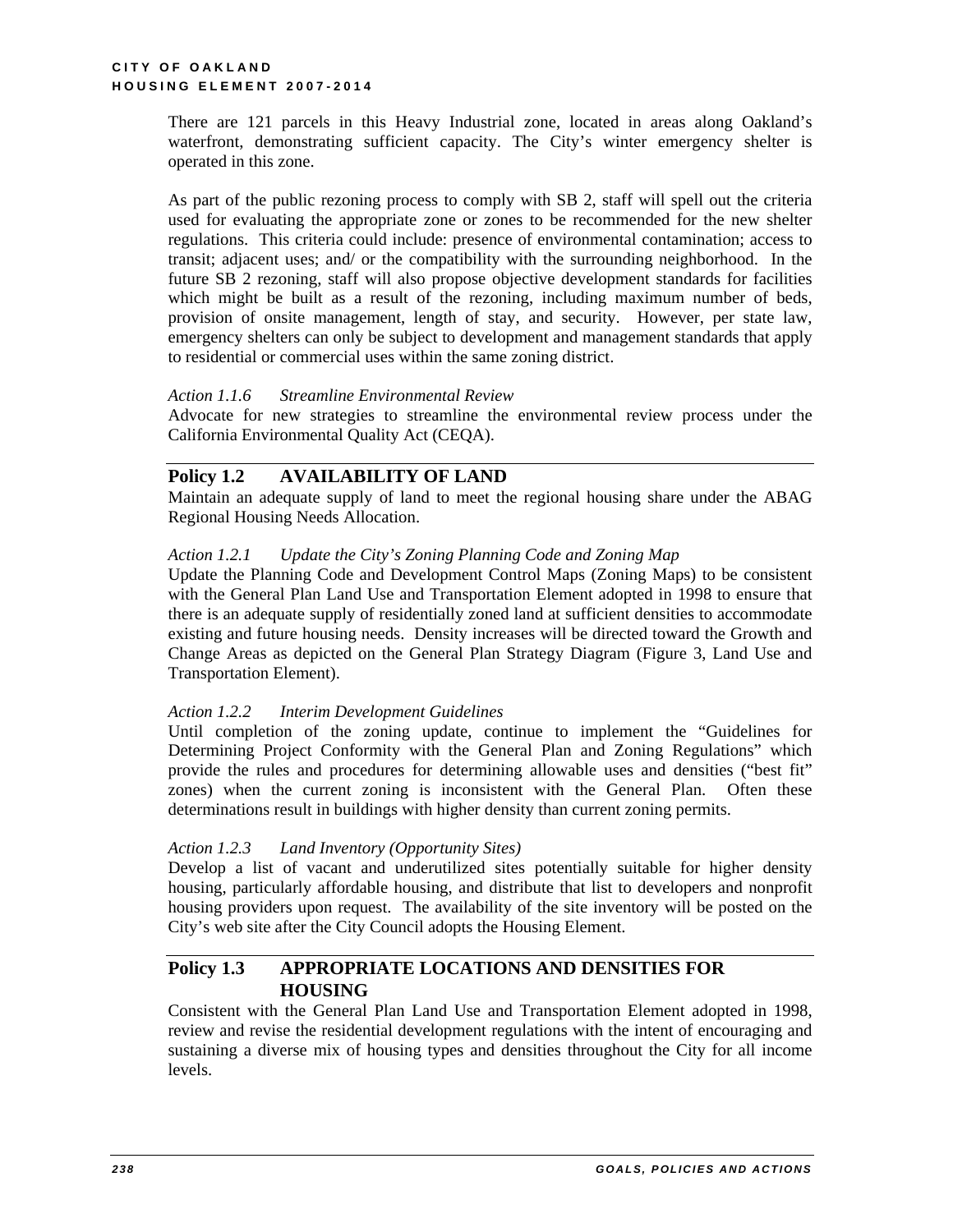#### *Action 1.3.1 Residential Densities*

As specified in the General Plan, update the Planning Code to increase residential densities along major transit corridors, around selected BART stations, in the Central Business District, and in the Jack London waterfront district and encourage the production of housing for all income levels.

#### *Action 1.3.2 Mixed-Use Development*

Consistent with the General Plan Urban Residential land use classification, update the Planning Code and Development Control Map to rezone designated commercial areas along San Pablo Avenue, Telegraph Avenue, MacArthur Boulevard, Foothill Boulevard and International Boulevard to higher density residential uses or to urban residential mixed use zoning districts to allow mixed use developments that include a combination of retail, office, and residential uses in the same project or on the same site. See Action 7.5.1.

#### *Action 1.3.3 High Density Residential Development Standards*

As part of the Planning Code update, development standards which incorporate design standards will be reviewed to ensure high quality design of multi-family and high density residential development. Conditional Use Permit (CUP) thresholds for multi-family housing will be reviewed. In many zones the existing thresholds for major and minor CUP requirements are set too low. Where appropriate, and as recommended in earlier chapters of the Housing Element, CUP requirements will be modified to raise the thresholds for minor and major CUPs. Open space and parking standards for multi-family development will also be reviewed and modified where appropriate.

#### *Action 1.3.4 Transit Oriented Development*

City will evaluate the existing S-15 Transit Oriented Development zone, and determine if its development standards for areas near transit stations or major transit nodes are achieving their stated intent of allowing higher density housing with commercial development in close proximity to the West Oakland and Fruitvale BART stations. The City will undertake a Specific Plan for the area around the Lake Merritt BART station, and will study the possibility of higher density housing in this area. (repeated in Action 7.3.4).

#### *Action 1.3.5 Promote new housing opportunities in the Estuary Area.*

With the start (in 2009) of the planning process for a Central Estuary Specific Plan, and the possibility of resolution of the legal challenges to the Oak to Ninth project, new housing might be built in the timeframe of the Housing Element where former industrial uses predominate.

#### **Policy 1.4 SECONDARY UNITS**

Support the construction of secondary units in single-family zones and recognize these units as a source of affordable housing.

#### *Action 1.4.1 Secondary Unit -Parking Solutions*

Explore parking solutions (tandem parking, compact parking spaces, etc.) for secondary units o enable more secondary units as part of the Planning Code update.

#### **Policy 1.5 MANUFACTURED HOUSING**

Provide for the inclusion of mobile homes and manufactured housing in appropriate locations.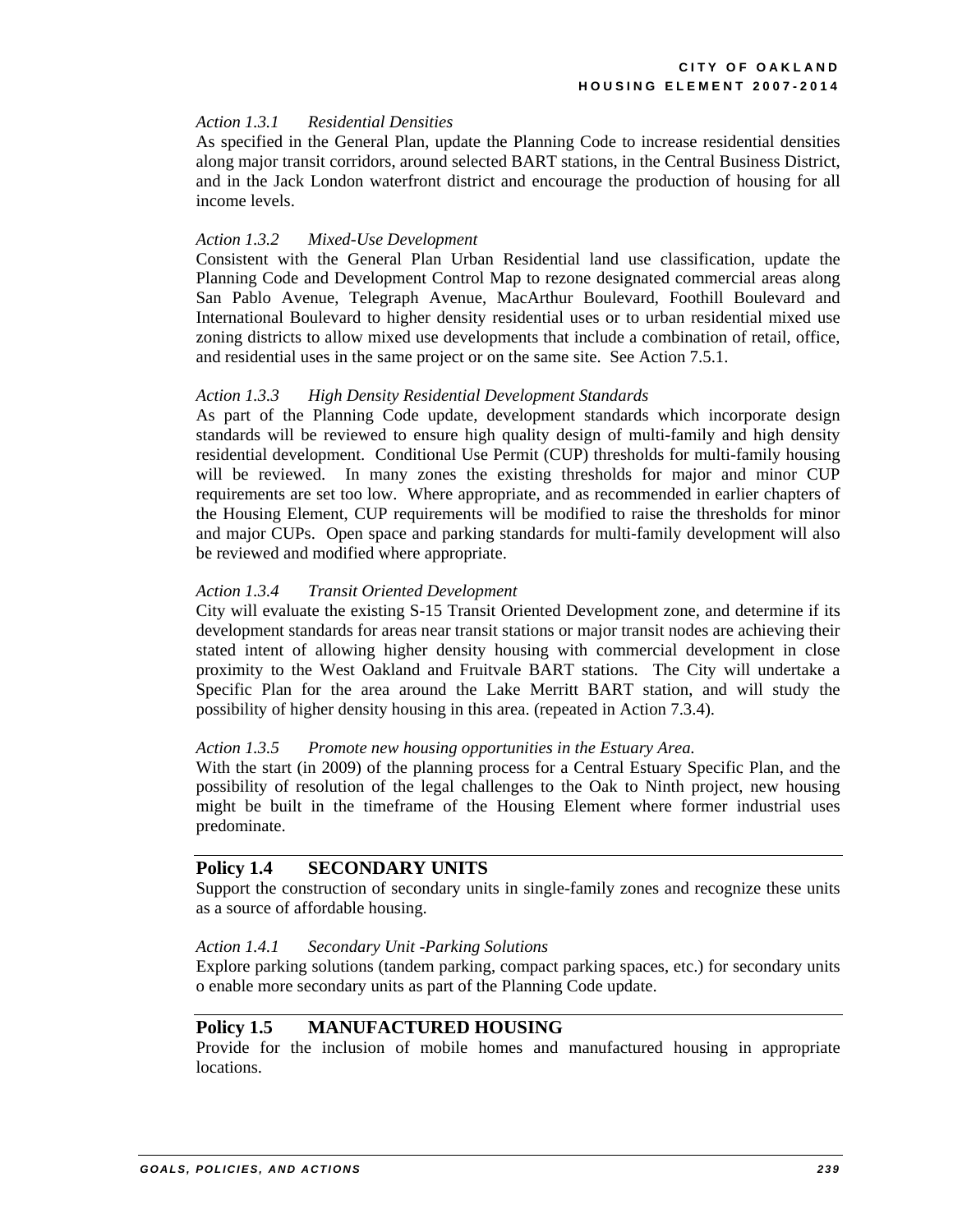#### *Action 1.5.1 Mobile Homes and Factory-Built Housing*

Continue to implement City adopted regulations that allow mobile homes and manufactured housing in single-family residential districts.

#### **Policy 1.6 ADAPTIVE REUSE**

Encourage the re-use of industrial and commercial buildings for joint living quarters and working spaces.

#### *Action 1.6.1 Live/Work Conversions*

Allow the conversion of existing industrial and commercial buildings to joint work/live units in specific commercial and industrial locations while considering the impacts on nearby viable businesses.

#### **Policy 1.7 REGIONAL HOUSING NEEDS**

The City of Oakland will strive to meet its fair share of housing needed in the region.

#### *Action 1.7.1 Accommodate at Least 14,629 New Housing Units*

Designate sufficient sites, use it regulatory powers, and provide financial assistance to accommodate at least 14,629 dwelling units between January 2007 and June 2014. This sum represents the City's share of the region's housing needs as estimated by ABAG. The City will encourage the construction of at least 7,140 units for very low-, low-, and moderateincome households.

### **Goal 2: Promote the Development of Adequate Housing for Lowand Moderate-Income Households**

#### **Policy 2.1 AFFORDABLE HOUSING DEVELOPMENT PROGRAMS**

Provide financing for the development of affordable housing for low- and moderate-income households. The City's financing programs will promote a mix of housing types, including homeownership, multifamily rental housing, and housing for seniors and persons with special needs.

#### *Action 2.1.1 New Construction and Substantial Rehabilitation Housing Development Program*

Issue annual Notice of Funding Availability (NOFA) reports for the competitive allocation of affordable housing funds. Points will be assigned for addressing City priorities to ensure that funds are used to further policy objectives.

## *Action 2.1.2 Housing Predevelopment Loan and Grant Program*

Provide loans to nonprofit housing organizations for predevelopment expenses such as preparation of applications for outside funding.

#### **Policy 2.2 AFFORDABLE HOMEOWNERSHIP OPPORTUNITIES**

Develop and promote programs and mechanisms to expand opportunities for lower-income households to become homeowners.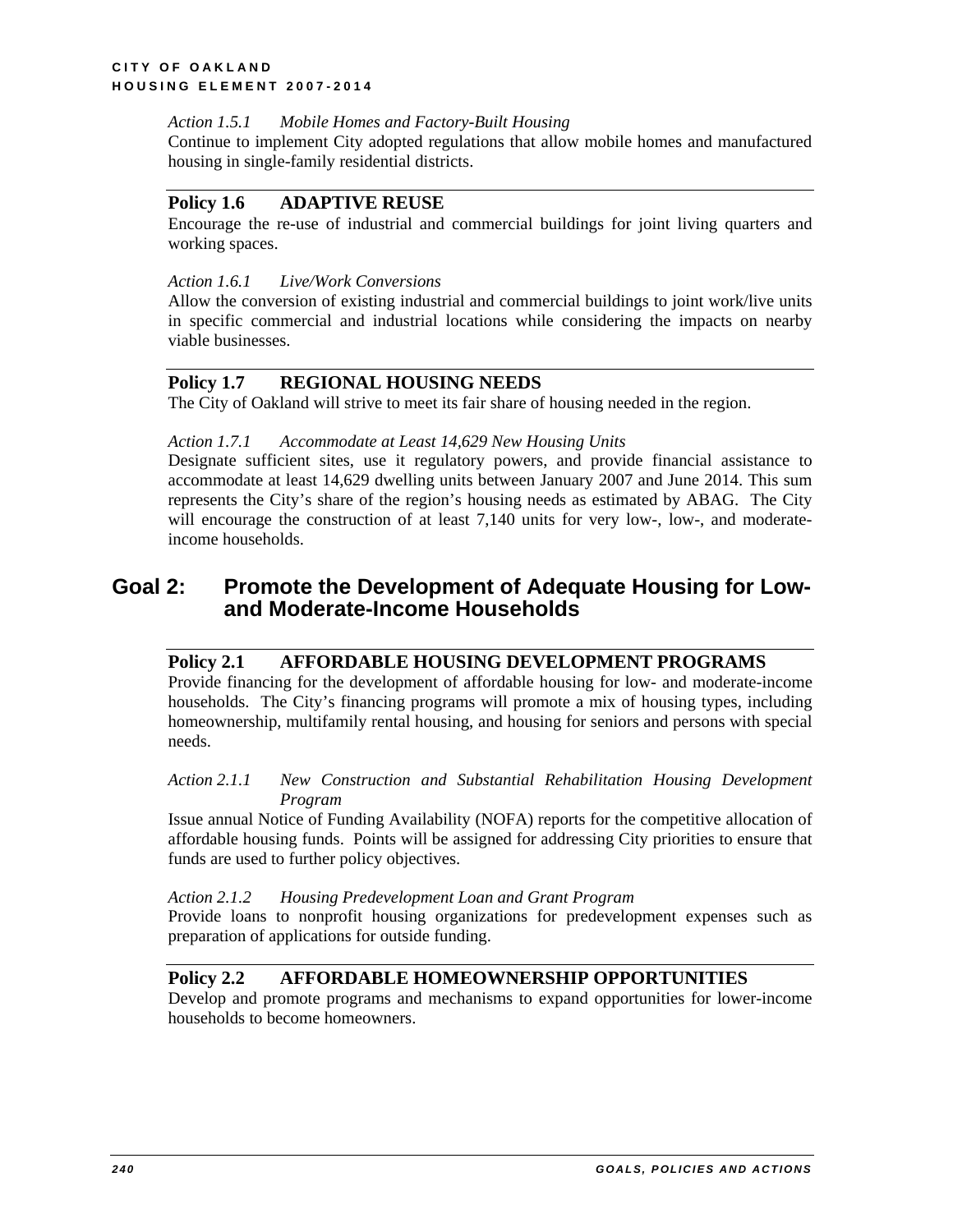#### *Action 2.2.1 First Time Homebuyer Programs*

Continue to operate the Mortgage Assistance Program and Public Safety Officers and Teachers Down Payment Assistance Program to provide financial assistance for first-time homebuyers.

#### *Action 2.2.2 Section 8 Homeownership*

Work with the Oakland Housing Authority to develop an effective program to utilize Section 8 assistance for homeownership. The City will determine if this new federal program is feasible given the market cost of housing in Oakland and the low incomes of program participants.

#### *Action 2.2.3 Scattered-Site Single Family Acquisition and Rehabilitation Program (Neighborhood Stabilization Program)*

The City of Oakland proposes to address vacant or abandoned housing due to foreclosures by using HUD's Neighborhood Stabilization Program funding to address blight caused by abandoned foreclosed homes. Once funds have been secured, they will be used to purchase and rehabilitate single family homes for re-sale or rental.

#### **Policy 2.3 DENSITY BONUS PROGRAM**

Continue to refine and implement programs to permit projects to exceed the maximum allowable density set by zoning, if they include units set aside for occupancy by very low-, low-, and moderate-income households and/or seniors.

#### *Action 2.3.1 Density Bonus Ordinance*

Continue to implement the City's density bonus. Currently, the City permits density bonuses of 25 percent for projects that provide at least:

- o 20 percent of their units for low income households, or
- o 10 percent of their units for very low income households, or
- o 50 percent of their units for seniors, or
- o 50 percent of their units for persons of moderate income and 10 percent of their units for persons of low incomes, or
- o at least 20 percent of the total units of a residential condominium housing development for moderate income households.

The City may conditionally permit density bonuses between 25 and 100 percent for projects that provide additional affordable units.

Oakland has levels of affordability for the density bonus, as defined in Section 17.107.020 of the Planning Code, which are different from state law; the City's practice is nevertheless to follow state law. The City plans to adopt amendments to the Planning Code to codify its practice and the state law requirements (Government Code Section 65915) within a year of the adoption of this Housing Element.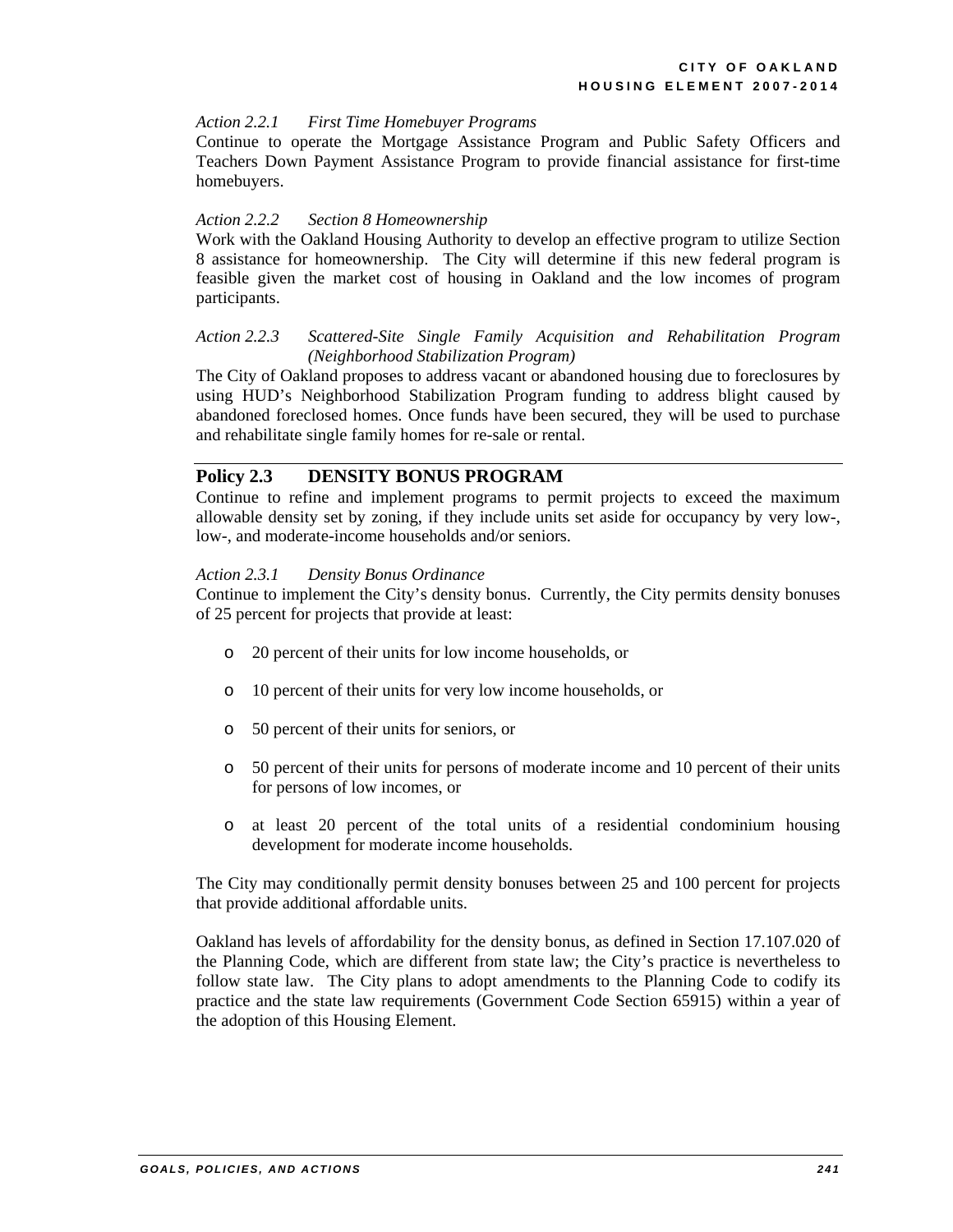#### **Policy 2.4 SUPPORT MAYOR AND CITY COUNCIL'S DISCUSSION OF ADOPTING A COMPREHENSIVE HOUSING POLICY**

The City will continue to consider a comprehensive housing policy that addresses concerns from all constituents. Policy elements will include those discussed in the February 2008 Housing Policy Proposals submitted by the Mayor and members of the City Council. Those include the following:

#### *Action 2.4.1 Inclusionary Zoning*

Work to achieve agreement between the private development community and Oakland citizens to include affordable units in redevelopment areas and other large market-rate housing developments. Areas of negotiation might include determining inclusionary requirement and phase-in timelines, amount of in-lieu fees, types of income targeting, framework for affordable rents and pricing, and a system of monitoring and enforcement.

#### *Action 2.4.2 Revision of Condominium Conversion*

Consider modifications to the Condominium Conversion Ordinance with possible goals that include the promotion of ownership and protection of existing rental housing stock.

#### *Action 2.4.3 Revision of other existing Housing Programs*

Consider modifications to the following programs: Modify Rent Adjustment Program (see Policy Goal 5.3), Expand the Homebuyer and Homeowner Rehabilitation Programs (see Policy Goals 2.2 and 4.1), and Expand Resources for Affordable Housing and Homelessness (Policy Goals 2.1 and 2.10).

#### **Policy 2.5 PERMANENTLY AFFORDABLE HOMEOWNERSHIP**

Develop mechanisms for ensuring that assisted homeownership developments remain permanently affordable to lower-income households to promote a mix of incomes.

#### *Action 2.5.1 Community Land Trust Program*

Consider a program for a citywide community land trust to acquire and own land for development of owner-occupied housing for lower-income families. Ownership of the land by a community-based land trust will ensure that the housing remains permanently affordable.

#### *Action 2.5.2 Resale Controls*

Continue to utilize in financing agreements for City-assisted development projects to ensure that units remain permanently affordable through covenants running with the land.

#### **Policy 2.6 SENIORS AND OTHER PERSONS WITH SPECIAL NEEDS**

Assist and promote the development of housing with appropriate supportive services for seniors and other persons with special needs.

#### *Action 2.6.1 Housing Development Program*

Provide financial assistance to developers of housing for seniors and persons with special needs to supplement funding available through HUD's Section 202 and Section 811 programs.

#### *Action 2.6.2 Housing for Persons with AIDS/HIV*

Provide housing and associated supportive services for persons with AIDS/HIV through a combination of development of new housing, project-based assistance in existing affordable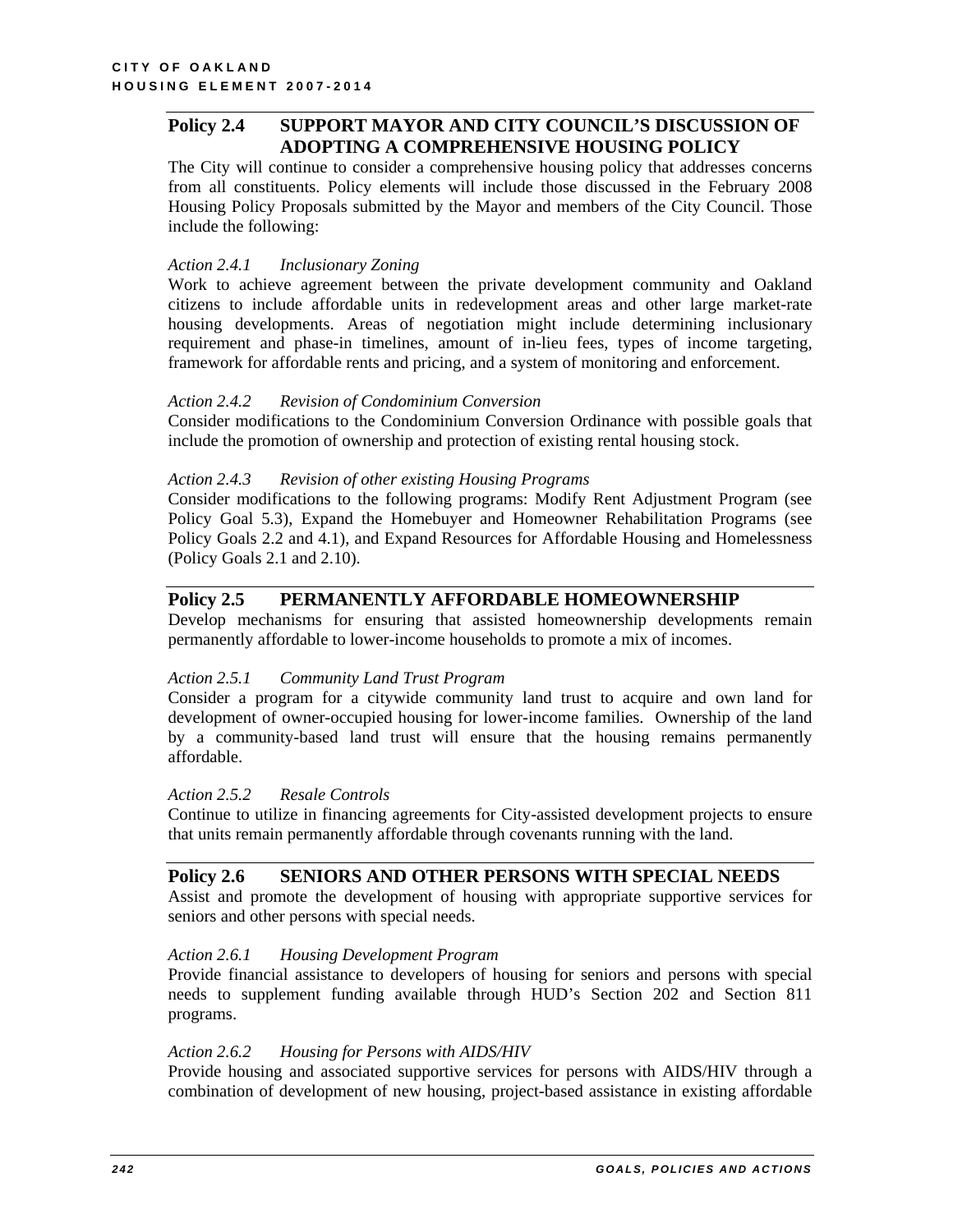housing developments; and tenant-based assistance to allow households to find their own housing in the private market. Enhance outcomes via housing first model under the Alameda County EveryOne Home Plan.

#### *Action 2.6.3 Accessible Units in New Federally-Assisted Housing*

All housing assisted with Federal funds (such as HOME and CDBG) must comply with HUD's accessibility requirements, which require that five percent of all units be made accessible for persons with mobility limitations, and an additional two percent be made accessible for persons with sensory limitations (sight, hearing). The City will ensure that these requirements are met in all projects that receive Federal funds from the City as part of project review and funding approval.

#### **Policy 2.7 LARGE FAMILIES**

Encourage the development of affordable rental and ownership housing units that can accommodate large families.

#### *Action 2.7.1 Housing Development Program*

Provide points in competitive funding allocations for projects that include a higher proportion of units with three or more bedrooms. The City will award points in the ranking process for projects with an average number of bedrooms exceeding the minimum specified in the program guidelines.

#### **Policy 2.8 EXPAND LOCAL FUNDING SOURCES**

Increase local funding to support affordable housing development and develop new sources of funding.

#### *Action 2.8.1 Consider Increase Redevelopment Housing Set-Aside*

In 2001, the Redevelopment Agency increased the amount it contributes to the Low and Moderate Income Housing Fund to 25% of tax increment revenues, an increase from the statutorily-mandated 20%. As noted above, the City's Blue Ribbon Commission on Housing and the Mayor have proposed further increasing this contribution. Also, starting in 2012, a number of the redevelopment project areas in Oakland will be reaching their time limits on the effectiveness of their redevelopment plans; in order to extend these time limits by another 10 years, as permitted under Health and Safety Code Section 33333.10, the Redevelopment Agency will be required to increase its contribution to the Low and Moderate Income Housing Fund to 30%, and to limit the amount of Low and Moderate Income Housing Funds that are used to subsidize moderate income housing.

#### *Action 2.8.2 Jobs/Housing Impact Fee*

Continue to implement existing Jobs/Housing Impact Fee by collecting fees from new office and warehouse/distribution facilities.

#### **Policy 2.9 RENTAL ASSISTANCE**

Increase the availability of rental assistance for very low-income households.

#### *Action 2.9.1: Expansion of Section 8 Vouchers*

Work with the Oakland Housing Authority to obtain additional funding from the federal government for more Section 8 rental assistance for very low-income renters through documentation of need for additional housing vouchers and contacting decision-makers at HUD if appropriate.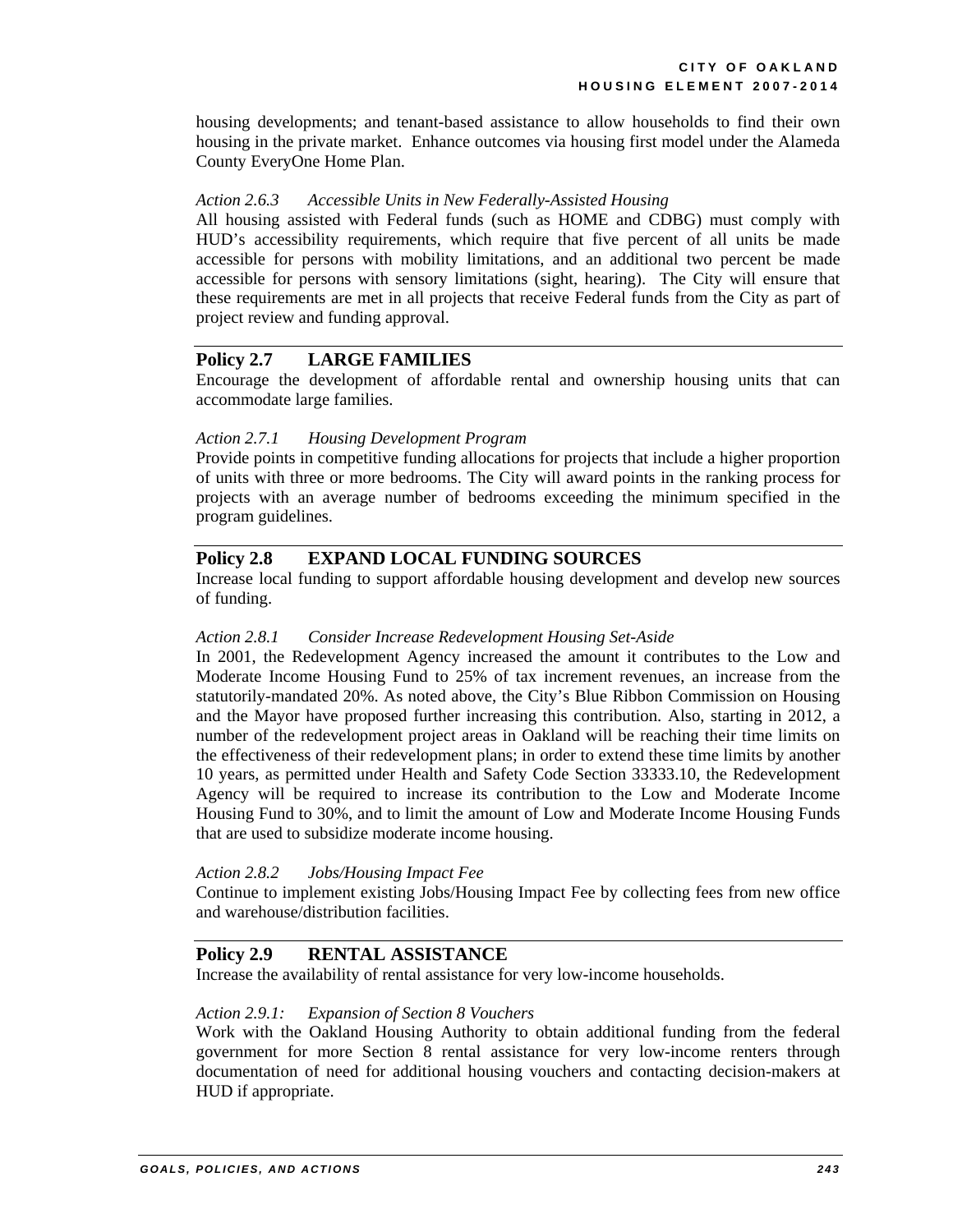#### **Policy 2.10 PATH STRATEGY FOR THE HOMELESS**

Implement the City's Permanent Access to Housing (PATH) Strategy to end and prevent homelessness and to increase housing opportunities to the homeless through acquisition, rehabilitation and construction of over 7,000 housing, master leasing and short-term financial assistance.

#### *Action 2.10.1 Provide outreach programs to those who are homeless or in danger of becoming homeless*

The City will continue to provide the Homeless Mobile Outreach Program (HMOP), which provides outreach services to people living in homeless encampments. In addition to providing food and survival supplies, and counseling and case management, the HMOP strives to encourage those living in these encampments to access available programs for housing and other necessary assistance to aid in attaining more stable living situations. The City will also continue to encourage outreach as part of the services of providers who are funded through City's Permanent Access to Housing (PATH) Strategy to end homelessness.

#### *Action 2.10.2 Support programs that help prevent renters and homeowners from becoming homeless*

The City will support organizations that operate programs that prevent homelessness by providing emergency loans or grants for first and last month's rent for renters, and that provide counseling, legal assistance, advocacy and other prevention services for those dealing with default and delinquency housing issues. Prevention services and programs will be funded under the City's newly adopted PATH Strategy to End Homelessness.

#### *Action 2.10.3 Provide shelter programs to the homeless and special needs populations*

The City will continue to fund programs that are in line with the City's PATH Strategy to End Homelessness. These agencies will provide housing and/or housing services that result in an outcome of obtaining and maintenance of stable permanent housing for the homeless and near homeless population of Oakland. PATH is inclusive of the special needs populations such as those with HIV/AIDS, mental illness, and victims of domestic violence.

#### *Action 2.10.4 Provide transitional housing programs to those who are ready to transition to independent living*

The City will continue to fund and support as part of the PATH Strategy, transitional housing programs with services to homeless families and homeless youth. By providing housing with services for up to 24 months, the program's tenants are prepared for more stable and permanent housing. Services provided assist the tenants with issues that prevent them from obtaining or returning to self-sufficiency.

#### *Action 2.10.5 Support development of permanent housing affordable to extremely low income households*

The City will continue to seek ways to provide housing affordable to extremely low income households, including those moving from transitional housing, by supporting funding from the state and federal levels, including project-based Section 8 rental assistance. The City will also take actions to address barriers to the development of such housing. The City will continue to participate in the Alameda County-wide efforts that have evolved from a County-Wide Continuum of Care Council to the Alameda County EveryOne Home Plan, a road map for ending homelessness.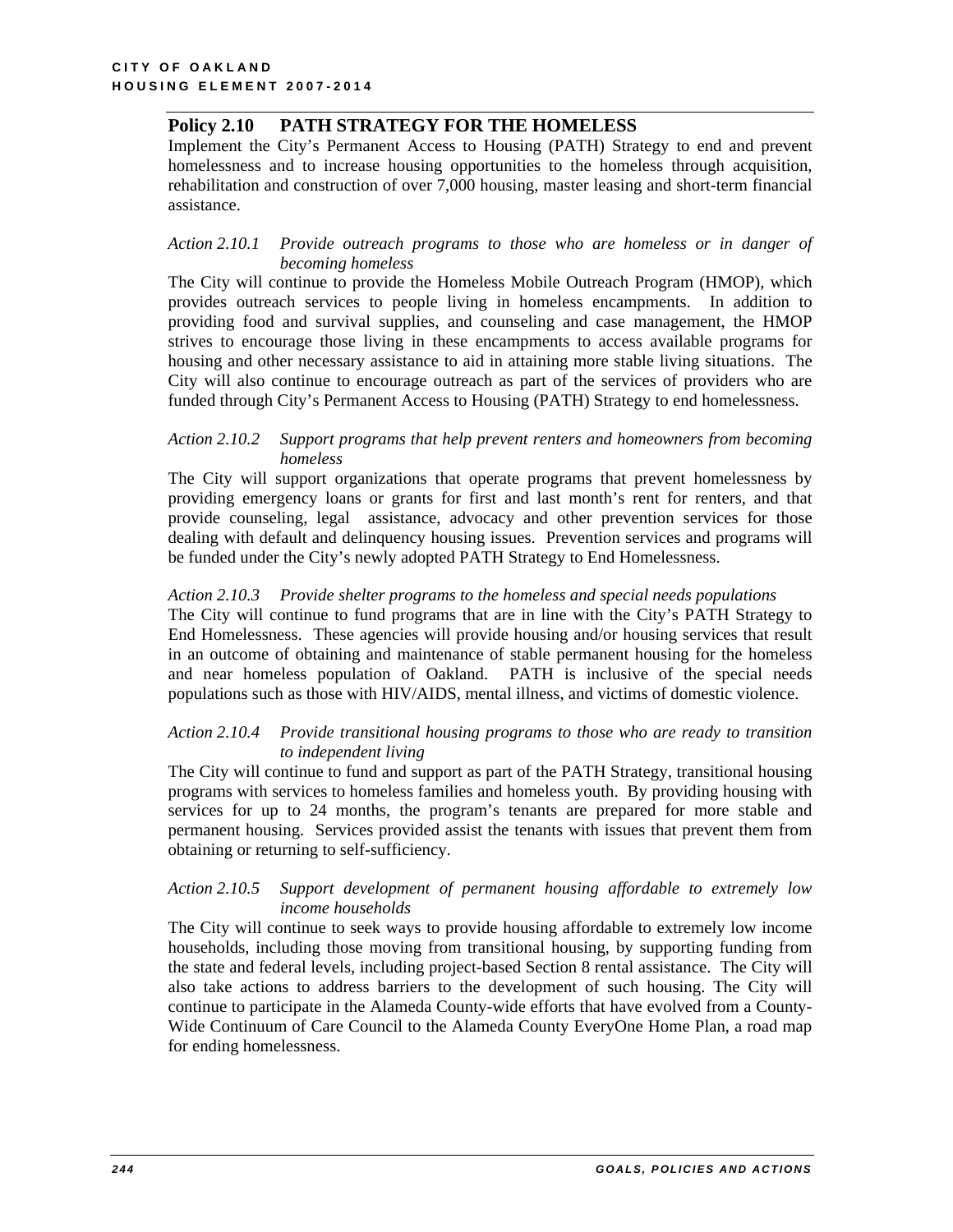#### *Action 2.10.6 Coordinate actions and policies that affect the extremely low income population of Alameda County*

The City will continue to participate in the Alameda County-wide efforts that have evolved from a County-wide Continuum of Care Council to the Alameda County EveryOne Home Plan. The EveryOne Home Plan is a coordinated regional response seeking to streamline use of the county's resources and build capacity to attract funding from federal, state and philanthropic sources.

#### *Action 2.10.7 Advocate for policies beneficial to the extremely low income and homeless populations of Oakland*

The City continues to advocate for an expansion of Federal funding for the Section 8 program. The City is an active partner in the implementation of a county-wide housing and services plan (EveryOne Home Plan) for extremely low income and homeless persons

#### **Policy 2.11 PROMOTE AN EQUITABLE DISTRIBUTION OF AFFORDABLE HOUSING THROUGHOUT THE COMMUNITY**

The City will undertake a number of efforts to distribute assisted housing widely throughout the community and avoid the over-concentration of assisted housing in any particular neighborhood, in order to provide a more equitable distribution of households by income and by race and ethnicity.

#### *Action 2.11.1 Provide incentives for location of City-assisted developments in areas of low concentration of poverty*

In its annual competitions for the award of housing development funds, the City and Redevelopment Agency will give preference to projects in areas with low concentrations of poverty.

#### *Action 2.11.2 Reduce concentrations of poverty in large public housing developments*

The City will continue to work with the Oakland Housing Authority to use HOPE VI financing to redevelop the most troubled of its large public housing developments. Dependent on funding, existing developments will be demolished and replaced with new developments that contain a mix of income levels and housing types, including public housing for extremely low and very low income households, assisted rental units for very low and low income households; and homeownership for low and moderate income households. Potential developments include completion of Lion Creek Crossing (formerly Coliseum Gardens) and Tassafaronga.

#### *Action 2.11.3 Continue to use Section 8 vouchers to assist very low income families obtain housing in a wider range of neighborhoods*

The Oakland Housing Authority will continue its outreach efforts to encourage broader participation by property owners in the Section 8 tenant-based voucher program. Vouchers provide very low income families with the opportunity to rent housing in areas that normally would not be affordable to them.

### **Policy 2.12 AFFORDABLE HOUSING PREFERENCE FOR OAKLAND RESIDENTS AND WORKERS**

Implement the policy enacted by the City Council in 2008 granting a preference to Oakland residents and Oakland workers to buy or rent affordable housing units assisted by City of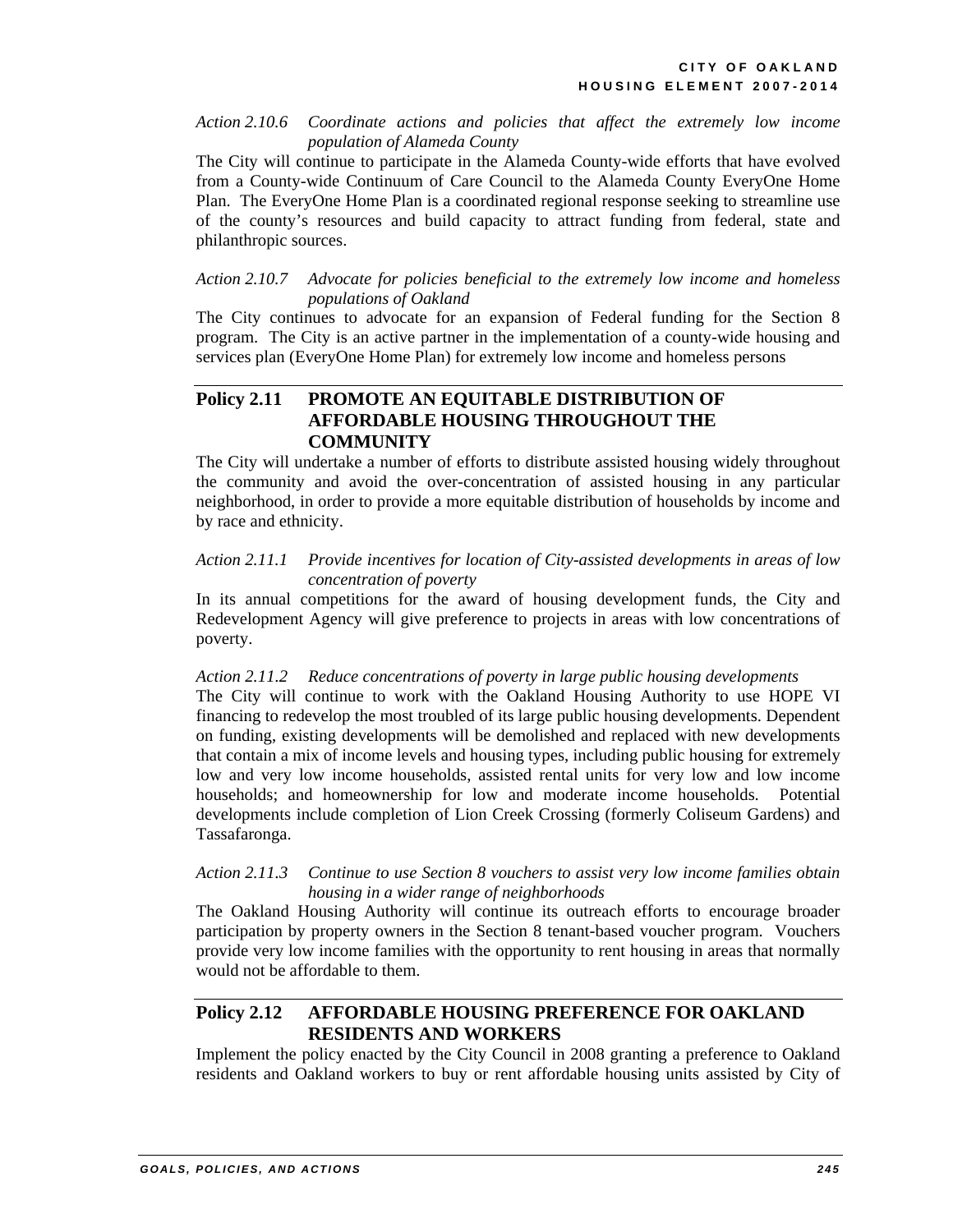Oakland and/or Oakland Redevelopment Agency funds provided through its annual Notice of Funding Availability process.

#### *Action 2.12.1 Oakland Resident and Worker Housing Preference Policy Resolution*

Households with at least one member who qualifies as a City of Oakland resident or worker will get first preference. All other households will get second preference. There is no minimum length or residency or employment in Oakland to qualify for the resident or worker preference. The owner, developer, or leasing agent of each housing development will be required to verify residency and/or employment by collecting a Certification of Eligibility with the required documentation. The preference policy will be applied only if and to the extent that other funding sources for the housing project permit such a policy.

### **Goal 3: Remove Constraints to the Availability and Affordability of Housing for All Income Groups**

#### **Governmental Constraints**

#### **Policy 3.1 EXPEDITE AND SIMPLIFY PERMIT PROCESSES**

Continue to implement permit processes that facilitate the provision of housing and annually review and revise permit approval processes.

#### *Action 3.1.1: Allow Multifamily Housing*

Continue to allow multifamily housing by right (no conditional use permit required) in specified residential zones and by conditional use permit in specified commercial zones.

#### *Action 3.1.2: Special Needs Housing*

Continue to allow special needs housing and shelter by conditional use permit in specified residential and commercial zones. The City intends to process amendments to the Planning Code to comply with the provisions of SB 2 within a year of adoption of the Housing Element.

#### *Action 3.1.3: Discretionary Permits*

Continue to implement discretionary permit processes (design review, conditional use permits, etc.) in a manner that includes explicit approval criteria and approval procedures that facilitate the development of multifamily and special needs housing in appropriate areas of the City. The City is intends to process amendments to the Planning Code to comply with the provisions of SB 2 (specifically the provision to review transitional or other supportive housing in the same manner as multi-family housing), within a year of adoption of the Housing Element.

#### *Action 3.1.4: "One-Stop" Permit Process*

Continue the "one-stop" permit process that provides coordinated, comprehensive, and accurate review of residential development applications. Ensure coordination between different City departments, provide for parallel review of different permits associated with projects, and provide project coordinator services to expedite project review when needed.

#### *Action 3.1.5: Assign Priority to Affordable Housing*

Continue to assign priority to the review of affordable housing projects through an expedited review process and other techniques.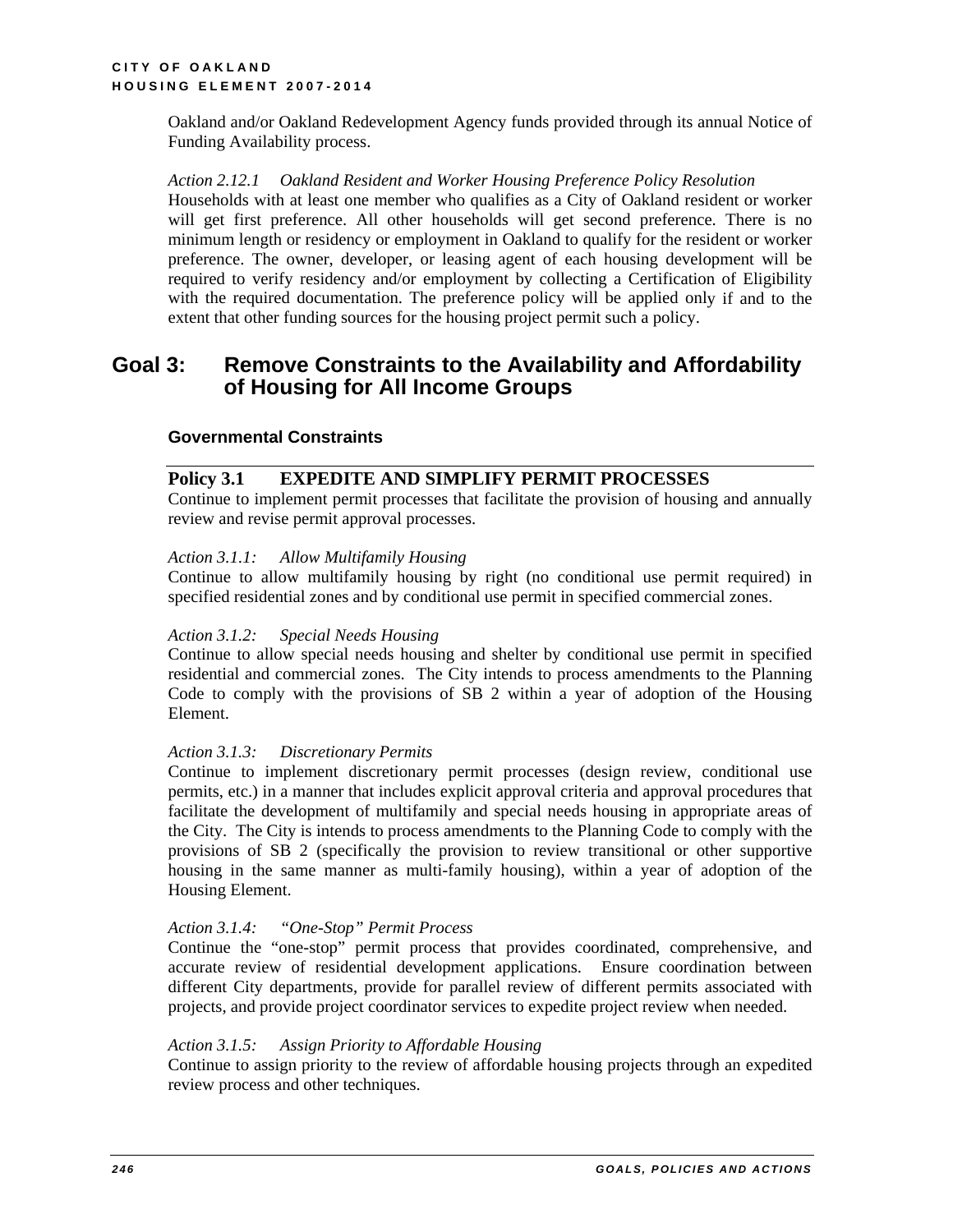#### *Action 3.1.6: Expedite Environmental Review*

Reduce the time and cost of environmental review by using CEQA exemptions, the City's Standard Conditions of Approval, and focused and tiered Environmental Impact Reports, as appropriate. .

#### *Action 3.1.7: Secondary Units*

Continue to encourage the construction of new secondary units and the legalization of existing non-conforming secondary units to bring those units into compliance with current zoning and building standards.

#### **Policy 3.2 FLEXIBLE ZONING STANDARDS**

Allow flexibility in the application of zoning, building, and other regulations.

#### *Action 3.2.1 Alternative Building Code Standards*

Continue the use of alternative accommodations and equivalent facilitation of the California Building Codes to address the special housing needs of persons with disabilities and to facilitate the rehabilitation of older dwelling units. (See Actions 4.1.1 and 4.1.2 for housing rehabilitation actions and Action 6.2.1 for reasonable accommodations for persons with disabilities).

#### *Action 3.2.2 Planned Unit Development Zoning*

Maintain the provisions in the Planning Code for planned unit developments on sites where the strict application of zoning standards could make development less feasible. Consider reducing the minimum lot area requirement for residential planned unit developments (PUD).

#### *Action 3.2.3 Flexible Parking Standards.*

Study and consider implementing reductions in the parking standards in the proposed Planning Code revision.

#### *Action 3.2.4 Flexible Open Space Standards*

To increase the residential density and to reduce per-unit development costs, study and consider reducing the amount of open space required in high density Downtown projects in the Planning Code revision.

#### **Policy 3.3 DEVELOPMENT FEES AND SITE IMPROVEMENT REQUIREMENTS**

Reduce the cost of development through reasonable fees and improvement standards.

#### *Action 3.3.1: Project Review Process and Development Agreements*

Continue to require only those on- and off-site improvements necessary to meet the needs of projects and to mitigate significant on- and off-site environmental impacts.

#### *Action 3.3.2: Development Fees*

Consider impact fees to mitigate actual impacts on City infrastructure and services, while balancing the need to minimize costs for new housing development.

#### **Policy 3.4 INTERGOVERNMENTAL COORDINATION**

Promote intergovernmental coordination in review and approval of residential development proposals when more than one governmental agency has jurisdiction.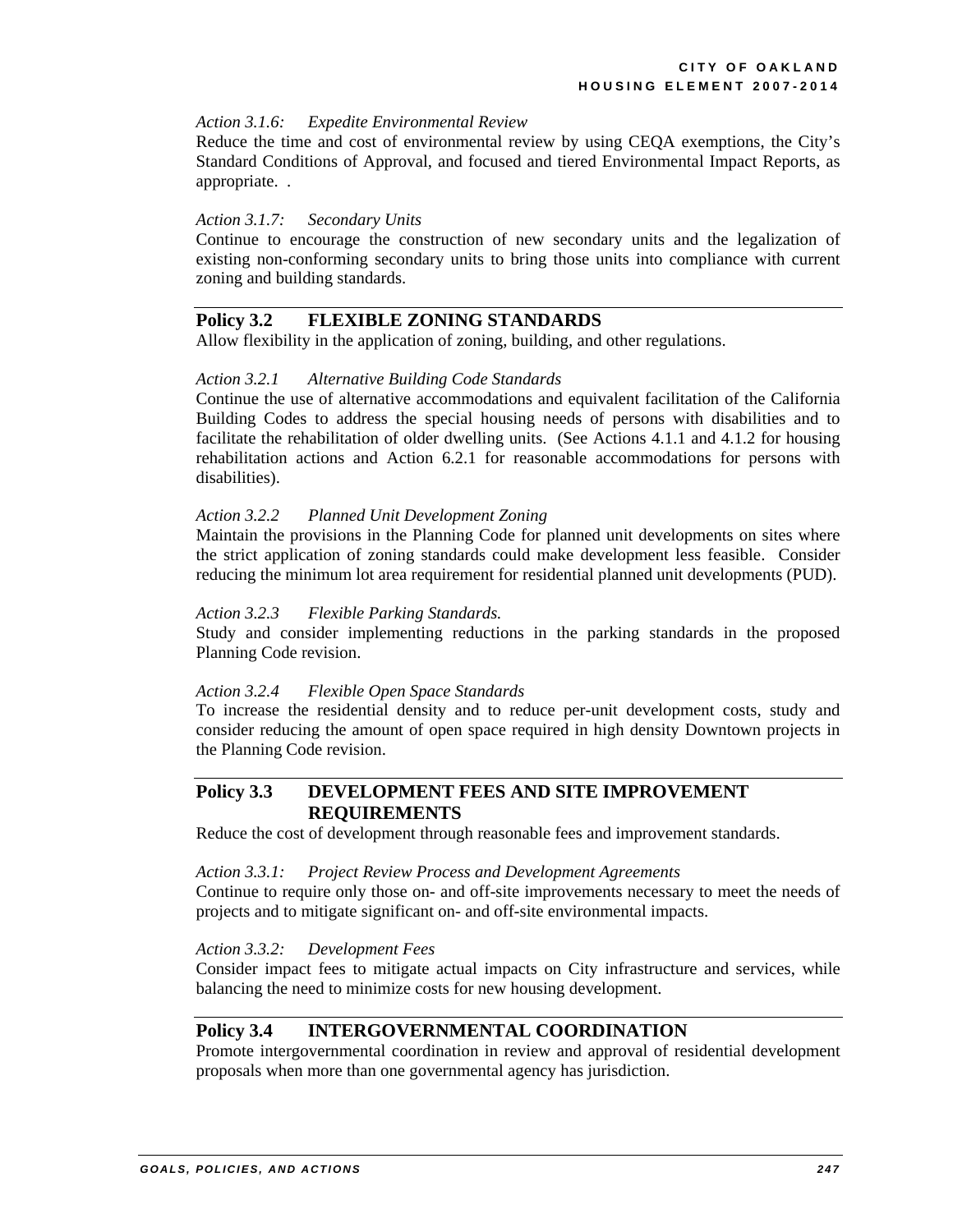#### *Action 3.4.1: Multiple Agency Reviews*

Continue to coordinate multiple agency reviews of residential development proposals when more than one level of government is required for project review.

#### **Non-Governmental Constraints**

#### **Policy 3.5 FINANCING COSTS**

Reduce financing costs for affordable housing development.

#### *Action 3.5.1: Access to Low-Cost Financing for Development*

Continue to assist affordable housing developers in obtaining financing for their projects. (See actions under Goal 2.)

#### *Action 3.5.2: Access to Low-Cost Financing for Home Purchase*

Continue to implement homebuyer assistance programs for low- and moderate-income households. (See Actions 2.2.1 through 2.2.3.)

#### **Policy 3.6 ENVIRONMENTAL CONSTRAINTS**

Explore programs and funding sources to assist with the remediation of soil contamination on sites that maybe redeveloped for housing.

#### *Action 3.6.1 Remediation of Soil Contamination*

Explore possible funding sources and other ways to assist prospective housing developers in addressing soil contamination on potential housing sites. If appropriate funding can be identified, develop and implement a remediation assistance program.

#### **Policy 3.7 COMMUNITY OUTREACH AND EDUCATION**

Increase public acceptance and understanding of affordable development and issues through community outreach.

#### *Action 3.7.1 Community Outreach Program*

Continue to periodically meet with housing advocacy groups and neighborhood organizations to educate the public on affordable housing and reduce community opposition to affordable housing developments.

### **Goal 4: Conserve and Improve Older Housing and Neighborhoods**

#### **Policy 4.1 HOUSING REHABILITATION LOAN PROGRAMS**

Provide a variety of loan programs to assist with the rehabilitation of owner-occupied and rental housing for very low and low-income households.

#### *Action 4.1.1 Rehabilitation Loan Programs for Owner-Occupied Housing*

Provide loans for correction of code violations, repair to major building systems in danger of failure, abatement of lead-based paint hazards, minor home repairs for seniors, and emergency repairs, using the following programs: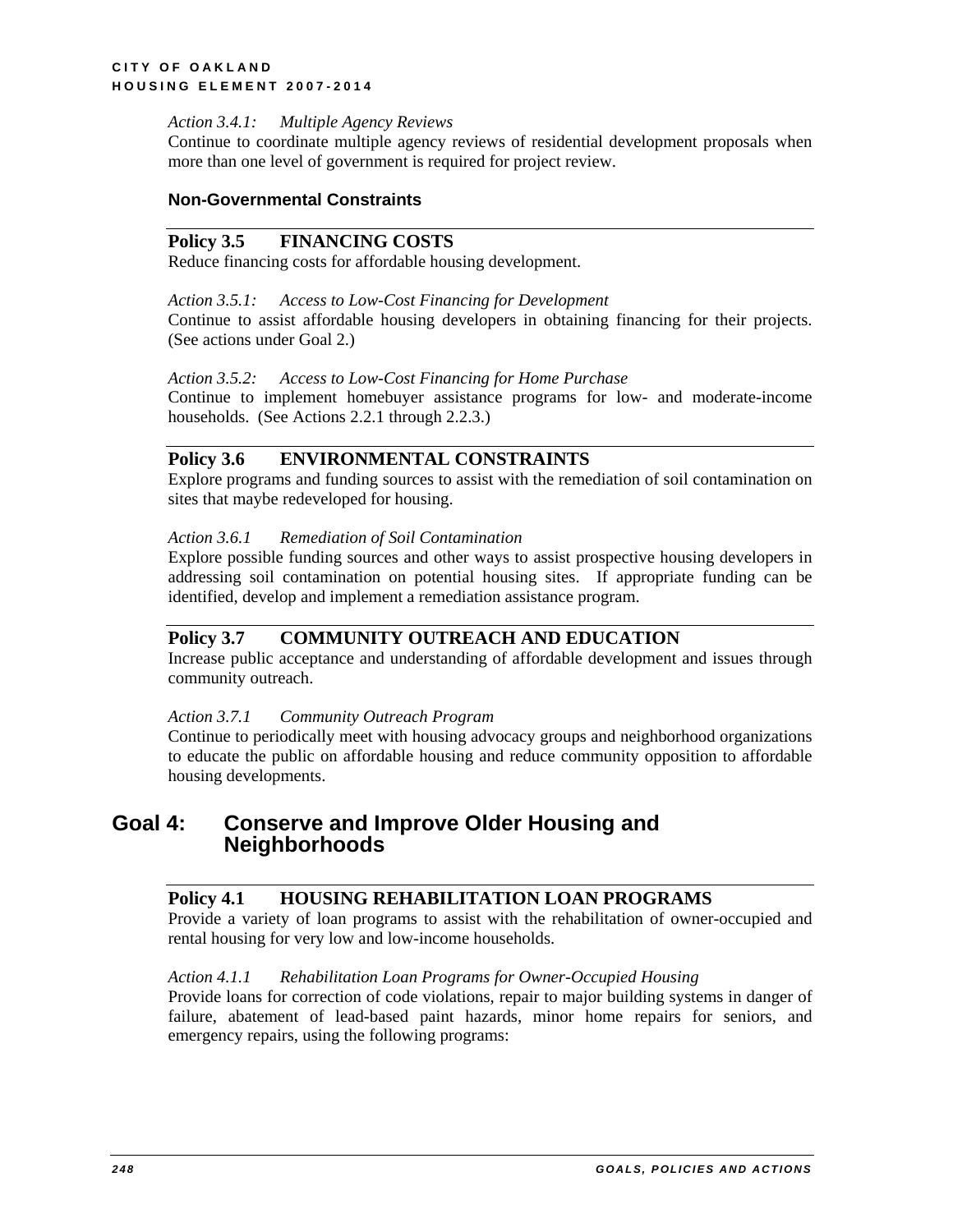- HMIP Deferred Loan Program
- Alameda County Minor Home Repair Grant Program
- Emergency Home Repair Program
- Lead Hazard Control and Paint Program
- Seismic Safety Incentive Program
- Neighborhood Housing Rehabilitation Program
- Access Improvement Program
- Central City East Homeownership Program
- Neighborhood Stabilization Program

#### *Action 4.1.2 Rehabilitation Loans for Owner-Occupied Buildings with 2 to 4 Units*  Use the City's HMIP Loan Program for owner-occupied buildings of 1-4 units. In structures with 2 to 4 units, the rental units may also be rehabilitated using funds from this program.

#### *Action 4.1.3 Vacant Housing Acquisition and Rehabilitation Program (V-HARP – West Oakland Only)*

Modify the existing V-HARP program to fund with West Oakland Low/Mod Housing Funds for use on properties in West Oakland. The program provides loans for the acquisition and rehabilitation of vacant buildings of 1 to 20 units or the construction of 1 to 20 units of new housing on vacant, blighted properties. Rehabilitated units will be made available for ownership or rental housing for lower-income households.

#### **Policy 4.2 BLIGHT ABATEMENT**

To improve housing and neighborhood conditions, the City should abate blighting conditions through a combination of code enforcement, financial assistance, and public investment.

#### *Action 4.2.1 Anti-Blight Programs*

Implement a variety of programs to reduce blighting conditions that can lead to disinvestment and deterioration of the housing stock. These include enforcement of blight regulations, graffiti abatement, boarding up of vacant buildings, and a Clean Oakland Program.

#### *Action 4.2.2 Housing Code Enforcement*

Enforce housing codes to ensure decent, safe, and sanitary housing conditions. Orders to abate will be followed up with additional actions. The City may correct deficiencies itself and then place a lien against the property for the cost of the repairs.

#### *Action 4.2.3 Problem Properties Program*

City Staff will resolve public nuisance housing through joint enforcement actions of Code Enforcement, Police, Fire, and Alameda County Department of Environmental Health. Enforcement actions will include financial penalties and incentives.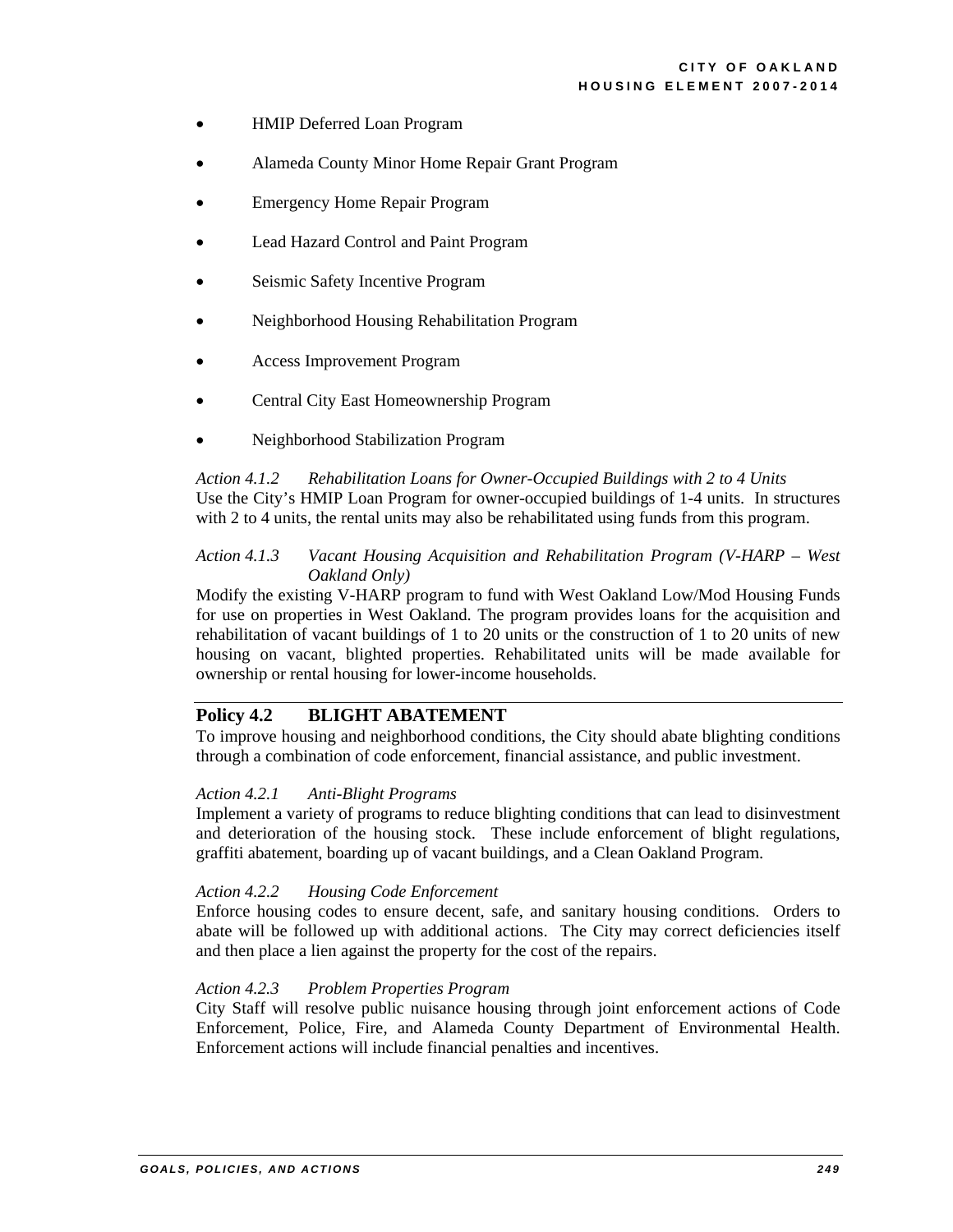#### *Action 4.2.4 Vacant Building Registration Program*

Pending approval of Oakland City Council, program will address foreclosure actions by requiring owners and others who control vacant residential and non-residential buildings to register properties that have been vacant for more than 45 days. Requiring early identification of vacant buildings will incentivize owners to maintain their properties and will allow Code Enforcement to pro-actively monitor neighborhoods before the accumulated effects of trespassers, blight, pollutants, and vectors impact these areas. A situational database will also assist Police and Fire when responding to emergency calls for service. Enforcement actions will include financial penalties and incentives.

#### *Action 4.2.5 Tax Default Foreclosure Sales Program*

City staff is working with the Alameda County Tax Collector, to auction properties that are both tax defaulted and that have extensive Code Enforcement liens. The program takes advantage of the City's first right of refusal to purchase such properties. This program allows for City to leverage its investment of Code Enforcement dollars by targeting third party purchases to small local developers of vacant problem properties. The goal of this program is to quickly rehabilitate housing stock for resale to affordable housing qualified applicants.

#### **Policy 4.3 HOUSING PRESERVATION AND REHABILITATION**

Support the preservation and rehabilitation of existing housing stock with an emphasis on housing occupied by senior citizens, people with disabilities, and low-income populations. Encourage the relocation of structurally sound housing units scheduled for demolition to compatible neighborhoods when appropriate land can be found. Assist senior citizen and people with disabilities with housing rehabilitation so that they may remain in their homes. Continue to implement the two-year Mills Act program.

#### *Action 4.3.1 Property Relocation Assistance*

Notify the public of the opportunity to purchase and relocate a home, prior to the sale of any homes acquired for any public improvement project.

#### *Action 4.3.2 Housing Repairs for Seniors and People with Disabilities*

Support programs in select Redevelopment program areas and possibly city-wide operated by local nonprofit organization to assist low-income seniors and people with disabilities to remain independent by rehabilitating their homes. After 7/1/09 city-wide services are contingent upon award of funding.

#### *Action 4.3.3 Senior Counseling Programs (Home Equity Conversion)*

Support programs operated by local nonprofit organizations to assist seniors to remain in their homes through home equity conversion loans and home sharing programs. After 7/1/09 services are contingent upon award of funding.

#### *Action 4.3.4 Access Improvement Program*

Provide grants to owners of rental and owner-occupied housing to make accessibility modifications to accommodate persons with disabilities.

#### *Action 4.3.5 Acquisition and Rehabilitation of Foreclosed Properties (Neighborhood Stabilization Program)*

The City of Oakland proposes to acquire and rehabilitate abandoned housing due to foreclosures by using HUD's Neighborhood Stabilization Program funding to address blight caused by abandoned foreclosed homes. Once funds have been secured, they will be used to purchase and rehabilitate housing for re-sale or rental.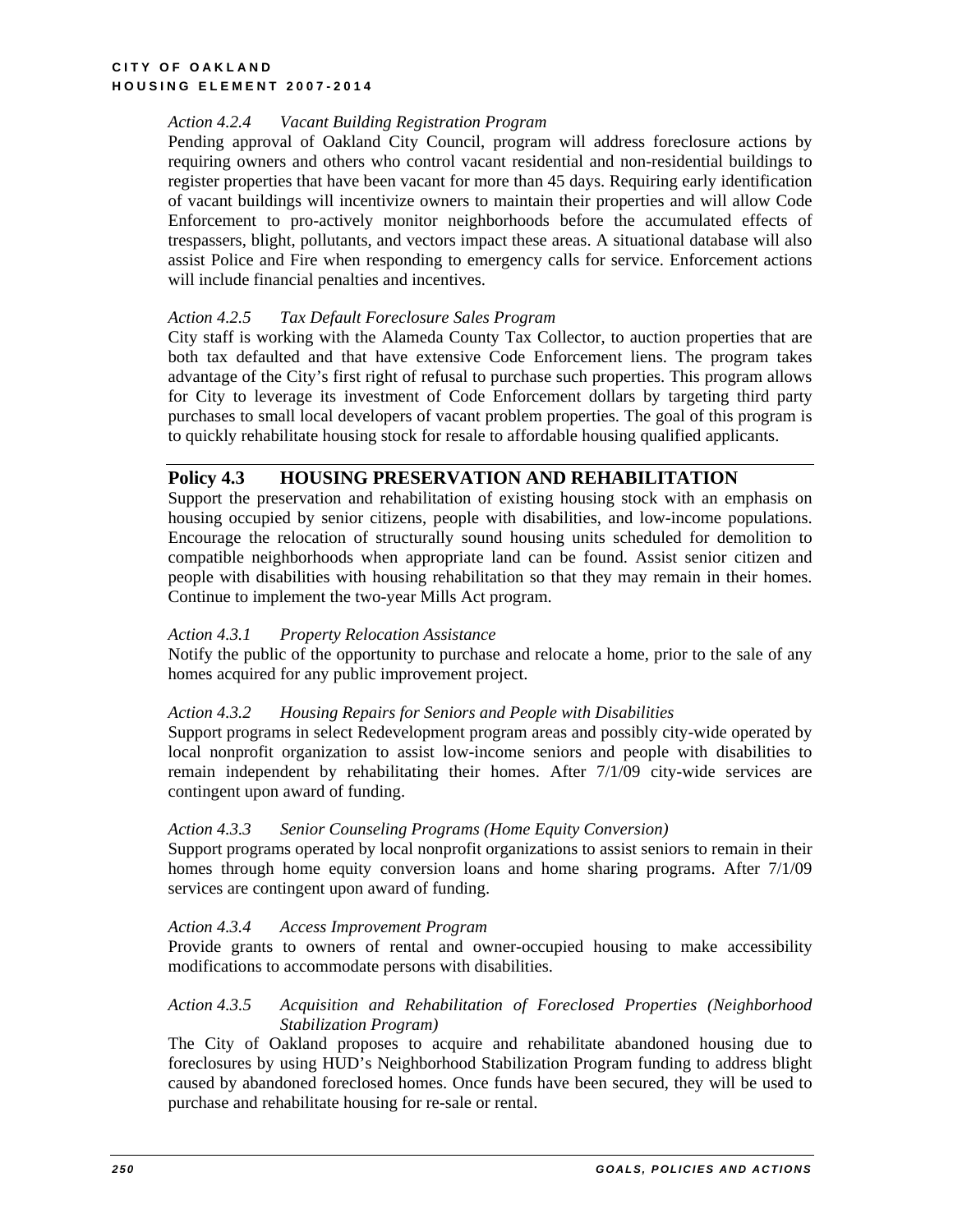#### *Action 4.3.6 Continuing Implementation of Mills Act contracts*

In 2009, the City will continue to market and publicize the program in the second year of its two-year pilot; the City will offer 20 Mills Act contracts to stimulate the restoration of historic properties.

## **Goal 5: Preserve Affordable Rental Housing**

#### **Policy 5.1 PRESERVATION OF AT-RISK HOUSING**

Seek to preserve the affordability of subsidized rental housing for lower-income households that may be at-risk of converting to market rate housing.

#### *Action 5.1.1 Monitoring and Preservation*

Monitor the status of federally assisted projects to identify those at-risk of converting to market rate housing. Monitoring will include analysis of HUD data, a survey of building owners and managers to determine the likelihood that a building will convert, and consultation with the California Housing Partnership Corporation. Under California State Law, owners must provide tenants and the City with 12 months advance notice of an intent to terminate use restrictions on assisted housing.

#### *Action 5.1.2 Contact with Owners of At-Risk Buildings*

Contact owners to advise them of new notification requirements under State law, to offer to assist them in pursuing higher Section 8 rents from HUD, and to encourage them to work with the City to facilitate preservation purchases of their properties by interested parties.

#### *Action 5.1.3 Financial Assistance for Preservation Projects*

Award preference points under the City's Housing Development Program for funding for projects that preserve existing rental housing that is at risk of loss to the affordable housing supply. Support applications for Federal, State and private funding for preservation.

#### *Action 5.1.4 Project Based Section 8 Assistance*

Collaborate with the Oakland Housing Authority to secure project-based Section 8 assistance to preserve at-risk housing both to enhance affordability and to provide additional income that can leverage private capital for repairs and improvements.

#### **Policy 5.2 SUPPORT FOR ASSISTED PROJECTS WITH CAPITAL NEEDS**

Work with owners of assisted projects that have substantial needs for capital improvements to maintain the use of the properties as decent affordable housing.

#### *Action 5.2.1 Advocacy for State and Federal Financing*

Actively work to identify and secure State and Federal funding to provide for capital needs of older assisted projects. The City will notify property owners of available state and federal funding options and provide technical assistance in applying for such funds.

#### *Action 5.2.2 Funding for Capital Needs--Preservation and Rehabilitation Programs for Rental Housing (not owner-occupied, buildings)*

Provide loans through a competitive funding process for the rehabilitation of affordable rental housing for those buildings with existing City regulatory agreements. The goal of this program is to correct code deficiencies and ensure affordability for low-income households. The City will develop this for acquisition, rehabilitation, and preservation of rental housing.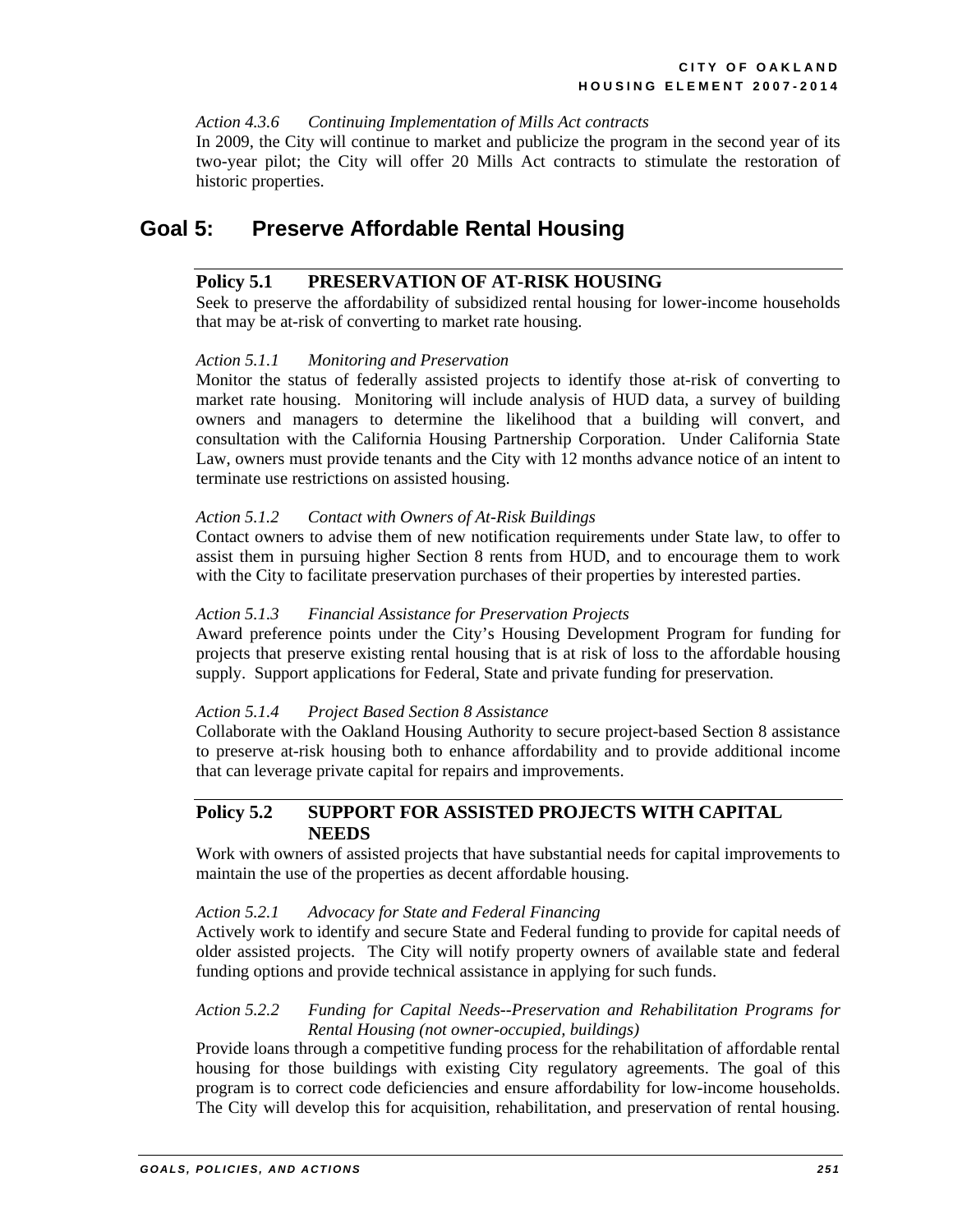The rental housing eligible for this program will have City regulatory restrictions from funding sources such as CDBG, HOME, and Redevelopment Agency Low/Moderate Income Housing Funds.

#### **Policy 5.3 RENT ADJUSTMENT PROGRAM**

Continue to administer programs to protect existing tenants from unreasonable rent increases.

#### *Action 5.3.1 Rent Adjustment Ordinance*

Continue to implement the Rent Adjustment program (Chapter 8.22 of the Oakland Municipal Code) that limits rent increases on units covered by the Ordinance based on a formula tied to increases in the Consumer Price Index.

#### *Action 5.3.2 Just Cause for Eviction Ordinance*

Continue to implement the Just Cause for Eviction program (Chapter 8.22 of the Oakland Municipal Code) that limits evictions of residential tenants to specified causes and provides remedies.

#### *Action 5.3.3 Ellis Act Protections Ordinance*

Continue to implement the adopted tenant protections (Chapter 8.22 of the Oakland Municipal Code) when landlords remove residential rental units from the rental housing market pursuant to the Ellis Act (Cal. Gov't Code. §7060, et seq.).

#### **Policy 5.4 PRESERVATION OF SINGLE ROOM OCCUPANCY HOTELS**

Seek mechanisms for protecting and improving the existing stock of residential hotels, which provide housing of last resort for extremely low-income households.

#### *Action 5.4.1 Project Based Section 8 Assistance*

Collaborate with the Oakland Housing Authority to secure project-based Section 8 assistance for residential hotels (in addition to other housing types—see Policy 5.1.4) both to enhance affordability and to provide additional income that can leverage private capital for repairs and improvements.

#### *Action 5.4.2 Residential Hotel Conversion/Demolition Protections*

Continue to require, through the Planning Code, a Conditional Use Permit to convert a residential hotel facility to non-residential use (other than to a commercial hotel) or to demolish a residential hotel.

#### **Policy 5.5 LIMITATIONS ON CONVERSION OF RESIDENTIAL PROPERTY TO NON-RESIDENTIAL USE**

Continue to use regulatory controls to limit the loss of housing units due to their conversion to non-residential use.

#### *Action 5.5.1 Residential Property Conversion Ordinance*

Continue to require a Conditional Use Permit prior to converting a residential use to a nonresidential use in a non-residential zone. The City will review existing conditional use permit requirements to determine if revisions to the process are needed to reduce the potential for conversion of residential uses.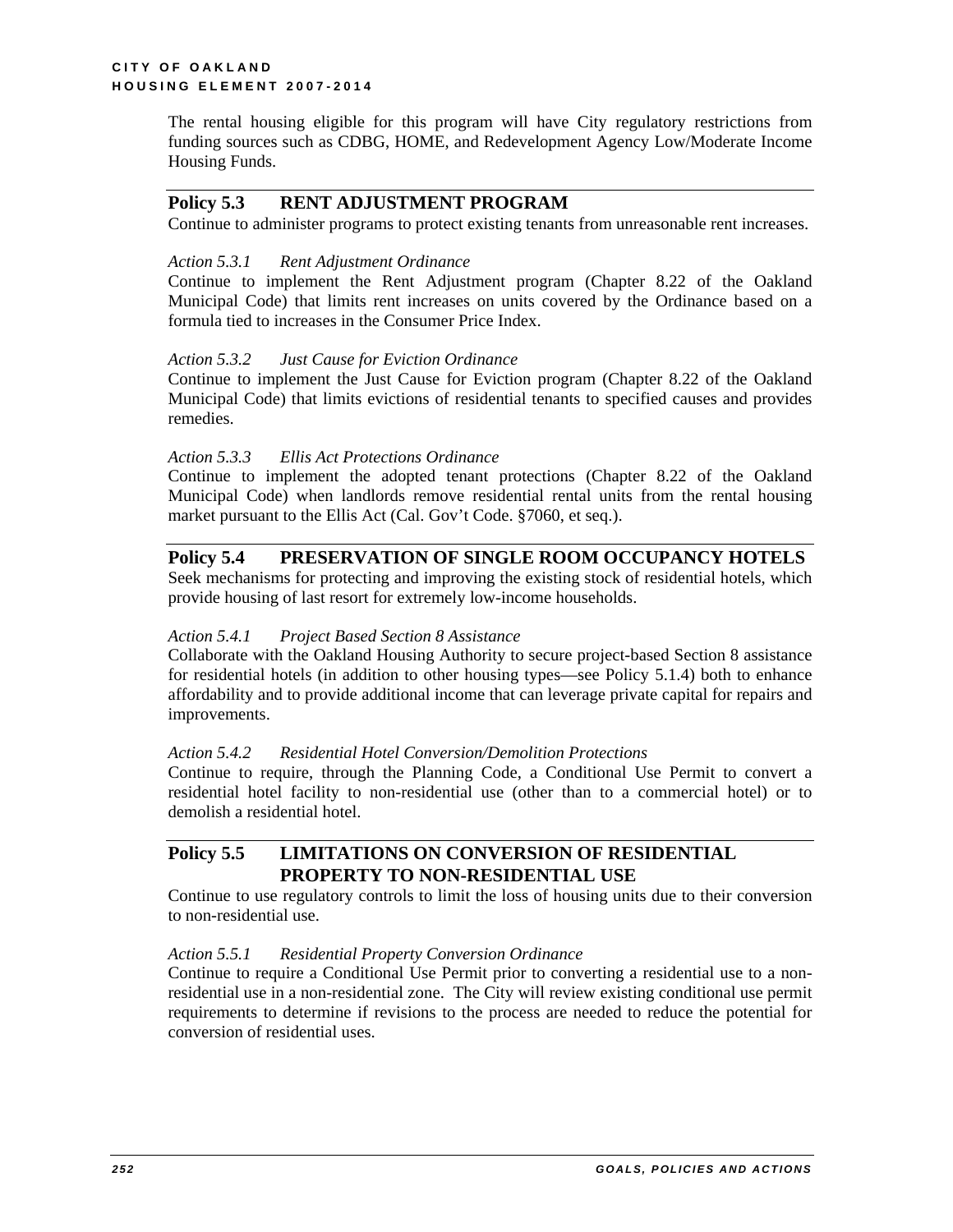#### **Policy 5.6 LIMITATIONS ON CONVERSION OF RENTAL HOUSING TO CONDOMINIUMS**

Continue to use regulatory controls to limit the loss of rental housing units due to their conversion to condominiums.

#### *Action 5.6.1 Condominium Conversion Ordinance*

Continue to implement Planning code provisions in the existing ordinance that restrict conversions. As noted in Action 2.4.2, the City might consider revisions to provide more opportunities for affordable home ownership, especially to allow existing tenants to purchase their rental units. Such changes to the Condominium Conversion Ordinance need to be balanced against the need for the preservation to rental housing. Changes to this ordinance may be made only if adopted by the City Council following appropriate public notice.

#### **Policy 5.7 PRESERVE AND IMPROVE EXISTING OAKLAND HOUSING AUTHORITY-OWNED HOUSING**

#### *Action 5.7.1 Redevelopment of Large Public Housing Developments*

The City will continue to work with the Oakland Housing Authority to use HOPE VI or similar financing to redevelop its large public housing developments. Dependent on funding, existing developments will be demolished and replaced one for one at equivalent affordability levels with new developments that contain a mix of income levels and housing types, including public housing for extremely low and very low income households, assisted rental units for very low and low income households; and homeownership for low and moderate income households. Potential developments include completion of Lion Creek Crossing (formerly Coliseum Gardens) and Tassafaronga.

#### *Action 5.7.2: Disposition and Rehabilitation of Scattered Site Public Housing*

As approved by HUD, the Oakland Housing Authority plans to transfer approximately 1,615 scattered site housing units to new ownership with the intent of renovating those units. OHA will commit and maintain the affordability of the scattered sites units to yield no less than an equal number of units approved for disposition (i.e. one-for-one replacement at equivalent affordability levels). The OHA will seek to obtain Section 8 tenant protection vouchers for all families occupying the scattered site units, and will not proceed with disposition until an adequate number of vouchers have been awarded. To the extent possible, OHA will seek to provide Project-Based Section 8 assistance to the renovated units. The units approved for disposition and any replacement units will be restricted to and affordable to families with incomes at or below 60% of area median income (AMI) for a period of no less than 55 years. As units become vacant, vacancies will be filled using the Authority's waitlist, or an equivalent site-based waitlist. Additionally, the rental income and sales proceeds will be used to repair, manage, maintain and provide services to the scattered site units, or to public housing units, and/or develop or acquire replacement units on larger sites.

## **Goal 6: Promote Equal Housing Opportunity**

#### **Policy 6.1 FAIR HOUSING ACTIONS**

Actively support efforts to provide education and counseling regarding housing discrimination, to investigate discrimination complaints, and to pursue enforcement when necessary.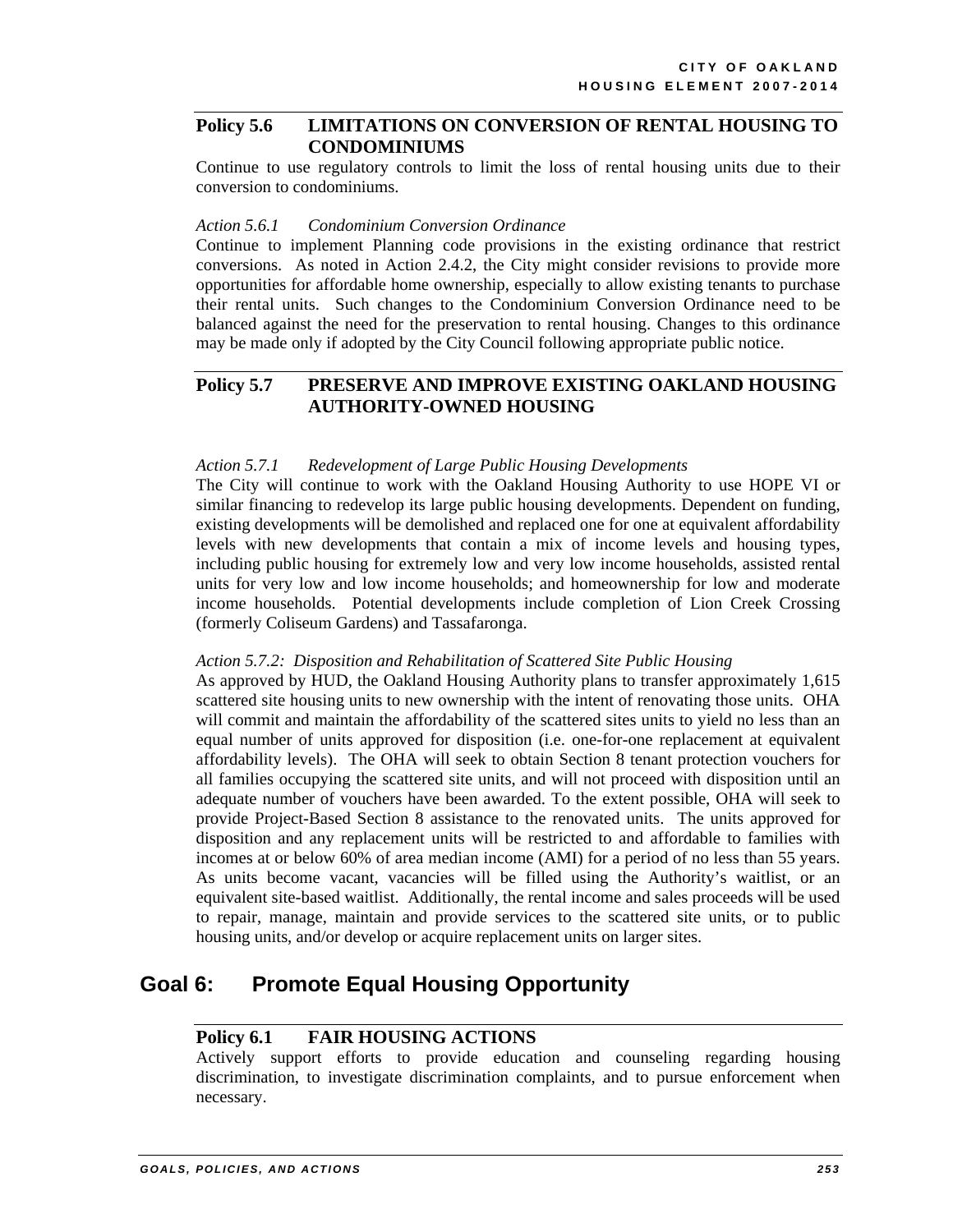#### *Action 6.1.1 Funding for Fair Housing Organizations*

Provide funding for organizations that provide outreach, counseling, education, and investigation of fair housing and anti-discrimination laws. Specific areas of focus will include race, ethnicity, family status, and disability. Fair housing organizations respond to inquiries from those who believe they may have been victims of discrimination, disseminate information through the mail and the media.

#### *Action 6.1.2 Housing Search Assistance for People with Disabilities*

Provide funding to organizations that assist persons with disabilities to locate accessible and affordable housing. After 7/1/09 services are contingent upon award of funding.

#### *Action 6.1.3 Affirmative Fair Marketing*

Require all recipients of funds for housing development to market their projects in accordance with written fair marketing guidelines, including measures to reach households otherwise unlikely to apply for housing due to its location or character.

### **Policy 6.2 REASONABLE ACCOMMODATIONS**

Provide reasonable accommodations to persons with disabilities in access to public facilities, programs, and services

*Action 6.2.1 Incorporate Reasonable Accommodations into City Programs and Policies*  The City's Office of ADA Compliance will continue to ensure that requirements for accessibility are met throughout the City's programs.

#### *Action 6.2.2 Develop and Publicize Administrative Procedures*

City will develop written guidelines, clarifying and publicizing the existing administrative procedures for granting reasonable accommodation for all planning permits; to be followed by an ordinance amending the Planning Code, codifying these procedures, no later than one year after adoption of the Housing Element.

#### **Policy 6.3 PROMOTE REGIONAL EFFORTS TO EXPAND HOUSING CHOICE**

Encourage future regional housing allocations by ABAG to avoid over-concentration of lowincome housing in communities with high percentages of such housing

#### *Action 6.3.1: Regional Housing Needs Allocation*

Actively participate in future Regional Housing Needs Allocation processes to promote an allocation plan that seeks to reduce concentrations of low-income people and low-income housing, and to provide a broader range of housing choices throughout the region.

#### **Policy 6.4 FAIR LENDING**

Work to promote fair lending practices throughout the City to ensure that low-income and minority residents have fair access to capital resources needed to acquire and maintain housing.

#### *Action 6.4.1 Community Credit Needs Assessment*

Conduct bi-annual assessments of community credit needs, including credit needs for housing. To conduct the assessment, the City will review reports from the federal government and nonprofit consumer organizations on lending patterns in Oakland and the availability of residential credit.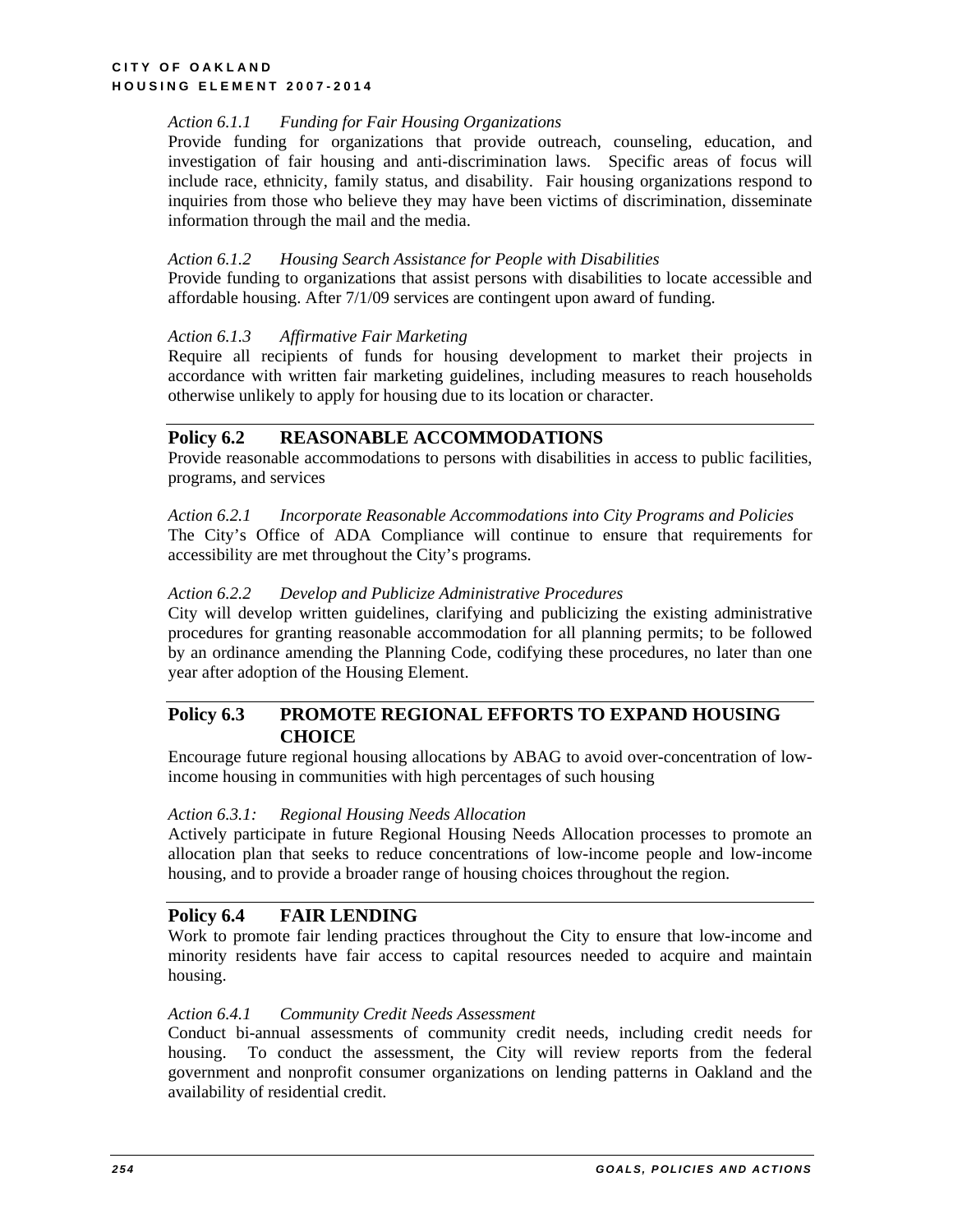#### *Action 6.4.2 Community Reinvestment Activities Linked to Banking*

Actively support efforts to ensure that banks meet and exceed their responsibilities for community reinvestment. Limit a bank's eligibility to participate in City-assisted lending programs to institutions that provide reasonable levels (fair share) of investment within Oakland, including home mortgages and financing for housing development.

#### *Action 6.4.3 Predatory Lending Controls*

Discourage the practice of predatory lending which falls most heavily on low-income seniors and minorities, by financially supporting nonprofit organizations that investigate such practices, referring complaints to the appropriate legal authority, and providing consumer information on how the avoid predatory lending.

### **Goal 7: Promote Sustainable Development and Sustainable Communities**

#### **Policy 7.1 SUSTAINABLE RESIDENTIAL DEVELOPMENT PROGRAMS**

Develop and promote programs to foster the incorporation of sustainable design principles, energy efficiency and smart growth principles into residential developments. Offer education and technical assistance regarding sustainable development to project applicants.

#### *Action 7.1.1 Promote Green Building Design for Private Development*

Continue to foster the design and building of durable, low-maintenance dwellings and make optimum use of existing infrastructure through an expanded physical and internet-based Green Building Resource Center.

*Action 7.1.2 Remove Barriers to Green Building Design for Private Development*  Review zoning and building code, and other policy documents, for barriers to green building design; remove barriers through legislative process.

*Action 7.1.3 Consider Requiring Green Building Design for Private Development*  Consider adopting an Ordinance that requires all private development to demonstrate compliance with an approved green building standard (e.g. LEED, Green Point Rated).

*Action 7.1.4 Require Green Building Design requirements for City-funded Development*  At all City-funded housing developments, continue to require achievement of green building standards, and to meet the threshold of at least 50 points in Build it Green's GreenPoint Rated program.

#### **Policy 7.2 MINIMIZE ENERGY CONSUMPTION**

Encourage the incorporation of energy conservation design features in existing and future residential development beyond minimum standards required by State building code.

#### *Action 7.2.1 Energy and Climate Action Plan*

Consider opportunities and develop a prioritized comprehensive plan to minimize consumption of energy through conservation and efficiency and to increase use of energy from renewable energy technologies.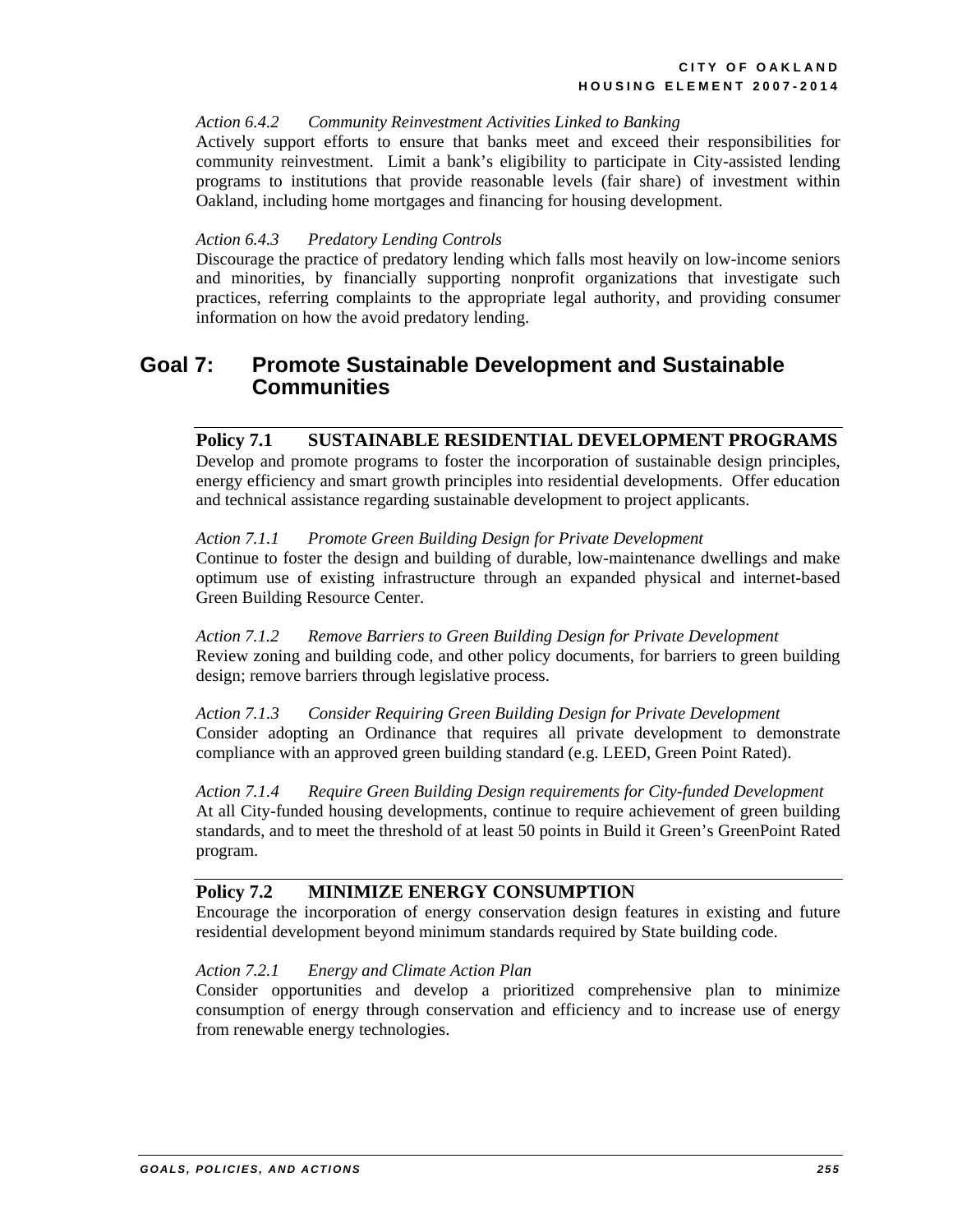#### *Action 7.2.2 Alternative Energy Production*

Continue to review plans for residential construction, taking into account building orientation, street layout, lot design, landscaping, and street tree configuration, with the intent of maximizing solar access and cooling opportunities. Provide information and tools such as a solar energy generation calculator to assist the public in capitalizing on opportunities to generate renewable energy.

#### *Action 7.2.3 Technical Assistance*

Continue to educate people about the advantages of energy conservation and provide technical assistance to help new construction or remodeling projects achieve superior levels of energy efficiency.

#### **Policy 7.3 ENCOURAGE DEVELOPMENT THAT REDUCES CARBON EMISSIONS**

Continue to direct development toward existing communities and encourage infill development at densities that are higher than—but compatible with-- the surrounding communities. Encourage development in close proximity to transit, and with a mix of land uses in the same zoning district, or on the same site, so as to reduce the number and frequency of trips made by automobile.

#### *Action 7.3.1 Infill Planning Code Requirements*

As part of the Planning Code update process, review property development standards for small infill lots, and in those areas where there is a mix of residential and commercial land uses, to assist with appropriate residential development on challenging sites.

#### *Action 7.3.2 Transit Proximity*

As part of the Planning Code revisions, craft new zoning districts which implement the Land Use and Transportation Element of the General Plan's policy of increasing residential density in close proximity to transit.

#### *Action 7.3.3 Mixed Use Development Incentives*

Provide development incentives for construction projects that mix land uses, build compactly, and ensure safe and inviting pedestrian corridors. These incentives will be specified in the updated Planning Code. Allowing uses in close proximity to one another encourages walking and bicycling, instead of automotive trips. See Actions 1.3.2 and 3.2.3.

#### *Action 7.3.4 Transit-Oriented Development*

Evaluate the existing S-15 Transit Oriented Development zone, and consider if its development standards for areas near transit stations or major transit nodes are allowing for higher density housing with commercial development in close proximity to the BART stations in West Oakland, Fruitvale and on MacArthur Blvd. The City has begun a Specific Plan for the area around the Lake Merritt BART station, and will study the possibility of higher density housing (repeated from Action 1.3.4).

#### *Action 7.3.5 Implement SB 375 provisions when adopted*

Implement the provisions of State and regional agency rule-making, following their adoption.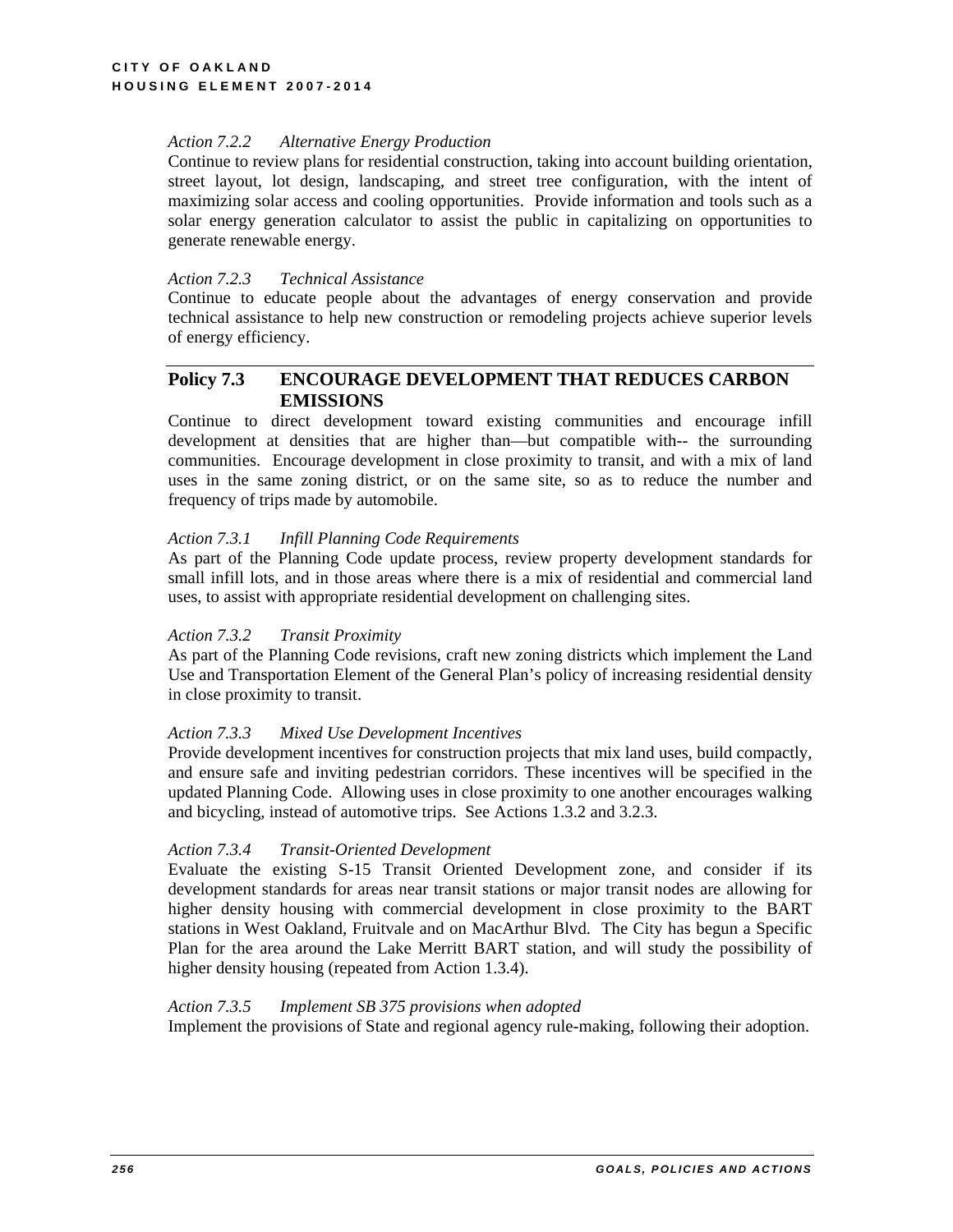#### **Policy 7.4 MINIMIZE ENVIRONMENTAL IMPACTS FROM NEW HOUSING**

Work with developers to encourage construction of new housing that, where feasible, reduces the footprint of the building and landscaping, preserves green spaces, and supports ecological systems.

#### *Action 7.4.1 Compact Building Design*

Work with developers to encourage, where feasible, buildings to grow vertically rather than horizontally and to incorporate structured parking rather than surface parking.

#### *Action 7.4.2 Water Consumption*

Encourage, where feasible, best practices in the installation of water-efficient technologies, greywater systems and the use of water collected on-site. In affordable housing developments, this will reduce utility bills, freeing up more resources to pay rent or a mortgage.

#### *Action 7.4.3 Waste Reduction*

Encourage, where feasible, multifamily developments to comply with the City's Zero Waste Plan.

*Action 7.4.4 Foster Healthy Indoor Air Quality* 

Encourage, where feasible, the use of low-VOC materials to improve indoor air quality (e.g., paints, adhesives).

#### *Action 7.4.5 Recycled content of Building Materials*

Encourage, where feasible, the use of building materials with high recycled content.

#### *Action 7.4.6 Re-Use of Building Materials*

Encourage, where feasible, the re-use of building materials to reduce construction waste. Also encourage the reuse and rehabilitation of the City's historic building stock, using the General Plan's goal D6.2 as a guide.

#### **Policy 7.5 Promote Household Health and Wellness by Conducting Health Impact Assessments**

Encourage linkage of land use planning with public health planning as a way to improve the health of Oakland's residents, reduce personal and government health costs and liabilities, and create more disposable income for housing.

#### *Action 7.5.1 Health Impact Assessments and Specific Planning Processes*

The City will conduct community driven Specific Plans for the Central Estuary area and the Lake Merritt area that will use health impact assessments to identify opportunity sites and constraints. The process for employing health impact assessments will be fine-tuned through these Specific Planning processes for possible use in other city policy decisions and development proposals.

#### *Action 7.5.2 Health Impact Assessments and the City's Standard Conditions of Approval*

The City will explore the possibility of incorporating standard health impact assessment indicators (similar to San Francisco's Healthy Development Measurement Tool) into the City's Planning Code approval criteria for conditional use permits and design review for larger developments.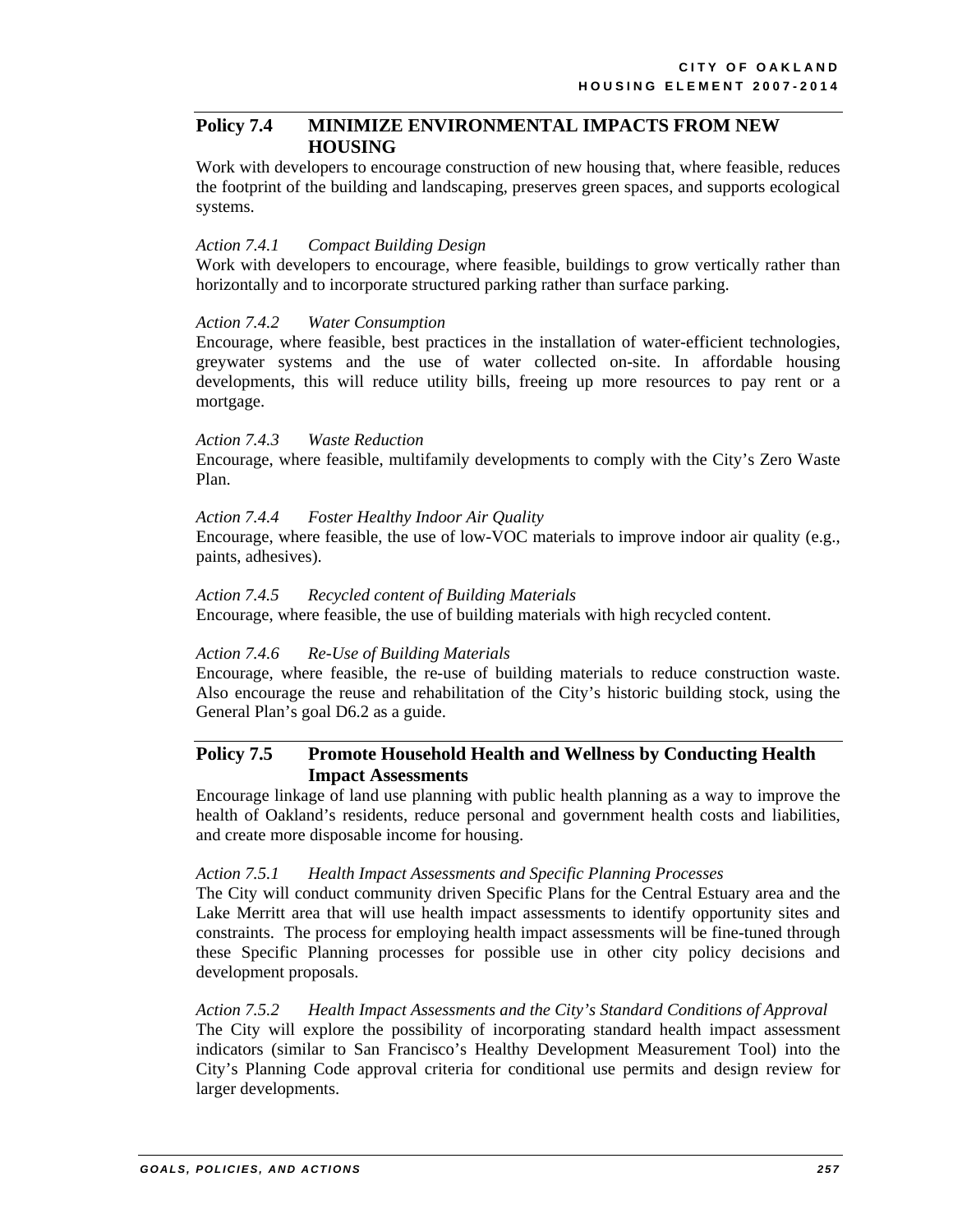#### *Action 7.5.3 Health Impact Assessments and the Zoning Update*

Through the citywide zoning update, the City will explore the theory of neighborhood completeness. Neighborhood nodes should be identified, as well as the resident composition and accessible services. Zoning decisions should be based on social justice and equity considerations. Spatial data should be used to support the location of permitted activities i.e., resident's access to food systems, and walkability and bike access in neighborhoods.

## **Goal 8: Increase Public Access to Information through Technology**

#### **Policy 8.1 ELECTRONIC DOCUMENT MANAGEMENT SYSTEM**

As part of a comprehensive update to the City's Permit Tracking System, the City should increase public access to information on City policies, programs, regulations, permit processes, and the status of specific parcels through electronic means.

#### *Action 8.1.1 Document Access*

The City expects to make public the Electronic Document Management (EDMS)/ Permit and Code Enforcement Tracking System (PCETS), available for viewing through the City's web site, in 2009. This system will provide the public with electronic access to documents and information related to development permits and activities including a large collection of planning documents conveniently organized and searchable via address, parcel, or permit number providing public access to records related to development for each property in the City of Oakland.

#### *Action 8.1.2 Permit Processes and Code Enforcement*

Subject to available funding, the EDMS/PCETS system will support web-based collaboration with internal and external agencies for quick resolution of permit projects, code enforcement issues, and plan reviews. The system will provide smart links (automatic look-ups) with agencies from which the City needs information to process permits, place liens on properties, and conduct other actions. The system will expedite permit processing and code enforcement actions.

#### *Action 8.1.3 E-Government Services*

Through the EDMS/PCETS system, Oakland will seek to provide citizens with easy access to land development services and documents through various communication channels, including the City's web site, fax, e-mail, integrated voice response system (IVRS), telephone, and in-person at satellite offices.

#### *Action 8.1.4 Customer Relationship Management*

Through the EDMS/PCETS system, service requests and complaints submitted will be immediately routed to the responsible City division and/or individual. Work orders will be issued and resolution monitored. Requests will be mapped to the City's GIS for quick reference. A common view of each customer will be available to all staff with access to the EDMS/PCETS. Targeted and random citizen surveys will be conducted to obtain feedback, to be administered via the City's web site, fax, IVRS, call center, and in-person.

#### **Policy 8.2 ON-LINE ACCESS TO INFORMATION**

Expand the availability of information regarding meetings, hearings, programs, policies and housing-related issues through development and improvement of its web site.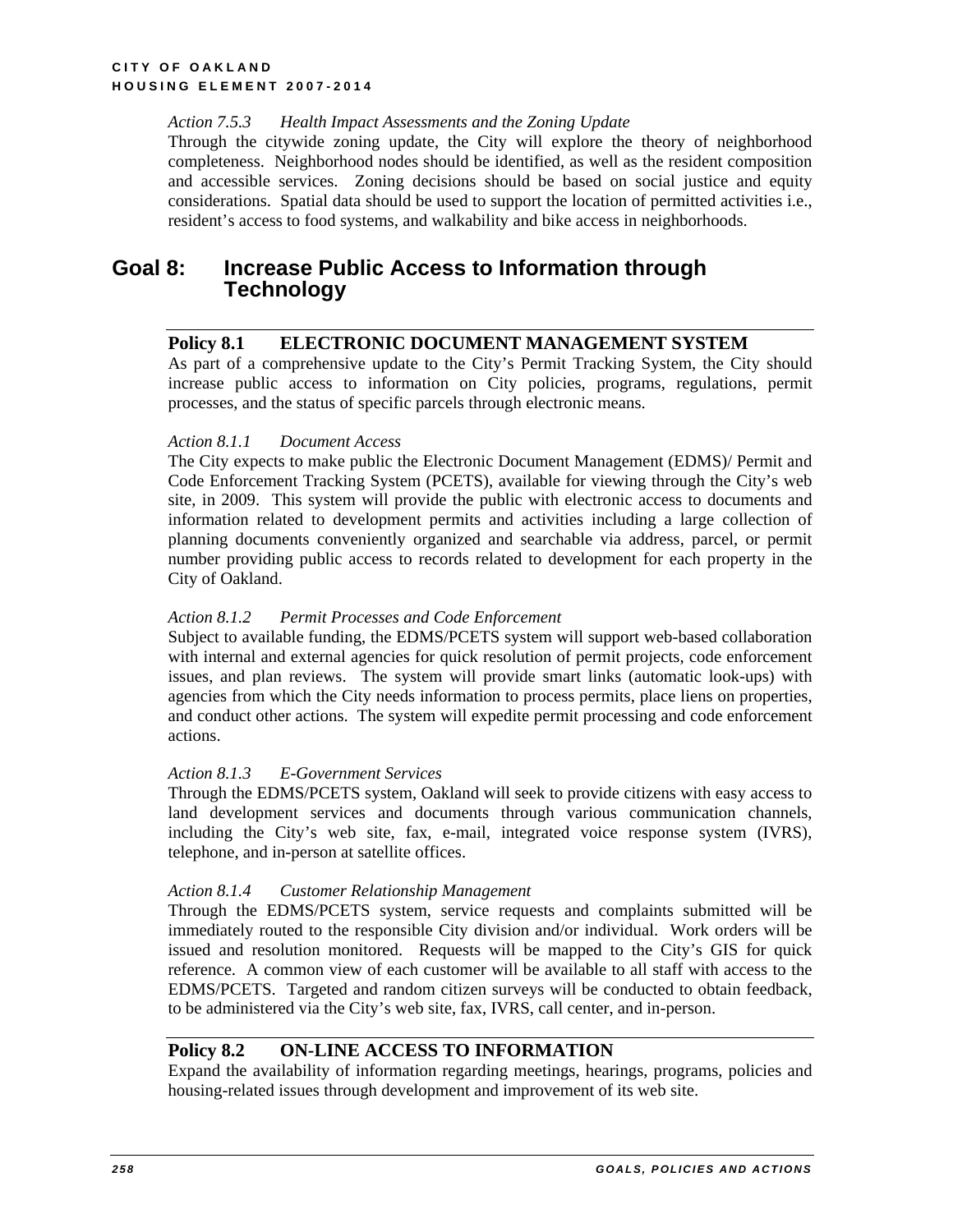#### *Action 8.2.1 Public Notices and Documents*

Notices of meetings, agendas, minutes and staff reports for bodies such as the Planning Commission and various task forces and working groups will continue to be posted on the City's web site.

#### *Action 8.2.2 Housing and Community Development Web Site*

Maintain a web site for the Housing and Community Development Division to provide comprehensive information on housing loan and grant programs, assisted housing development, rent adjustment, housing and services for the homeless, City policies and plans, and housing-related data and links to other resources.

#### **Policy 8.3 GEOGRAPHIC INFORMATION SYSTEM**

Update the City's Geographic Information System (GIS) to provide more accurate and userfriendly access to information about parcels and neighborhoods.

#### *Action 8.3.1 Update GIS Parcel Layer*

Update the Parcel Layer of its GIS to provide accurate boundaries and data for each land parcel in the City, including data from the County Assessor's database as well as data from other sources.

#### *Action 8.3.2 Web-Based GIS*

Enhance the web-based GIS system, allowing developers and the public to access detailed information about parcels and neighborhood characteristics.

## **C. IMPLEMENTATION PROGRAM**

State law requires the Housing Element to include an implementation schedule that specifies responsible agencies, potential funding sources, timeframes, and anticipated results (quantified objectives).

Table 7-1 below provides an implementation schedule for each of the actions listed above under Goals and Policies. Agencies with the notation "CEDA" are divisions within the City's Community and Economic Development Agency. The three-part numbers (for example, 1.1.1) in Table 7-1 correspond to the numbered actions described above.

Following the implementation schedule, Chapter 8 contains a summary table of quantified objectives (Table 8-1) that contains projections and goals for new housing construction, rehabilitation, and conservation. Quantified objectives are contained in a separate table to provide a more concise summary, and to avoid double-counting because specific accomplishments may be the result of several actions working together.

## **Marketing and Outreach for the City's Assisted Housing Programs**

Goals 2, 4, 5, and 6 address the City's housing assistance programs (development, rehabilitation, rental assistance, etc.) for lower income households. The action statements associated with these goals provide summary descriptions. More information on these programs is included in Appendix D. To promote its housing assistance programs and make program participants aware of funding availability, the City has: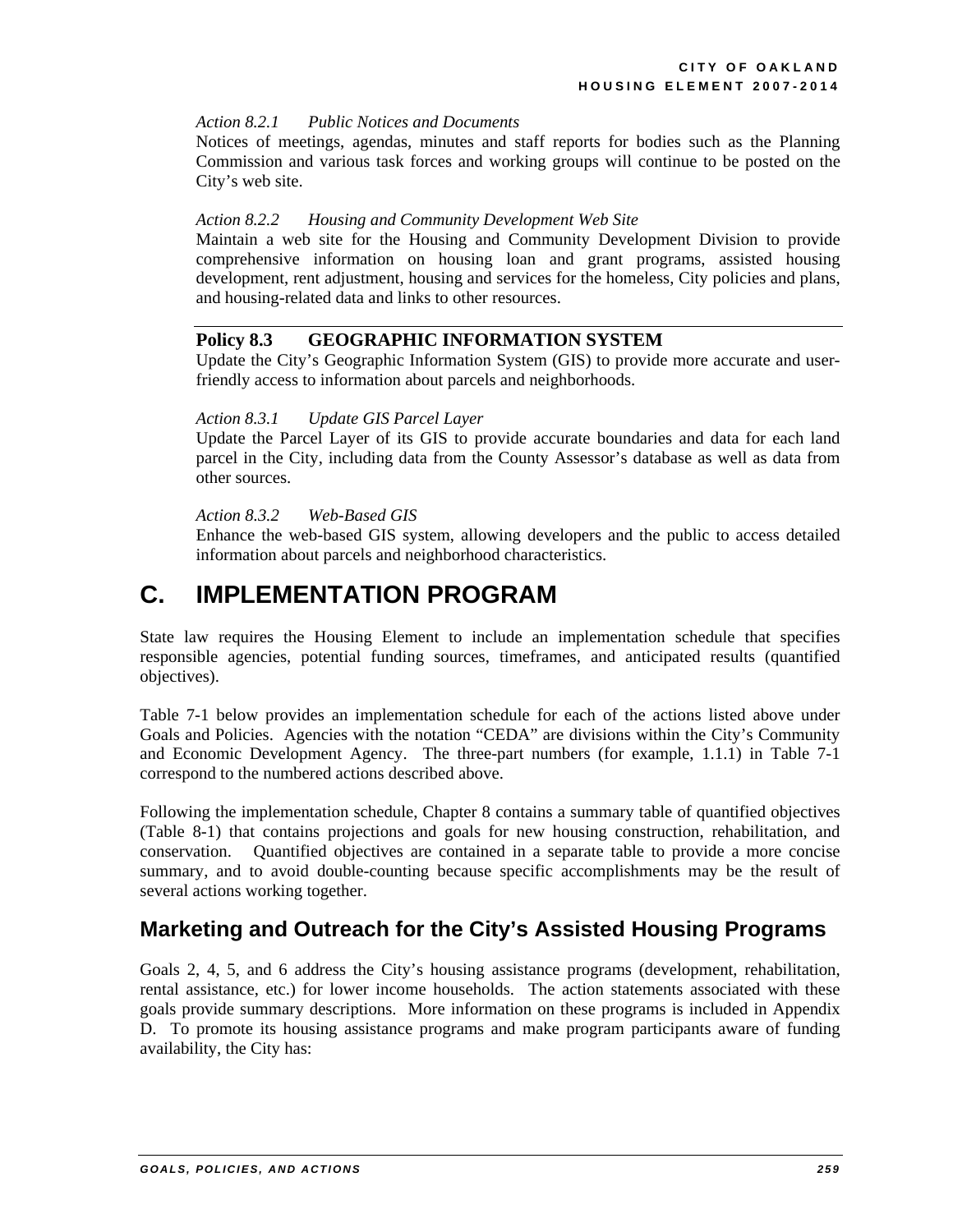- created a web site for its Housing and Community Development Division that includes extensive information on all of its loan and grant programs, including electronic copies of its annual Notice of Funding Availability (NOFA) for development of affordable housing;
- distributed housing program and NOFA information to organizations receiving City funding in prior years and to others upon request;
- worked with nonprofit and for-profit housing and service providers to promote the City's housing assistance programs to their clients; and
- provided information to local media to advertise the availability of programs.

In almost every instance, the demand for Oakland's housing assistance programs far outstrips the available resources, so the City's promotional efforts appear to be effective in informing potential program participants of the availability of funding.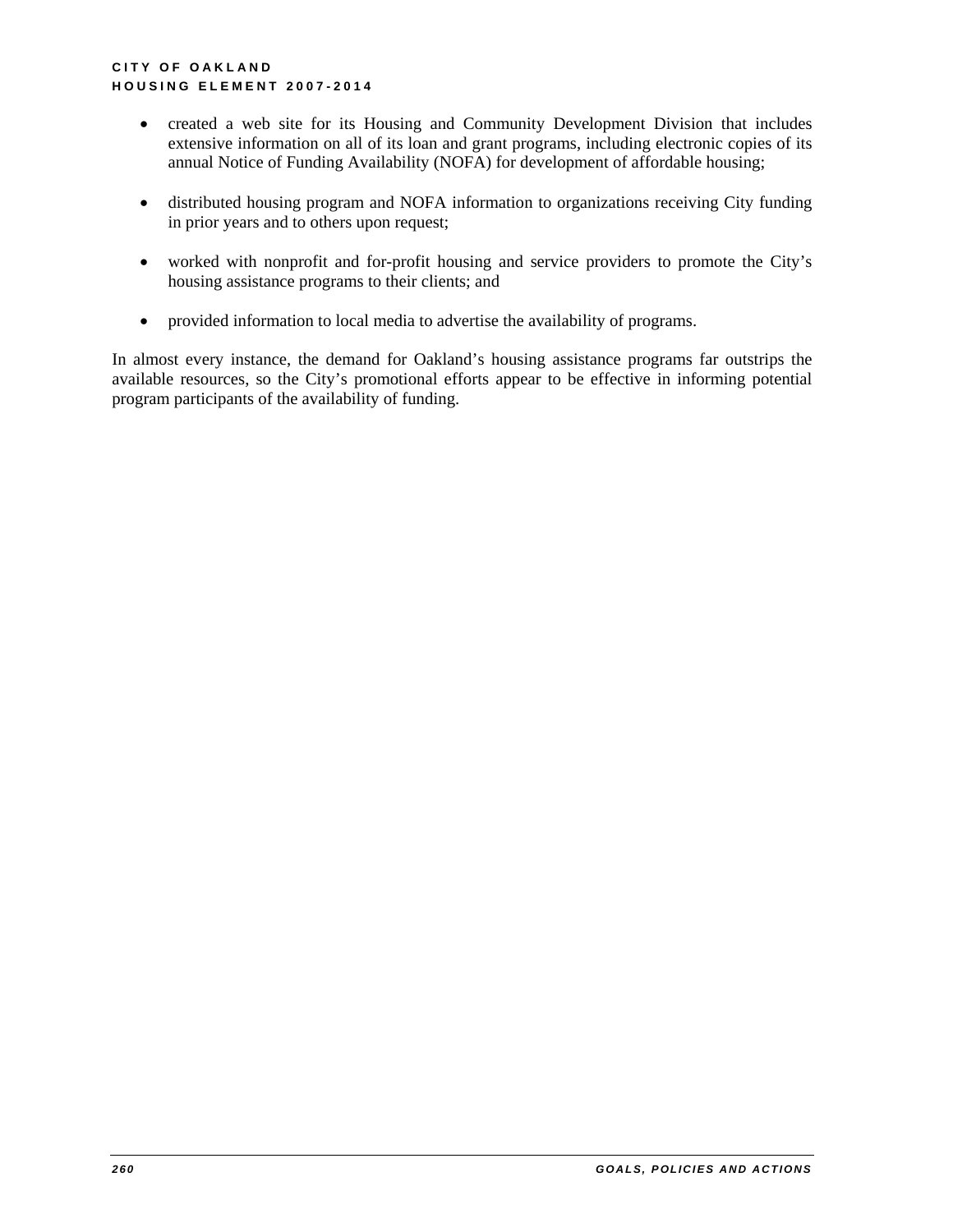| Table 7-1                     |
|-------------------------------|
| <b>Implementation Program</b> |

|       | Actions <sup>1</sup>                                                      | <b>Agency</b>                                     | <b>Approximate Timeframe</b>                                                                                                                                                                                                    | <b>Funding</b>                        |
|-------|---------------------------------------------------------------------------|---------------------------------------------------|---------------------------------------------------------------------------------------------------------------------------------------------------------------------------------------------------------------------------------|---------------------------------------|
|       | Goal 1: Provide Adequate Sites Suitable for Housing for All Income Groups |                                                   |                                                                                                                                                                                                                                 |                                       |
|       | Policy 1.1: Downtown and Major Corridors Housing Program                  |                                                   |                                                                                                                                                                                                                                 |                                       |
| 1.1.1 | Site Identification                                                       | Planning & Zoning (CEDA),<br>Redevelopment (CEDA) | Keep updated inventory on the City's<br>website                                                                                                                                                                                 | Redevelopment Funds                   |
| 1.1.2 | Assistance with Site Assembly                                             | Redevelopment (CEDA)                              | Ongoing, 2007 - 2014                                                                                                                                                                                                            | Redevelopment Low/Mod<br>Housing Fund |
| 1.1.3 | Expedited Review in the Downtown                                          | Planning & Zoning (CEDA)                          | Ongoing, $2007 - 2014$                                                                                                                                                                                                          | <b>Permit Fees</b>                    |
| 1.1.4 | Sale of Agency-Owned Property                                             | Redevelopment (CEDA)                              | Ongoing, 2007 - 2014                                                                                                                                                                                                            | Redevelopment Funds                   |
| 1.1.5 | Homeless and Supportive Shelters                                          | Planning & Zoning (CEDA)                          | Adopt amendment to the Planning Code,<br>within one year of Housing Element<br>adoption, which identifies the appropriate<br>zoning district(s) where emergency shelters<br>could be built without a Conditional Use<br>Permit. | Permit Fees                           |
| 1.1.6 | <b>Streamline Environmental Review</b>                                    | Planning & Zoning (CEDA)                          | $2007 - 2009$                                                                                                                                                                                                                   | Permit Fees                           |
|       | Policy 1.2: Availability of Land                                          |                                                   |                                                                                                                                                                                                                                 |                                       |
| 1.2.1 | Update the Planning Code and Map                                          | Planning & Zoning (CEDA)                          | December 2009                                                                                                                                                                                                                   | Permit Fees                           |
| 1.2.2 | <b>Interim Development Guidelines</b>                                     | Planning & Zoning (CEDA)                          | Effective until the citywide zoning update is<br>complete.                                                                                                                                                                      | <b>Permit Fees</b>                    |
| 1.2.3 | Land Inventory (Opportunity Sites)                                        | Planning & Zoning (CEDA),<br>Redevelopment (CEDA) | Post to City's website within 90 days of<br>adoption and final certification (by Cal HCD)<br>of Housing Element (see also Table C-9).                                                                                           | Permit Fees                           |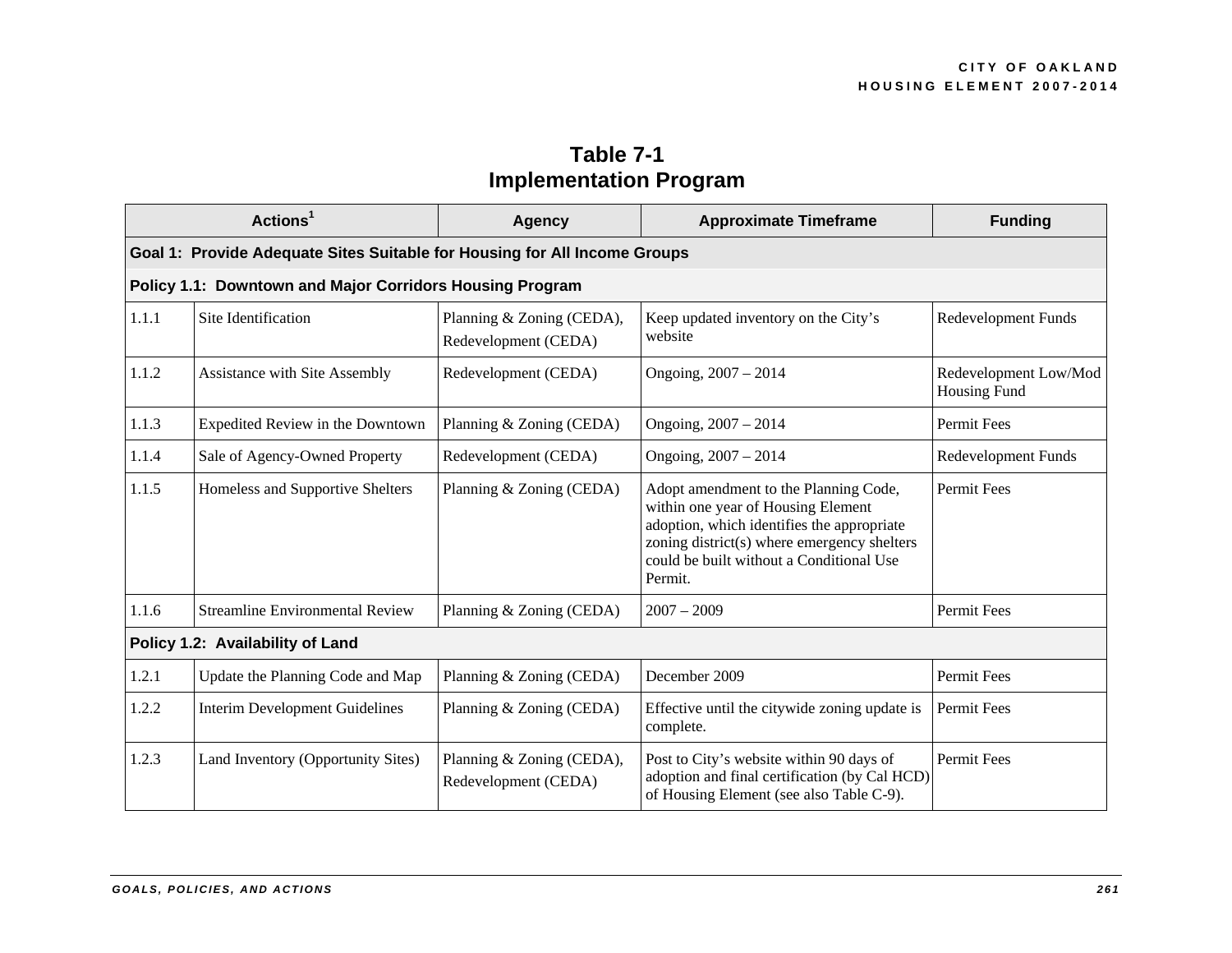|                                           | Actions <sup>1</sup>                                            | <b>Agency</b>                                     | <b>Approximate Timeframe</b>                                                                                                                               | <b>Funding</b>                             |
|-------------------------------------------|-----------------------------------------------------------------|---------------------------------------------------|------------------------------------------------------------------------------------------------------------------------------------------------------------|--------------------------------------------|
|                                           | Policy 1.3: Appropriate Locations and Densities for Housing     |                                                   |                                                                                                                                                            |                                            |
| 1.3.1                                     | <b>Increase Residential Densities</b>                           | Planning & Zoning (CEDA),<br>Redevelopment (CEDA) | December 2009                                                                                                                                              | Permit Fees                                |
| 1.3.2                                     | Mixed Use Development                                           | Planning & Zoning (CEDA)                          | December 2009                                                                                                                                              | Permit Fees                                |
| 1.3.3                                     | <b>High Density Residential</b><br><b>Development Standards</b> | Planning & Zoning (CEDA)                          | December 2009                                                                                                                                              | <b>Permit Fees</b>                         |
| 1.3.4                                     | <b>Transit Oriented Development</b>                             | Planning & Zoning (CEDA)                          | June 2010                                                                                                                                                  | Permit Fees                                |
| 1.3.5                                     | New Live/Work Housing                                           | Planning & Zoning (CEDA)                          | December 2009                                                                                                                                              | Permit Fees                                |
|                                           | <b>Policy 1.4: Secondary Units</b>                              |                                                   |                                                                                                                                                            |                                            |
| 1.4.1                                     | <b>Secondary Unit Review Process</b>                            | Planning & Zoning (CEDA)                          | <b>July 2011</b>                                                                                                                                           | Permit Fees                                |
|                                           | <b>Policy 1.5: Manufactured Housing</b>                         |                                                   |                                                                                                                                                            |                                            |
| 1.5.1                                     | Mobile Homes and Factory Built<br>Housing                       | Planning & Zoning (CEDA)                          | Ongoing, 2007 - 2014                                                                                                                                       | Permit Fees                                |
|                                           | <b>Policy 1.6: Adaptive Reuse</b>                               |                                                   |                                                                                                                                                            |                                            |
| 1.6.1                                     | Live/Work Conversions                                           | Planning & Zoning (CEDA)                          | December 2009                                                                                                                                              | Permit Fees                                |
| <b>Policy 1.7: Regional Housing Needs</b> |                                                                 |                                                   |                                                                                                                                                            |                                            |
| 1.7.1                                     | Accommodate 14,629 New Housing<br>Units                         | Planning & Zoning (CEDA)                          | Initial implementation as part of 1998<br>General Plan update; final implementation to<br>be completed as part of Planning Code<br>update in December 2009 | General Plan Surcharge<br>Fee; Permit Fees |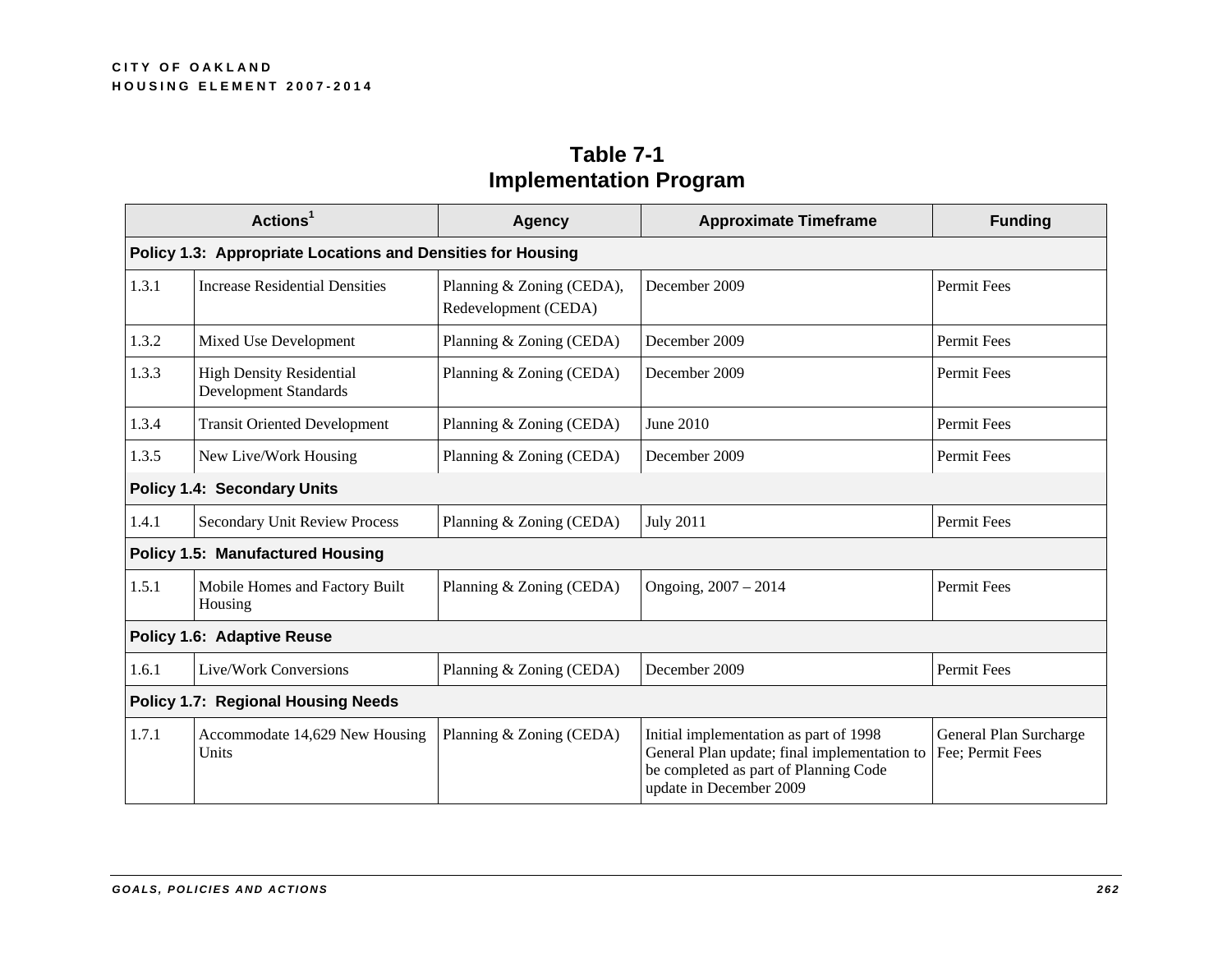|       | Actions <sup>1</sup>                                                                                              | <b>Agency</b>                                                                         | <b>Approximate Timeframe</b> | <b>Funding</b>                                                                                                                             |
|-------|-------------------------------------------------------------------------------------------------------------------|---------------------------------------------------------------------------------------|------------------------------|--------------------------------------------------------------------------------------------------------------------------------------------|
|       | Goal 2: Promote the Development of Adequate Housing for Low- and Moderate-Income Households                       |                                                                                       |                              |                                                                                                                                            |
|       | Policy 2.1: Affordable Housing Development Programs                                                               |                                                                                       |                              |                                                                                                                                            |
| 2.1.1 | New Construction and Substantial<br><b>Rehab Housing Development</b><br>Program                                   | Housing & Community<br>Development – Housing<br><b>Development Services</b><br>(CEDA) | Ongoing, 2007 - 2014         | HOME, HUD, CALHFA,<br>Redevelopment Low/Mod<br>Housing Fund, County,<br>misc. State/Federal<br>housing programs, AHP<br>private funds      |
| 2.1.2 | Housing Predevelopment Loan and<br><b>Grant Program</b>                                                           | Housing & Community<br>Development – Housing<br><b>Development Services</b><br>(CEDA) | Ongoing, 2007 - 2014         | Redevelopment Low/Mod<br>Housing Fund, Housing<br><b>Bond Funds</b>                                                                        |
|       | Policy 2.2: Affordable Homeownership Opportunities                                                                |                                                                                       |                              |                                                                                                                                            |
| 2.2.1 | First Time Homebuyer Programs                                                                                     | Housing & Community<br>Development-<br>Homeownership Programs<br>(CEDA)               | Ongoing, 2007 - 2014         | Redevelopment Low/Mod<br>Housing Fund, Mortgage<br>Credit Certificates, State<br><b>Housing Funds</b><br>(CALHFA, HCD), Private<br>Lenders |
| 2.2.2 | Section 8 Homeownership                                                                                           | Housing Authority                                                                     | Ongoing, 2007 - 2014         | Section 8 Program                                                                                                                          |
| 2.2.3 | Scattered-Site Single Family<br>Acquisition and Rehabilitation<br>Program (Neighborhood Stabilization<br>Program) | Housing & Community<br>Development - Residential<br>Lending Services (CEDA)           | Adopted December 2008        | HUD Neighborhood<br><b>Stabilization Program</b>                                                                                           |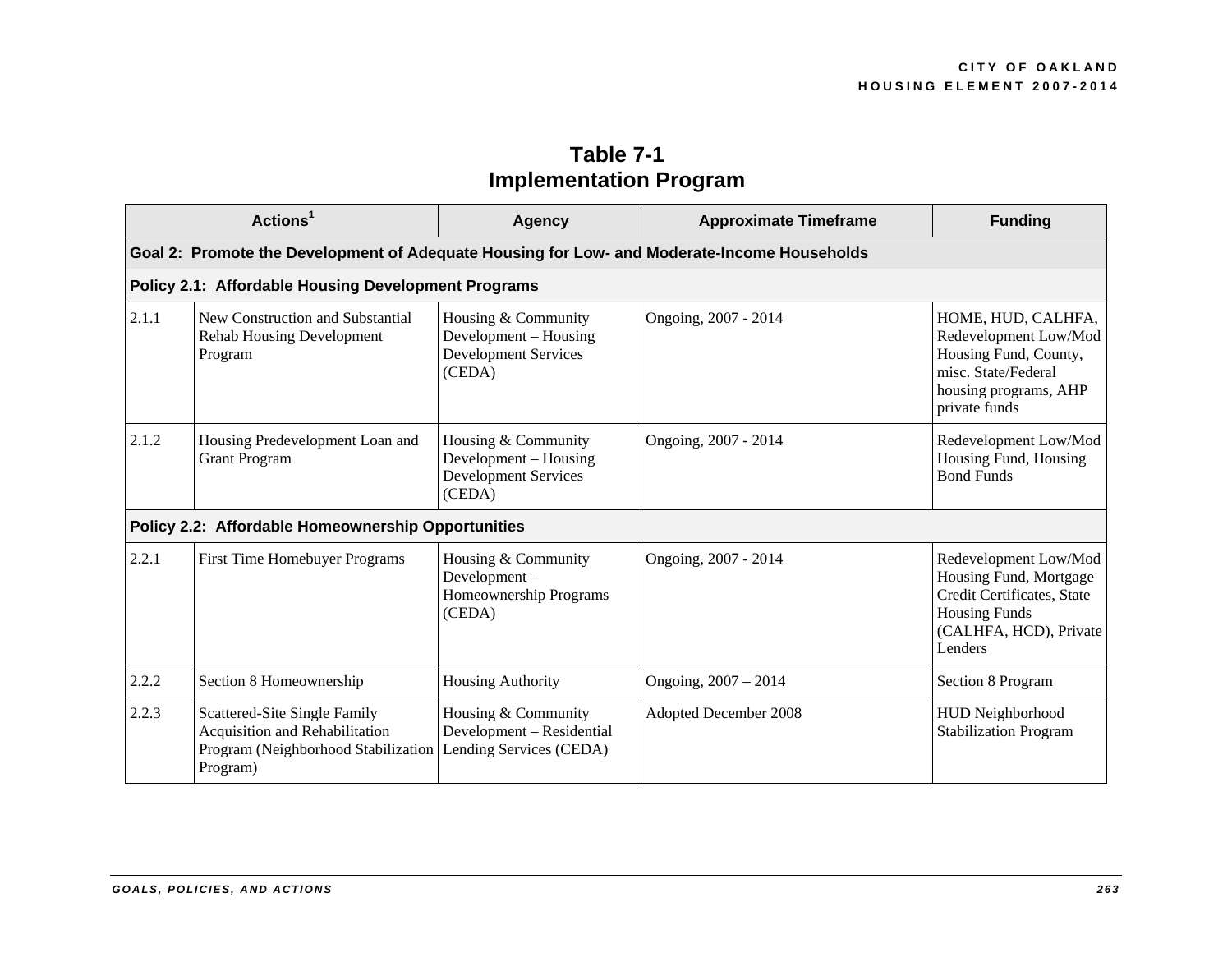|       | Actions <sup>1</sup>                                          | Agency                                    | <b>Approximate Timeframe</b>                                                                                                                | <b>Funding</b>                                                                                                                        |
|-------|---------------------------------------------------------------|-------------------------------------------|---------------------------------------------------------------------------------------------------------------------------------------------|---------------------------------------------------------------------------------------------------------------------------------------|
|       | Policy 2.3: Density Bonus Program                             |                                           |                                                                                                                                             |                                                                                                                                       |
| 2.3.1 | Density Bonus Ordinance                                       | Planning & Zoning (CEDA)                  | Ongoing, -within one year of adoption of the Permit Fees<br>Housing Element, adopt planning code<br>amendments to update the density bonus. |                                                                                                                                       |
|       | Policy 2.4: Comprehensive Housing Policy                      |                                           |                                                                                                                                             |                                                                                                                                       |
| 2.4.1 | <b>Inclusionary Zoning</b>                                    | Housing & Community<br>Development (CEDA) | Ongoing, 2007 - 2014                                                                                                                        |                                                                                                                                       |
| 2.4.2 | <b>Revision of Condominium</b><br><b>Conversion Ordinance</b> | Housing & Community<br>Development (CEDA) | Ongoing, 2007 - 2014                                                                                                                        |                                                                                                                                       |
| 2.4.3 | Revision of Other Existing Housing<br>Programs                | Housing & Community<br>Development (CEDA) | Ongoing, 2007 - 2014                                                                                                                        |                                                                                                                                       |
|       | Policy 2.5: Permanently Affordable Homeownership              |                                           |                                                                                                                                             |                                                                                                                                       |
| 2.5.1 | <b>Community Land Trust Program</b>                           | Housing & Community<br>Development (CEDA) | Consider new program development                                                                                                            |                                                                                                                                       |
| 2.5.2 | <b>Resale Controls</b>                                        | Housing & Community<br>Development (CEDA) | Ongoing, 2007 - 2014                                                                                                                        | HOME, HUD, CALHFA,<br>Redevelopment Low/Mod<br>Housing Fund, County,<br>misc. State/Federal<br>housing programs, AHP<br>private funds |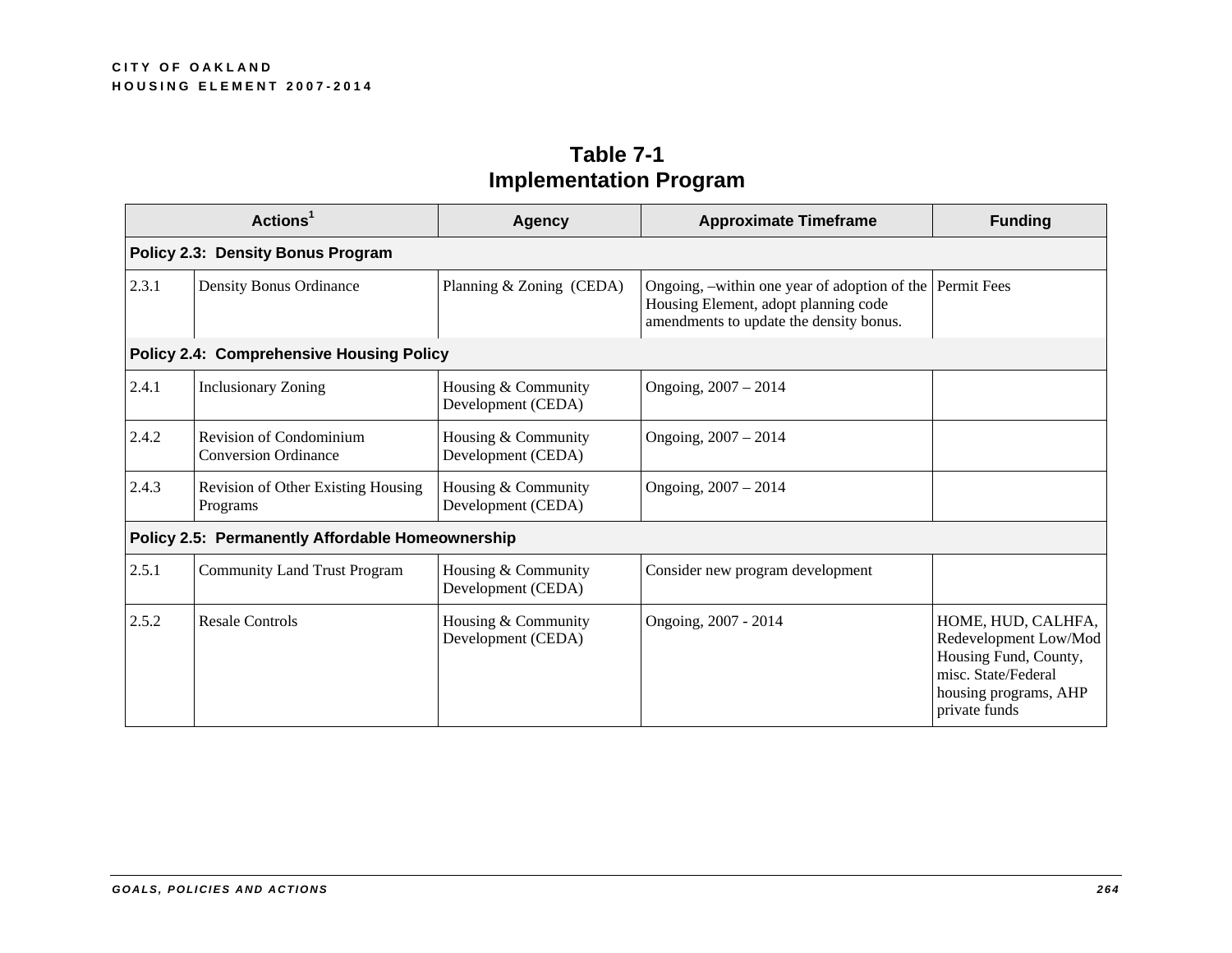|       | Actions <sup>1</sup>                                          | Agency                                                                                  | <b>Approximate Timeframe</b> | <b>Funding</b>                                                                                                                                                                                |  |  |
|-------|---------------------------------------------------------------|-----------------------------------------------------------------------------------------|------------------------------|-----------------------------------------------------------------------------------------------------------------------------------------------------------------------------------------------|--|--|
|       | Policy 2.6: Seniors and Other Special Needs                   |                                                                                         |                              |                                                                                                                                                                                               |  |  |
| 2.6.1 | <b>Housing Development Program</b>                            | Housing & Community<br>Development – Housing<br><b>Development Services</b><br>(CEDA)   | Ongoing, 2007 - 2014         | HOME, CalHFA, State<br><b>Supportive Housing</b><br>Funds, HOME,<br>Redevelopment Low/Mod<br>Housing Fund, HUD, Tax<br>Credits, AHP                                                           |  |  |
| 2.6.2 | Housing For Persons With<br><b>AIDS/HIV</b>                   | Housing & Community<br>Development (CEDA)<br><b>Community Housing Services</b><br>(DHS) | Ongoing, 2007 - 2014         | HOME, Supportive<br>Housing Program, Private<br>Funds, HOPWA,<br>Redevelopment Housing<br>Set-Aside Fund, State and<br>Federal Tax Credits, State<br>Housing Funds (CalHome<br>Help Programs) |  |  |
| 2.6.3 | Accessible Units in New Federally-<br><b>Assisted Housing</b> | Housing & Community<br>Development - Residential<br>Lending Services (CEDA)             | Ongoing, 2007 - 2014         | <b>HOME</b>                                                                                                                                                                                   |  |  |
|       | <b>Policy 2.7: Large Families</b>                             |                                                                                         |                              |                                                                                                                                                                                               |  |  |
| 2.7.1 | Housing Development Program                                   | Housing & Community<br>Development – Housing<br><b>Development Services</b><br>(CEDA)   | Ongoing, 2007 - 2014         | HOME, HUD, CALHFA,<br>Redevelopment Low/Mod<br>Housing Fund, County,<br>misc. State/Federal<br>housing programs, AHP<br>private funds                                                         |  |  |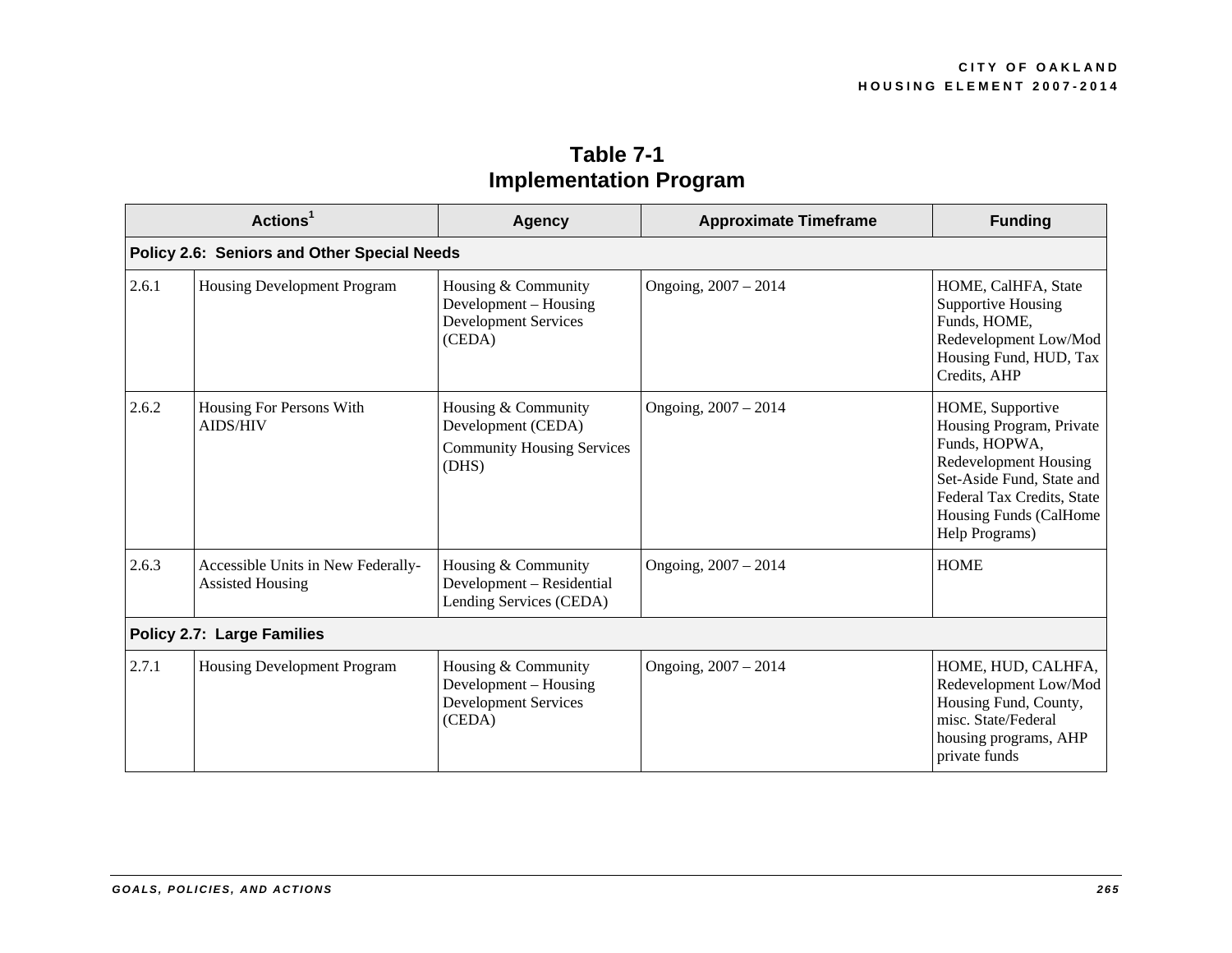|        | Actions <sup>1</sup>                                                                       | <b>Agency</b>                                                                           | <b>Approximate Timeframe</b> | <b>Funding</b>                                                                |
|--------|--------------------------------------------------------------------------------------------|-----------------------------------------------------------------------------------------|------------------------------|-------------------------------------------------------------------------------|
|        | <b>Policy 2.8: Expand Local Funding Sources</b>                                            |                                                                                         |                              |                                                                               |
| 2.8.1  | Consider Increase in Redevelopment<br>Housing Set-Aside                                    | Redevelopment (CEDA),<br>Housing & Community<br>Development (CEDA)                      | Ongoing, 2007 - 2014         | Redevelopment Low/Mod<br><b>Housing Funds</b>                                 |
| 2.8.2  | Jobs/Housing Impact Fee                                                                    | Housing & Community<br>Development (CEDA),<br>Planning Services (CEDA)                  | Ongoing, 2007 - 2014         | <b>Permit Fees</b>                                                            |
|        | <b>Policy 2.9: Rental Assistance</b>                                                       |                                                                                         |                              |                                                                               |
| 2.9.1  | <b>Expansion of Section 8 Vouchers</b>                                                     | <b>Housing Authority</b>                                                                | Ongoing, 2007 - 2014         | <b>Housing Authority</b><br>Administrative Funds,<br>Section 8 Program        |
|        | Policy 2.10: PATH Strategy for the Homeless                                                |                                                                                         |                              |                                                                               |
| 2.10.1 | Homeless Outreach Programs                                                                 | <b>Community Housing Services</b><br>(DHS)                                              | Ongoing, 2007 - 2014         | General Fund, HCD/ESG,<br>HUD/CDBG                                            |
| 2.10.2 | <b>Support Programs to Help Renters</b><br>and Homeowners From Becoming<br><b>Homeless</b> | Housing & Community<br>Development (CEDA)<br><b>Community Housing Services</b><br>(DHS) | Ongoing, 2007 - 2014         | General Fund, HCD/ESG,<br>HUD/CDBG,<br>Redevelopment Agency                   |
| 2.10.3 | <b>Shelter Programs</b>                                                                    | <b>Community Housing Services</b><br>(DHS)                                              | Ongoing, 2007 - 2014         | General Fund, HCD/ESG,<br>HUD/CDBG                                            |
| 2.10.4 | <b>Transitional Housing Programs</b>                                                       | <b>Community Housing Services</b><br>(DHS)                                              | Ongoing, 2007 - 2014         | General Fund,<br>HUD/CDBG, HUD<br>Supportive Housing,<br>Alameda County Funds |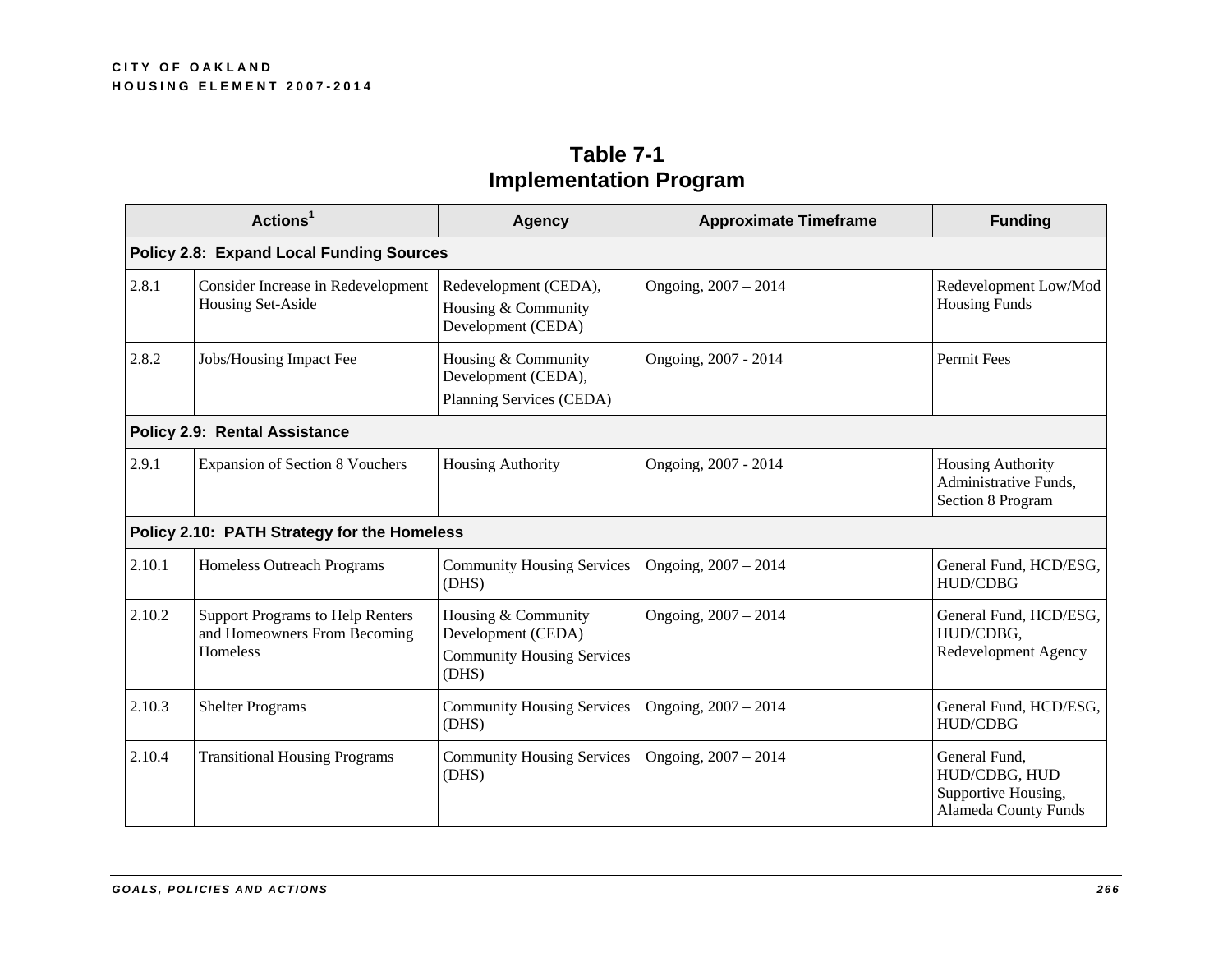| Table 7-1                     |
|-------------------------------|
| <b>Implementation Program</b> |

|        | Actions <sup>1</sup>                                                                                         | <b>Agency</b>                                                                           | <b>Approximate Timeframe</b> | <b>Funding</b>                                                                                                                        |
|--------|--------------------------------------------------------------------------------------------------------------|-----------------------------------------------------------------------------------------|------------------------------|---------------------------------------------------------------------------------------------------------------------------------------|
| 2.10.5 | Development of Permanent Housing<br>for Extremely Low Income                                                 | Housing & Community<br>Development (CEDA)                                               | Ongoing, 2007 - 2014         | Redevelopment Agency<br>Low and Moderate<br>Income Housing Fund,<br>HUD/HOME, Section 8                                               |
| 2.10.6 | Coordinate Actions and Policies for<br>the Extremely Low Income                                              | Housing & Community<br>Development (CEDA)<br><b>Community Housing Services</b><br>(DHS) | Ongoing, 2007 - 2014         | General Fund, HUD/ESG,<br>HUD/CDBG,<br>HUD/Supportive Housing                                                                         |
| 2.10.7 | Advocate Policies for the Extremely<br>Low Income and the Homeless                                           | Housing & Community<br>Development (CEDA)<br><b>Community Housing Services</b><br>(DHS) | Ongoing, 2007 - 2014         | General Fund, HUD/ESG,<br>HUD/CDBG,<br>HUD/Supportive Housing                                                                         |
|        | Policy 2.11: Promote and Equity Distribution of Affordable Housing Throughout the Community                  |                                                                                         |                              |                                                                                                                                       |
| 2.11.1 | Provide Incentives for Location of<br>City-Assisted Developments in Areas<br>of Low Concentration of Poverty | Housing & Community<br>Development - Housing<br><b>Development Services</b><br>(CEDA)   | Ongoing, 2007 - 2014         | HOME, HUD, CALHFA,<br>Redevelopment Low/Mod<br>Housing Fund, County,<br>misc. State/Federal<br>housing programs, AHP<br>private funds |
| 2.11.2 | Reduce Concentrations of Poverty in<br>Large Public Housing Developments                                     | <b>Oakland Housing Authority</b><br>Housing & Community<br>Development (CEDA)           | Ongoing, 2007 - 2014         | HUD/HOPE VI,<br>Redevelopment Agency<br>Low and Moderate<br>Income Housing Fund,<br><b>HUD/HOME</b>                                   |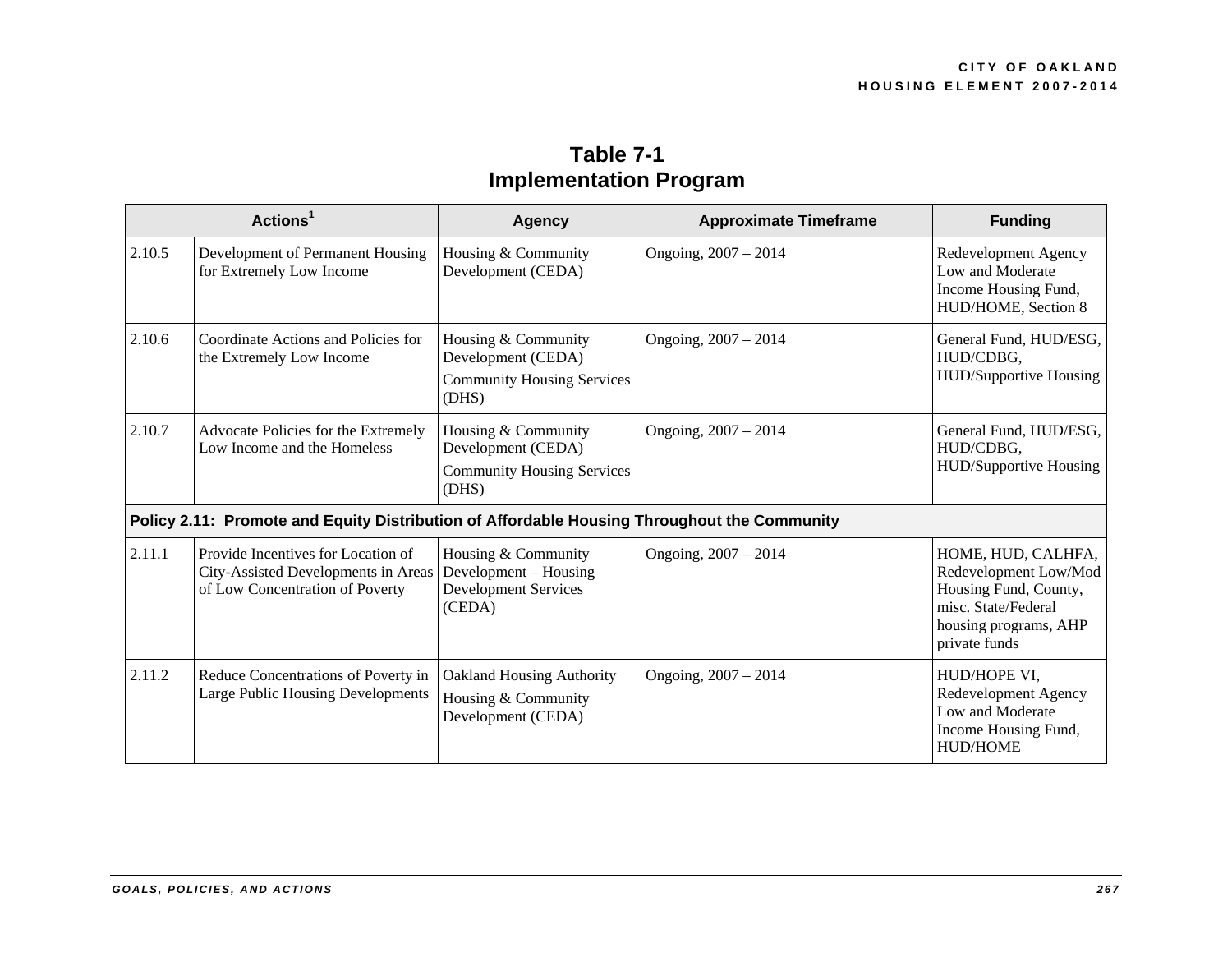|        | Actions <sup>1</sup>                                                                                                            | <b>Agency</b>                             | <b>Approximate Timeframe</b>                                                                                        | <b>Funding</b>     |
|--------|---------------------------------------------------------------------------------------------------------------------------------|-------------------------------------------|---------------------------------------------------------------------------------------------------------------------|--------------------|
| 2.11.3 | Continue to Use Section 8 Vouchers<br>to Assist Very Low Income Families<br>Obtain Housing In a Wider Range of<br>Neighborhoods | Oakland Housing Authority                 | Ongoing, 2007 - 2014-                                                                                               | Section 8 Program  |
|        | Policy 2.12: Affordable Housing Preference for Oakland Residents and Workers                                                    |                                           |                                                                                                                     |                    |
| 2.12.1 | Oakland Resident and Worker<br>Housing Preference Policy<br>Resolution                                                          | Housing & Community<br>Development (CEDA) | Write new policy for adoption during<br>Housing Element planning period 2007-<br>2014.                              |                    |
|        | Goal 3: Remove Constraints to the Availability and Affordability of Housing for All Income Groups                               |                                           |                                                                                                                     |                    |
|        | <b>Policy 3.1: Expedite and Simplify Permit Processes</b>                                                                       |                                           |                                                                                                                     |                    |
| 3.1.1  | <b>Allow Multifamily Housing</b>                                                                                                | Planning & Zoning (CEDA)                  | Ongoing, 2007-2014                                                                                                  | Permit Fees        |
| 3.1.2  | <b>Special Needs Housing</b>                                                                                                    | Planning & Zoning (CEDA)                  | Amend Planning Code within one year of<br>Housing Element adoption and certification<br>by Cal HCD.                 | Permit Fees        |
| 3.1.3  | <b>Discretionary Permits</b>                                                                                                    | Planning & Zoning (CEDA)                  | Amend the Planning Code within one year of Permit Fees<br>Housing Element adoption and certification<br>by Cal HCD. |                    |
| 3.1.4  | "One-Stop" Permit Process                                                                                                       | Planning & Zoning (CEDA)                  | Ongoing, 2007-2014                                                                                                  | Permit Fees        |
| 3.1.5  | Assign Priority to Affordable<br>Housing                                                                                        | Planning & Zoning (CEDA)                  | Ongoing, 2007-2014                                                                                                  | Permit Fees        |
| 3.1.6  | <b>Expedite Environmental Review</b>                                                                                            | Planning & Zoning (CEDA)                  | Ongoing, 2007-2014 (see also Action 1.1.5)                                                                          | Permit Fees        |
| 3.1.7  | <b>Secondary Units</b>                                                                                                          | Planning & Zoning (CEDA)                  | See Action 1.4.1                                                                                                    | <b>Permit Fees</b> |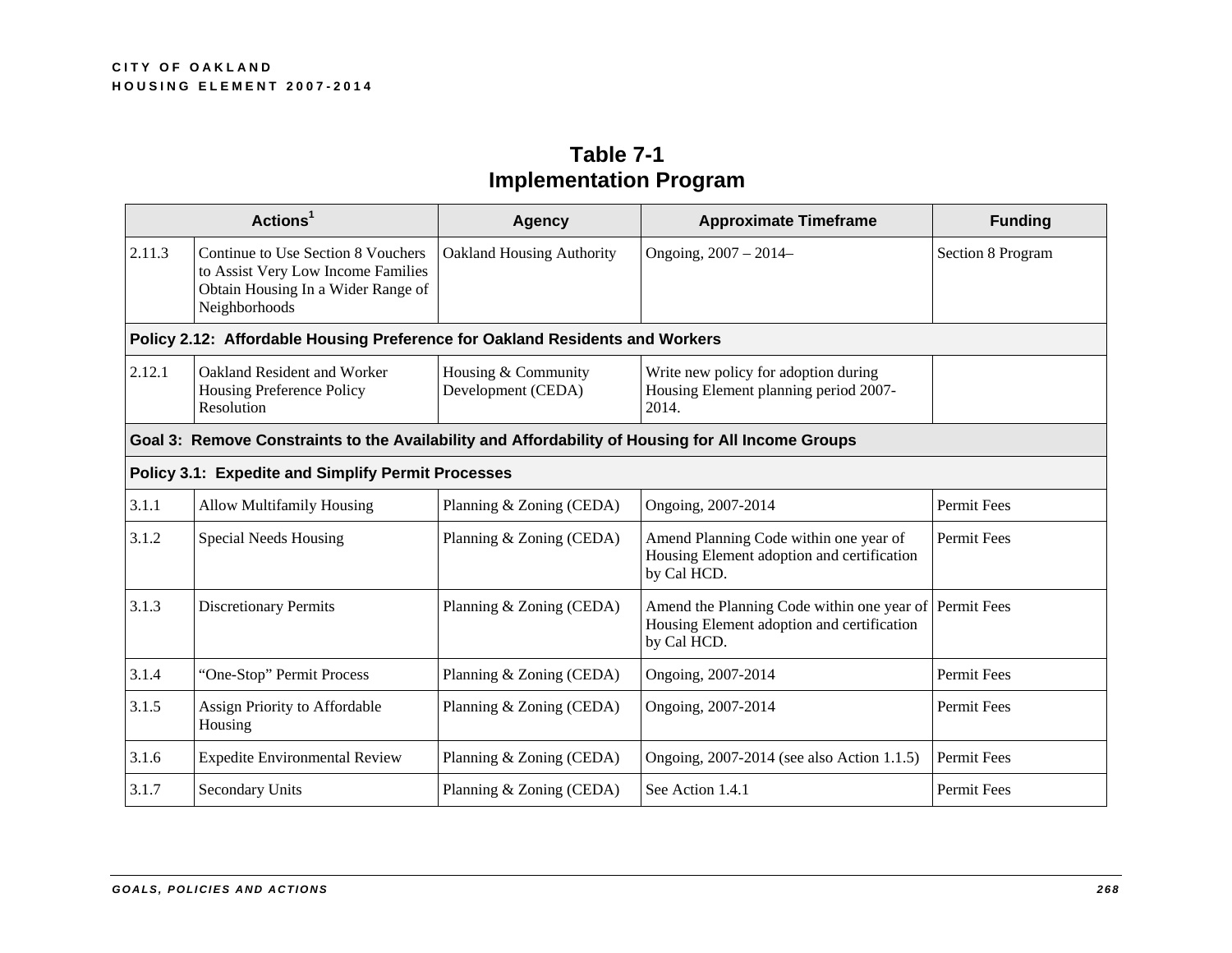|       | Actions <sup>1</sup>                                           | Agency                                    | <b>Approximate Timeframe</b>          | <b>Funding</b>                              |  |
|-------|----------------------------------------------------------------|-------------------------------------------|---------------------------------------|---------------------------------------------|--|
|       | Policy 3.2: Flexible Zoning Standards                          |                                           |                                       |                                             |  |
| 3.2.1 | <b>Alternative Building Code Standards</b>                     | Planning & Zoning (CEDA)                  | Ongoing, -2007-2014                   | Permit Fees                                 |  |
| 3.2.2 | Planned Unit Development Zoning                                | Planning & Zoning (CEDA)                  | Ongoing, 2007-2014                    | <b>Permit Fees</b>                          |  |
| 3.2.3 | <b>Flexible Parking Standards</b>                              | Planning & Zoning (CEDA)                  | 2010                                  | Permit Fees                                 |  |
| 3.2.4 | <b>Flexible Open Space Standards</b>                           | Planning & Zoning (CEDA)                  | 2010                                  | <b>Permit Fees</b>                          |  |
|       | Policy 3.3: Development Fees and Site Improvement Requirements |                                           |                                       |                                             |  |
| 3.3.1 | Project Review Process and<br><b>Development Agreements</b>    | Planning & Zoning (CEDA)                  | Ongoing, 2007-2014                    | <b>Permit Fees</b>                          |  |
| 3.3.2 | Development Fees                                               | Planning & Zoning (CEDA)                  | Ongoing, 2007-2014                    | Permit Fees                                 |  |
|       | Policy 3.4: Intergovernmental Coordination                     |                                           |                                       |                                             |  |
| 3.4.1 | Multiple Agency Reviews                                        | Planning & Zoning (CEDA)                  | Ongoing, 2007-2014                    | Permit Fees                                 |  |
|       | <b>Policy 3.5: Financing Costs</b>                             |                                           |                                       |                                             |  |
| 3.5.1 | Access to Low-Cost Financing for<br>Development                | Housing & Community<br>Development (CEDA) | See Housing Programs Under Goal 2     | See Housing Programs<br><b>Under Goal 2</b> |  |
| 3.5.2 | Access to Low-Cost Financing For<br>Home Purchase              | Housing & Community<br>Development (CEDA) | See Programs 2.2.1 and 2.2.3          | See Programs 2.2.1 and<br>2.2.3             |  |
|       | <b>Policy 3.6: Environmental Constraints</b>                   |                                           |                                       |                                             |  |
| 3.6.1 | Remediation of Soil Contamination                              | Housing & Community<br>Development (CEDA) | Investigate potential funding sources |                                             |  |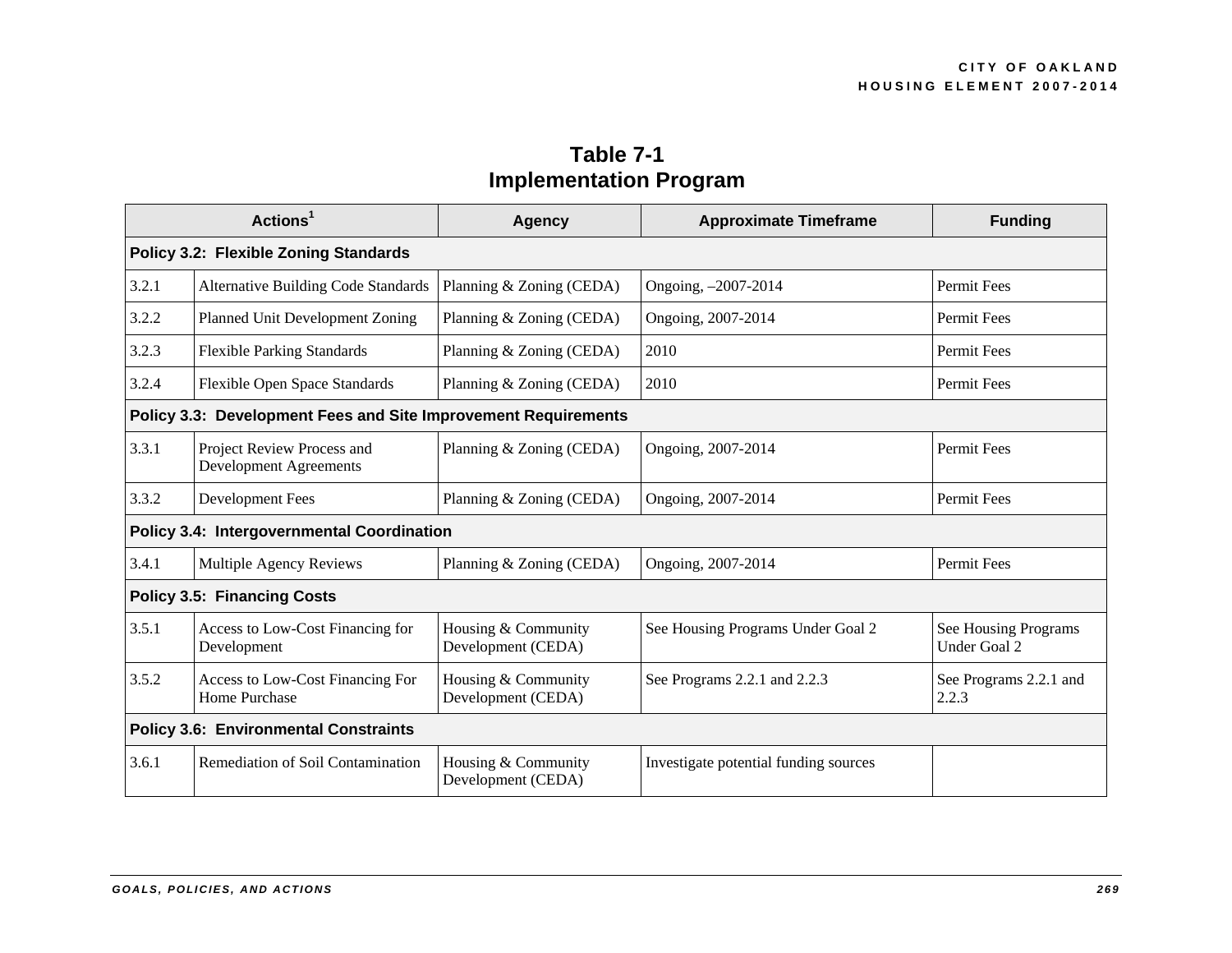|       | Actions <sup>1</sup>                                                            | Agency                                                                      | <b>Approximate Timeframe</b> | <b>Funding</b>                                                                                                       |  |  |
|-------|---------------------------------------------------------------------------------|-----------------------------------------------------------------------------|------------------------------|----------------------------------------------------------------------------------------------------------------------|--|--|
|       | Policy 3.7: Community Outreach and Education                                    |                                                                             |                              |                                                                                                                      |  |  |
| 3.7.1 | <b>Community Outreach Program</b>                                               | Planning & Zoning (CEDA),<br>Housing & Community<br>Development (CEDA)      | Ongoing, 2007 - 2014         | <b>Permit Fees</b>                                                                                                   |  |  |
|       | Goal 4: Conserve and Improve Older Housing and Neighborhoods                    |                                                                             |                              |                                                                                                                      |  |  |
|       | Policy 4.1: Housing Rehabilitation Loan Programs                                |                                                                             |                              |                                                                                                                      |  |  |
| 4.1.1 | Rehabilitation Loan Programs for<br><b>Owner-Occupied Housing</b>               | Housing & Community<br>Development - Residential<br>Lending Services (CEDA) | Ongoing, 2007 - 2014         | CDBG, HOME,<br><b>Redevelopment Housing</b><br>Set-Aside Fund, State<br>Housing Funds (CalHome<br>and HELP Programs) |  |  |
| 4.1.2 | Rehabilitation Loans for Owner-<br>Occupied Buildings With 2 To 4<br>Units      | Housing & Community<br>Development - Residential<br>Lending Services (CEDA) | Ongoing, 2007 - 2014         | CDBG, HOME,<br><b>Redevelopment Housing</b><br>Set-Aside Fund, State<br>Housing Funds (CalHome<br>and HELP Programs) |  |  |
| 4.1.3 | Vacant Housing Acquisition and<br>Rehabilitation Program (West<br>Oakland Only) | Housing & Community<br>Development (CEDA)                                   | Ongoing, 2007 - 2014         | Redevelopment Low/Mod<br><b>Housing Fund</b>                                                                         |  |  |
|       | Policy 4.2: Blight Abatement                                                    |                                                                             |                              |                                                                                                                      |  |  |
| 4.2.1 | <b>Anti-Blight Programs</b>                                                     | <b>Building Services (CEDA)</b>                                             | Ongoing, 2007 - 2014         | Permit Fees; fees/fines<br>charged to property<br>owners, state/federal<br>grants                                    |  |  |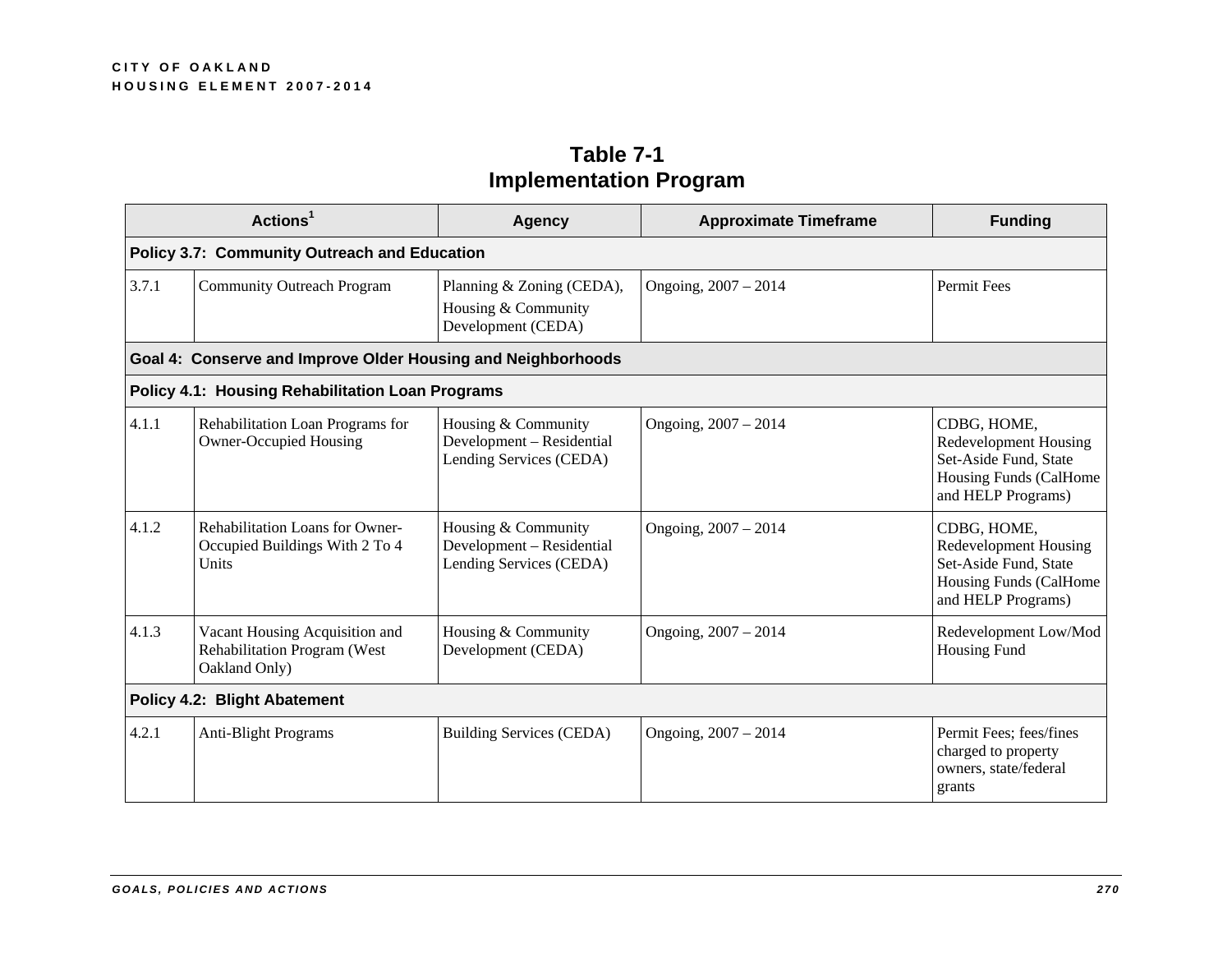| Table 7-1                     |
|-------------------------------|
| <b>Implementation Program</b> |

|       | Actions <sup>1</sup>                                        | <b>Agency</b>                                                                                                                                      | <b>Approximate Timeframe</b>                                                                           | <b>Funding</b>                                                                                                                                                                                                          |
|-------|-------------------------------------------------------------|----------------------------------------------------------------------------------------------------------------------------------------------------|--------------------------------------------------------------------------------------------------------|-------------------------------------------------------------------------------------------------------------------------------------------------------------------------------------------------------------------------|
| 4.2.2 | Housing Code Enforcement                                    | <b>Building Services (CEDA)</b>                                                                                                                    | Ongoing, 2007 - 2014                                                                                   | Permit Fees; Property<br>Liens, Fines                                                                                                                                                                                   |
| 4.2.3 | Problem Properties Program                                  | <b>Building Services (CEDA)</b>                                                                                                                    | Ongoing, 2007 - 2014                                                                                   | Permit Fees                                                                                                                                                                                                             |
| 4.2.4 | Vacant Building Registration<br>Program                     | <b>Building Services (CEDA)</b>                                                                                                                    | Ongoing, 2007 - 2014                                                                                   | Permit Fees                                                                                                                                                                                                             |
| 4.2.5 | Tax Default Foreclosure Sale<br>Program                     | <b>Building Services (CEDA)</b>                                                                                                                    | Ongoing, 2007 - 2014                                                                                   | Permit Fees                                                                                                                                                                                                             |
|       | <b>Policy 4.3: Housing Preservation</b>                     |                                                                                                                                                    |                                                                                                        |                                                                                                                                                                                                                         |
| 4.3.1 | <b>Housing Relocation</b>                                   | Redevelopment - Real Estate<br>Unit (CEDA)                                                                                                         | Ongoing, 2007 - 2014                                                                                   | Varies, depending on<br>funds used for the specific<br>project.                                                                                                                                                         |
| 4.3.2 | Housing Repairs for Seniors and<br>People with Disabilities | Housing & Community<br>Development - Residential<br>Lending Services, CDBG,<br>Programs & Redevelopment-<br>Project Areas: BMSP, CCE,<br>WO (CEDA) | Ongoing, 2007 - 2014                                                                                   | Redevelopment Non-<br>housing Funds and<br>Low/Mod Funds (West<br><b>Oakland Special Housing</b><br>Program only), CDBG<br>funding after $7/1/09$ for<br>city-wide services are<br>contingent upon award of<br>funding. |
| 4.3.3 | Senior Counseling Programs                                  | Housing & Community<br>Development - CDBG<br>Programs (CEDA)                                                                                       | $2007 - 2009$ ; Continued funding contingent<br>upon successful application for the award of<br>funds. | CDBG funding after<br>7/1/09 for city-wide<br>services are contingent<br>upon award of funding.                                                                                                                         |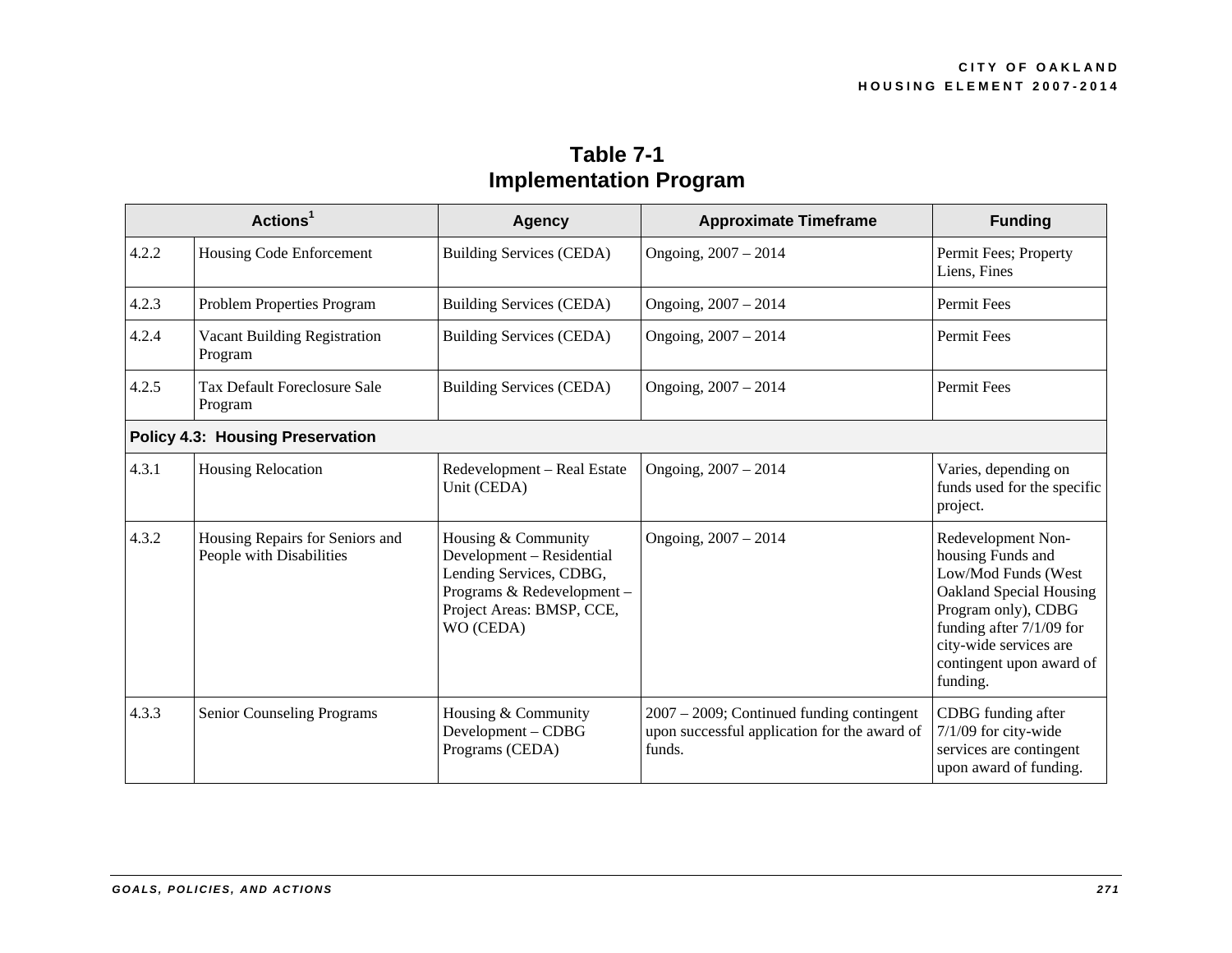| Table 7-1                     |
|-------------------------------|
| <b>Implementation Program</b> |

|       | Actions <sup>1</sup>                                         | <b>Agency</b>                                                                                  | <b>Approximate Timeframe</b>                                                                                                    | <b>Funding</b>                                                                                                                      |  |  |
|-------|--------------------------------------------------------------|------------------------------------------------------------------------------------------------|---------------------------------------------------------------------------------------------------------------------------------|-------------------------------------------------------------------------------------------------------------------------------------|--|--|
| 4.3.4 | <b>Access Improvement Program</b>                            | Housing & Community<br>Development - Residential<br><b>Lending Services</b>                    | Ongoing, 2007 - 2014                                                                                                            | <b>CDBG</b>                                                                                                                         |  |  |
| 4.3.5 | Acquisition and Rehabilitation of<br><b>Foreclosed Homes</b> | Housing & Community<br>Development - Residential<br>Lending Services & CDBG<br>Programs (CEDA) | Ongoing, 2007 - 2014                                                                                                            | HUD Neighborhood<br><b>Stabilization Program</b>                                                                                    |  |  |
| 4.3.6 | Continuing Implementation of Mills<br><b>Act Contracts</b>   | Housing & Community<br>Development - CDBG<br>Programs (CEDA)                                   | Ongoing, 2007 - 2014                                                                                                            | <b>CDBG</b>                                                                                                                         |  |  |
|       | Goal 5: Preserve Affordable Rental Housing                   |                                                                                                |                                                                                                                                 |                                                                                                                                     |  |  |
|       | Policy 5.1: Preservation of At-Risk Housing                  |                                                                                                |                                                                                                                                 |                                                                                                                                     |  |  |
| 5.1.1 | Monitoring and Preservation                                  | Housing & Community<br>Development (CEDA)                                                      | Annual, 2007-2014<br>City will identify projects at highest-risk<br>each year (that could convert within the next<br>24 months) | Redevelopment Low/Mod<br>Housing Fund, HOME                                                                                         |  |  |
| 5.1.2 | <b>Contact With Owners of At-Risk</b><br><b>Buildings</b>    | Housing & Community<br>Development (CEDA)                                                      |                                                                                                                                 | Redevelopment Low/Mod<br>Housing Fund, HOME                                                                                         |  |  |
| 5.1.3 | Financial Assistance for Preservation<br>Projects            | Housing & Community<br>Development (CEDA)                                                      | Ongoing, 2007 - 2014                                                                                                            | <b>Federal Preservation</b><br>Programs (HUD), State<br>Programs, HOME,<br>Redevelopment Housing<br>Set-Aside Funds, Tax<br>Credits |  |  |
| 5.1.4 | Project Based Section 8 Assistance                           | Housing & Community<br>Development (CEDA)                                                      | Ongoing, 2007 - 2014                                                                                                            | Section 8 Program                                                                                                                   |  |  |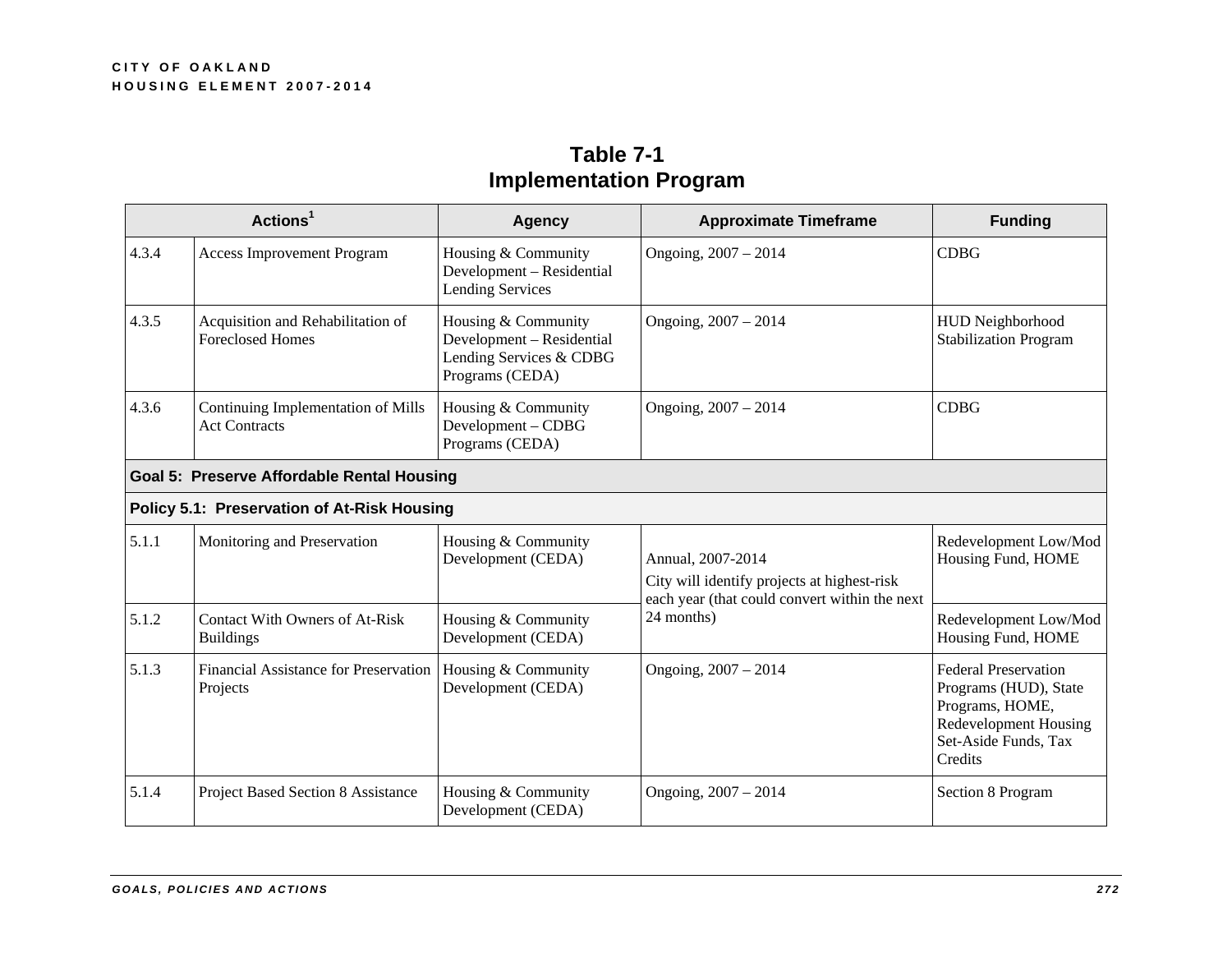| Table 7-1                     |
|-------------------------------|
| <b>Implementation Program</b> |

| Actions <sup>1</sup> |                                                                      | <b>Agency</b>                             | <b>Approximate Timeframe</b> | <b>Funding</b>                                                                                                            |
|----------------------|----------------------------------------------------------------------|-------------------------------------------|------------------------------|---------------------------------------------------------------------------------------------------------------------------|
|                      | Policy 5.2: Support for Assisted Projects with Capital Needs         |                                           |                              |                                                                                                                           |
| 5.2.1                | Advocacy for State and Federal<br>Financing                          | Housing & Community<br>Development (CEDA) | Ongoing, 2007-2014           | General Fund, HOME,<br>Redevelopment Low/Mod<br>Housing Fund                                                              |
| 5.2.2                | Funding for Capital Needs                                            | Housing & Community<br>Development (CEDA) | Ongoing, 2007-2014           | HOME, CDBG,<br>Redevelopment Agency,<br>State housing programs,<br>Tax credits/equity, Private<br>lenders and Foundations |
|                      |                                                                      |                                           |                              | See Action 5.1.3 for<br>additional funding options                                                                        |
|                      | Policy 5.3: Rent Adjustment Program                                  |                                           |                              |                                                                                                                           |
| 5.3.1                | Rent Adjustment Ordinance                                            | Rent Adjustment Board<br>(CEDA)           | Ongoing, 2007-2014           | <b>Registration Fees</b>                                                                                                  |
| 5.3.2                | Just Cause for Eviction Ordinance                                    | Rent Adjustment Board<br>(CEDA)           | Ongoing, 2007-2014           | <b>Registration Fees</b>                                                                                                  |
| 5.3.3                | Ellis Act Protections Ordinance                                      | Rent Adjustment Board<br>(CEDA)           | Ongoing, 2007-2014           | <b>Registration Fees</b>                                                                                                  |
|                      | Policy 5.4: Preservation of Single Room Occupancy Hotels             |                                           |                              |                                                                                                                           |
| 5.4.1                | Project Based Section 8 Assistance                                   | <b>Housing Authority</b>                  | Seek annual funding          | Section 8 Program                                                                                                         |
| 5.4.2                | <b>Residential Hotel</b><br><b>Conversion/Demolition Protections</b> | Housing & Community<br>Development (CEDA) | Ongoing, 2007-2014           | General Fund, Permit<br>Fees, Redevelopment<br>Low/Mod Housing Fund                                                       |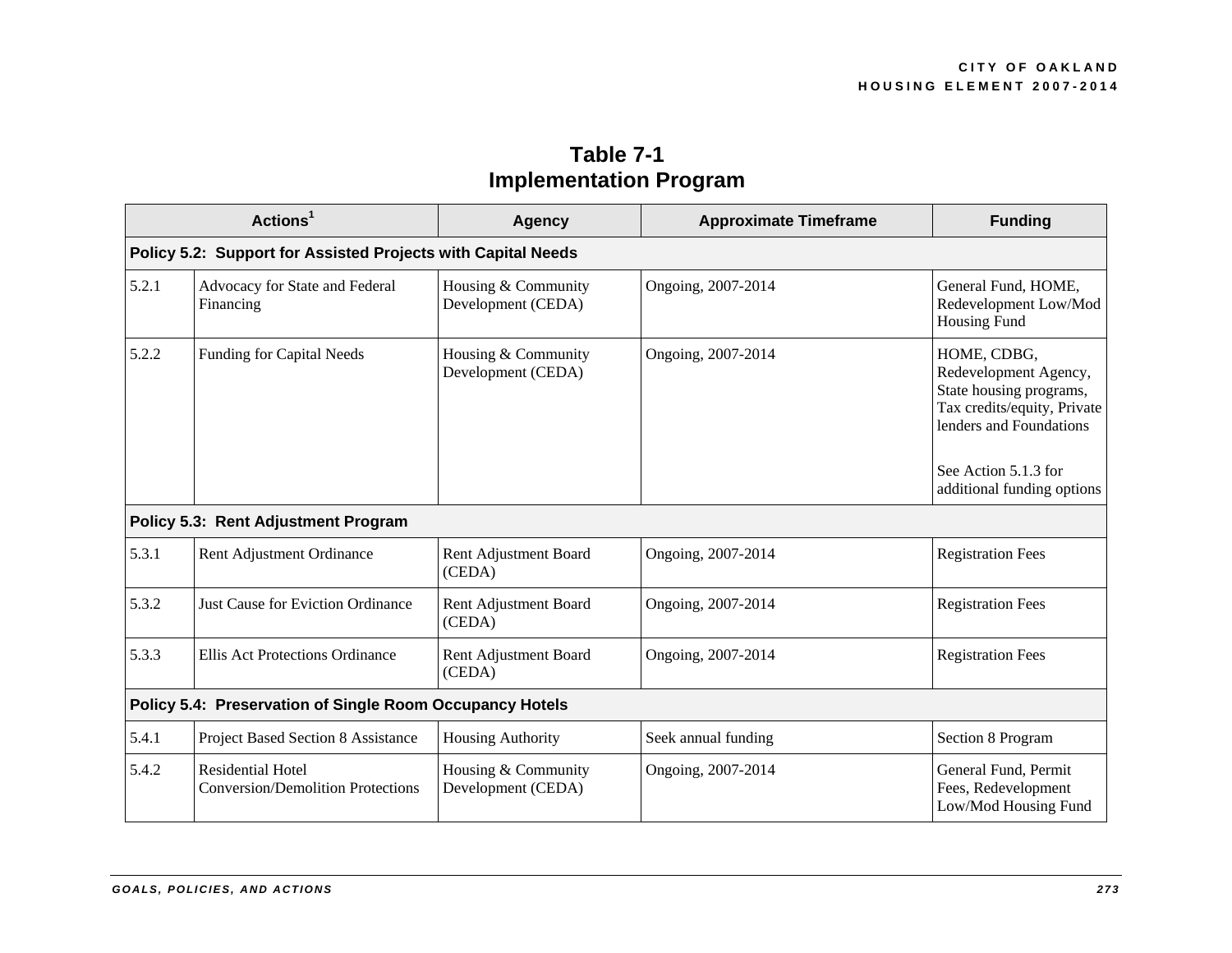|                                         | Actions <sup>1</sup>                                                                 | <b>Agency</b>                                                                 | <b>Approximate Timeframe</b> | <b>Funding</b>                                                                                      |
|-----------------------------------------|--------------------------------------------------------------------------------------|-------------------------------------------------------------------------------|------------------------------|-----------------------------------------------------------------------------------------------------|
|                                         | Policy 5.5: Limitations on Conversion of Residential Property to Non-Residential Use |                                                                               |                              |                                                                                                     |
| 5.5.1                                   | <b>Residential Property Conversion</b><br>Ordinance                                  | Planning & Zoning (CEDA)                                                      | Ongoing, 2007-2014           | Permit Fees                                                                                         |
|                                         | Policy 5.6: Limitations on Conversion of Rental Property to Condominiums             |                                                                               |                              |                                                                                                     |
| 5.6.1                                   | Condominium Conversion Ordinance Planning & Zoning (CEDA)                            |                                                                               | Ongoing, 2007-2014           | Permit Fees                                                                                         |
|                                         | Policy 5.7: Preserve and Improve Existing Oakland Housing Authority-Owned Housing    |                                                                               |                              |                                                                                                     |
| 5.7.1                                   | Redevelopment of Large Public<br><b>Housing Developments</b>                         | <b>Oakland Housing Authority</b><br>Housing & Community<br>Development (CEDA) | Ongoing, 2007-2014           | HUD/HOPE VI,<br>Redevelopment Agency<br>Low and Moderate<br>Income Housing Fund,<br><b>HUD/HOME</b> |
| 5.7.2                                   | Disposition and Rehabilitation of<br>Scattered Site Public Housing                   | <b>Oakland Housing Authority</b><br>Housing & Community<br>Development (CEDA) | Ongoing, 2007-2014           | HUD/HOPE VI,<br>Redevelopment Agency<br>Low and Moderate<br>Income Housing Fund,<br><b>HUD/HOME</b> |
|                                         | <b>Goal 6: Promote Equal Housing Opportunity</b>                                     |                                                                               |                              |                                                                                                     |
| <b>Policy 6.1: Fair Housing Actions</b> |                                                                                      |                                                                               |                              |                                                                                                     |
| 6.1.1                                   | Funding for Fair Housing<br>Organizations                                            | Housing & Community<br>Development - CDBG<br>Programs (CEDA)                  | Ongoing, 2007-2014           | <b>CDBG</b>                                                                                         |
| 6.1.2                                   | Housing Search Assistance for<br>People with Disabilities                            | Housing & Community<br>Development - CDBG<br>Programs (CEDA)                  | Ongoing, 2007-2014           | <b>CDBG</b>                                                                                         |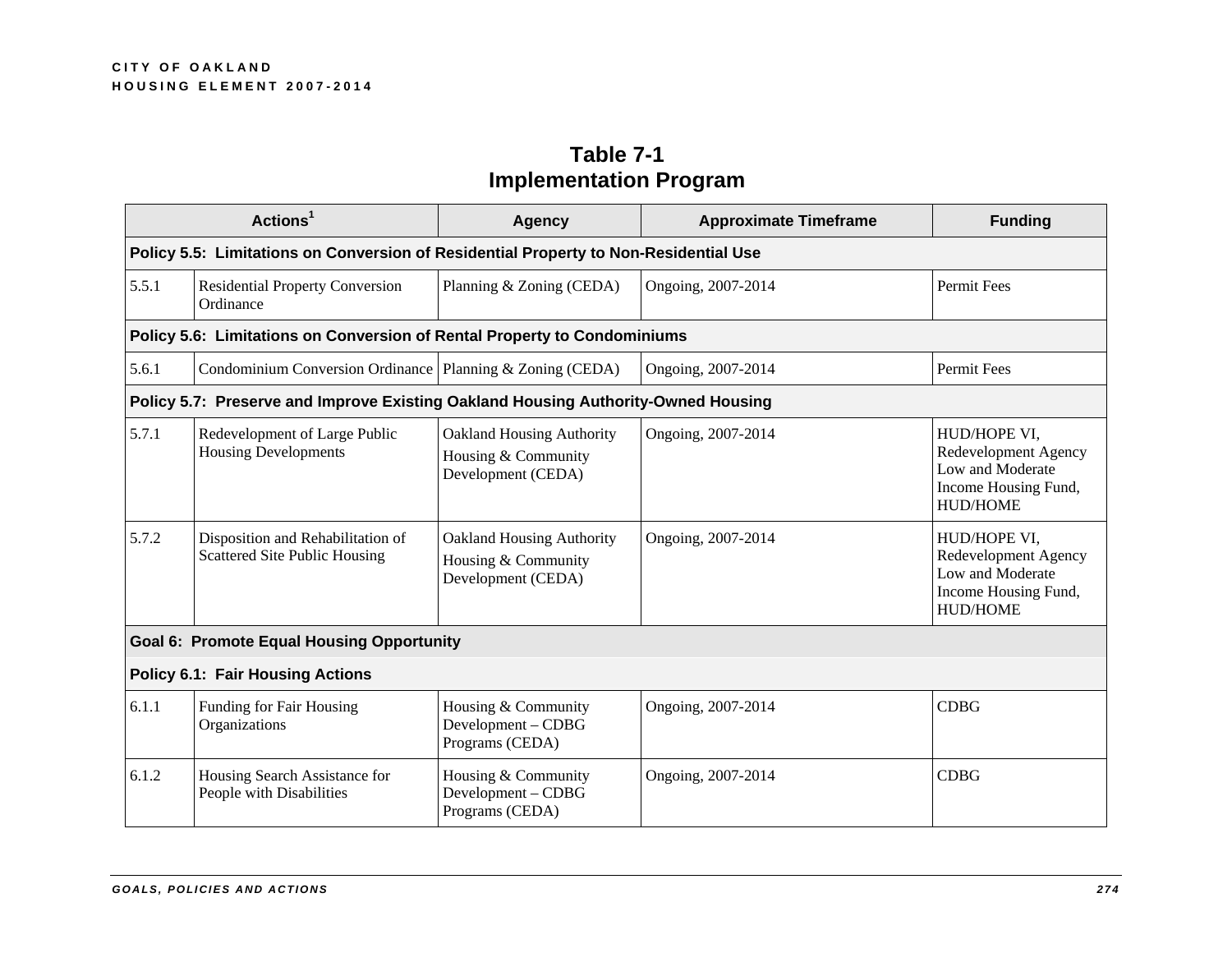| Table 7-1                     |
|-------------------------------|
| <b>Implementation Program</b> |

|       | Actions <sup>1</sup>                                                                                                                                 | <b>Agency</b>                                                                                               | <b>Approximate Timeframe</b>                                                 | <b>Funding</b>      |  |
|-------|------------------------------------------------------------------------------------------------------------------------------------------------------|-------------------------------------------------------------------------------------------------------------|------------------------------------------------------------------------------|---------------------|--|
| 6.1.3 | <b>Affirmative Fair Marketing</b>                                                                                                                    | Housing & Community<br>Development (CEDA)                                                                   | Ongoing, 2007-2014                                                           | CDBG, HOME          |  |
|       | Policy 6.2: Reasonable Accommodations                                                                                                                |                                                                                                             |                                                                              |                     |  |
| 6.2.1 | Incorporate Reasonable<br>Accommodations                                                                                                             | City Manager, Office of ADA<br>Compliance                                                                   | Ongoing, 2007-2014                                                           | General Fund, CDBG  |  |
| 6.2.2 | Develop and publicize written<br>guidelines, to be followed by an<br>ordinance, for granting reasonable<br>accommodation for all planning<br>permits | Zoning Administrator                                                                                        | Within one year of Housing Element<br>adoption and certification by Cal HCD. | <b>Permit Fees</b>  |  |
|       | Policy 6.3: Promote Regional Efforts to Expand Housing Choice                                                                                        |                                                                                                             |                                                                              |                     |  |
| 6.3.1 | Regional Housing Needs Allocation                                                                                                                    | Planning & Zoning (CEDA),<br>Housing & Community<br>Development (CEDA)                                      | Ongoing, 2007-2014                                                           | Permit Fees         |  |
|       | Policy 6.4: Fair Lending                                                                                                                             |                                                                                                             |                                                                              |                     |  |
| 6.4.1 | Community Credit Needs Assessment Housing & Community                                                                                                | Development-<br>Homeownership Programs<br>(CEDA),<br>Financial Services Agency,<br><b>Treasury Division</b> | Ongoing, 2007-2014                                                           | Housing Bond Income |  |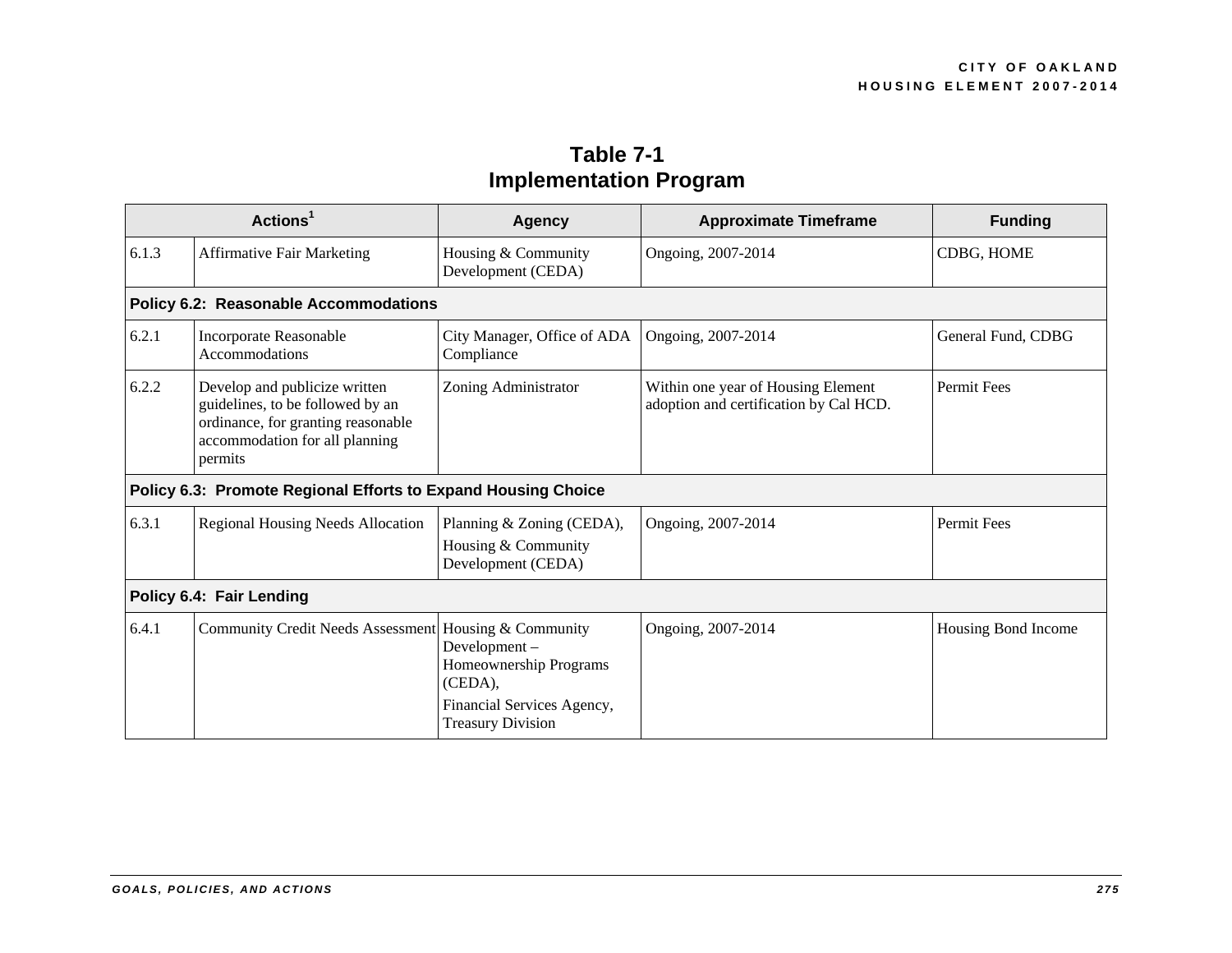| Table 7-1                     |
|-------------------------------|
| <b>Implementation Program</b> |

|       | Actions <sup>1</sup>                                                         | <b>Agency</b>                                                                                                                      | <b>Approximate Timeframe</b> | <b>Funding</b>      |  |
|-------|------------------------------------------------------------------------------|------------------------------------------------------------------------------------------------------------------------------------|------------------------------|---------------------|--|
| 6.4.2 | <b>Community Reinvestment Activities</b>                                     | Housing & Community<br>Development-<br>Homeownership Programs<br>(CEDA),<br>Financial Services Agency,<br><b>Treasury Division</b> | Ongoing, 2007-2014           | Housing Bond Income |  |
| 6.4.3 | <b>Predatory Lending Controls</b>                                            | Housing & Community<br>Development-<br>Homeownership Programs<br>(CEDA),<br>Financial Services Agency,<br><b>Treasury Division</b> | Ongoing, 2007-2014           | Housing Bond Income |  |
|       | Goal 7: Promote Sustainable Development and Sustainable Communities          |                                                                                                                                    |                              |                     |  |
|       | <b>Policy 7.1: Sustainable Residential Development Programs</b>              |                                                                                                                                    |                              |                     |  |
| 7.1.1 | Promote Green Building Design for<br>Private Development                     | Building Services (CEDA)                                                                                                           | Ongoing, 2007-2014           | Permit Fees         |  |
| 7.1.2 | Remove Barriers to Green Building<br>Design for Private Development          | <b>Building Services (CEDA)</b>                                                                                                    | Ongoing, 2007-2014           | <b>Permit Fees</b>  |  |
| 7.1.3 | <b>Consider Requiring Green Building</b><br>Design for Private Development   | <b>Building Services (CEDA)</b>                                                                                                    | 2007-2009                    | Permit Fees         |  |
| 7.1.4 | Require Green Building Design<br>requirements for City-funded<br>Development | <b>Building Services (CEDA)</b>                                                                                                    | Ongoing, 2007-2014           | Permit Fees         |  |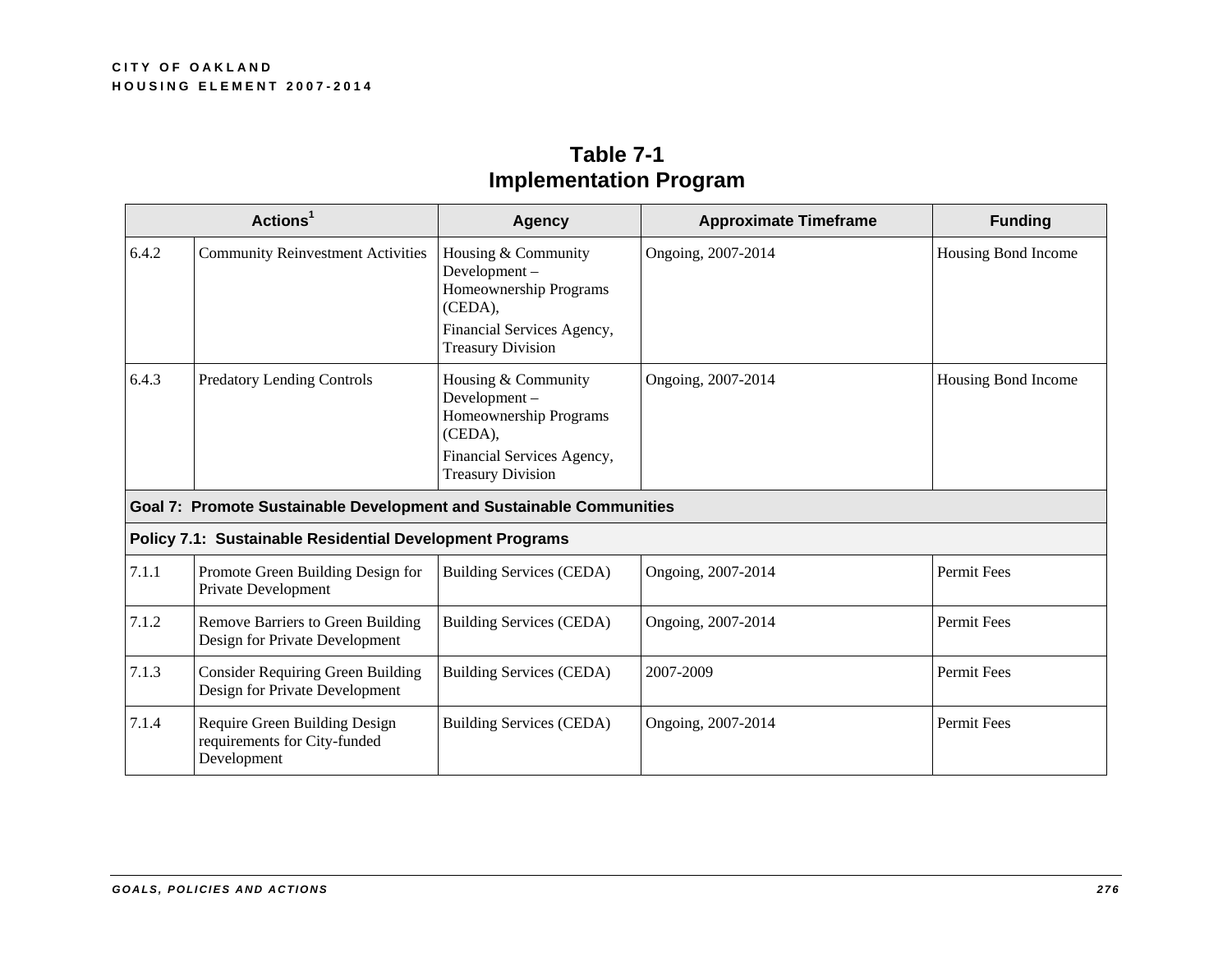| Table 7-1                     |
|-------------------------------|
| <b>Implementation Program</b> |

| Actions <sup>1</sup>                                        |                                             | <b>Agency</b>                                                                                             | <b>Approximate Timeframe</b> | <b>Funding</b>                                                                                |  |  |  |
|-------------------------------------------------------------|---------------------------------------------|-----------------------------------------------------------------------------------------------------------|------------------------------|-----------------------------------------------------------------------------------------------|--|--|--|
| <b>Policy 7.2: Minimize Energy Consumption</b>              |                                             |                                                                                                           |                              |                                                                                               |  |  |  |
| 7.2.1                                                       | Energy and Climate Action Plan              | <b>Environmental Services</b><br>(PWA), with input from all<br>agencies                                   | 2009                         | Bay Area Air Quality<br><b>Management District</b><br><b>Grant and Williams</b><br>Settlement |  |  |  |
| 7.2.2                                                       | <b>Alternative Energy Production</b>        | Planning & Zoning (CEDA)<br><b>Building Services (CEDA)</b><br><b>Environmental Services</b><br>$(PWA)$ , | Ongoing, 2007-2014           | Permit Fees; Williams<br>Settlement                                                           |  |  |  |
| 7.2.3                                                       | <b>Technical Assistance</b>                 | Building Services (CEDA)                                                                                  | Ongoing, 2007-2014           | Permit Fees                                                                                   |  |  |  |
| Policy 7.3: Foster Low-Carbon Emissions and Development     |                                             |                                                                                                           |                              |                                                                                               |  |  |  |
| 7.3.1                                                       | <b>Infill Planning Code Requirements</b>    | Planning & Zoning (CEDA)                                                                                  | Ongoing 2007-2014            | Permit Fees                                                                                   |  |  |  |
| 7.3.2                                                       | <b>Transit Proximity</b>                    | Planning & Zoning (CEDA)                                                                                  | Ongoing 2007-2014            | <b>Permit Fees</b>                                                                            |  |  |  |
| 7.3.3                                                       | Mixed Use Development Incentives            | Planning & Zoning (CEDA)                                                                                  | Ongoing 2007-2014            | Permit Fees                                                                                   |  |  |  |
| 7.3.4                                                       | <b>Transit-Oriented Development</b>         | Planning & Zoning (CEDA)                                                                                  | <b>Ongoing 2007-2014</b>     | Permit Fees                                                                                   |  |  |  |
| 7.3.5                                                       | Implement SB 375 provisions when<br>adopted | Planning & Zoning (CEDA)                                                                                  | Ongoing 2008-2014            | <b>Permit Fees</b>                                                                            |  |  |  |
| Policy 7.4: Minimize Environmental Impacts from New Housing |                                             |                                                                                                           |                              |                                                                                               |  |  |  |
| 7.4.1                                                       | <b>Compact Building Design</b>              | Planning & Zoning (CEDA),<br><b>Building Services (CEDA)</b>                                              | Ongoing, 2007-2014           | Permit Fees                                                                                   |  |  |  |
| 7.4.2                                                       | <b>Water Conservation</b>                   | Planning & Zoning (CEDA),<br><b>Building Services (CEDA)</b>                                              | <b>Ongoing 2007-2014</b>     | Permit Fees                                                                                   |  |  |  |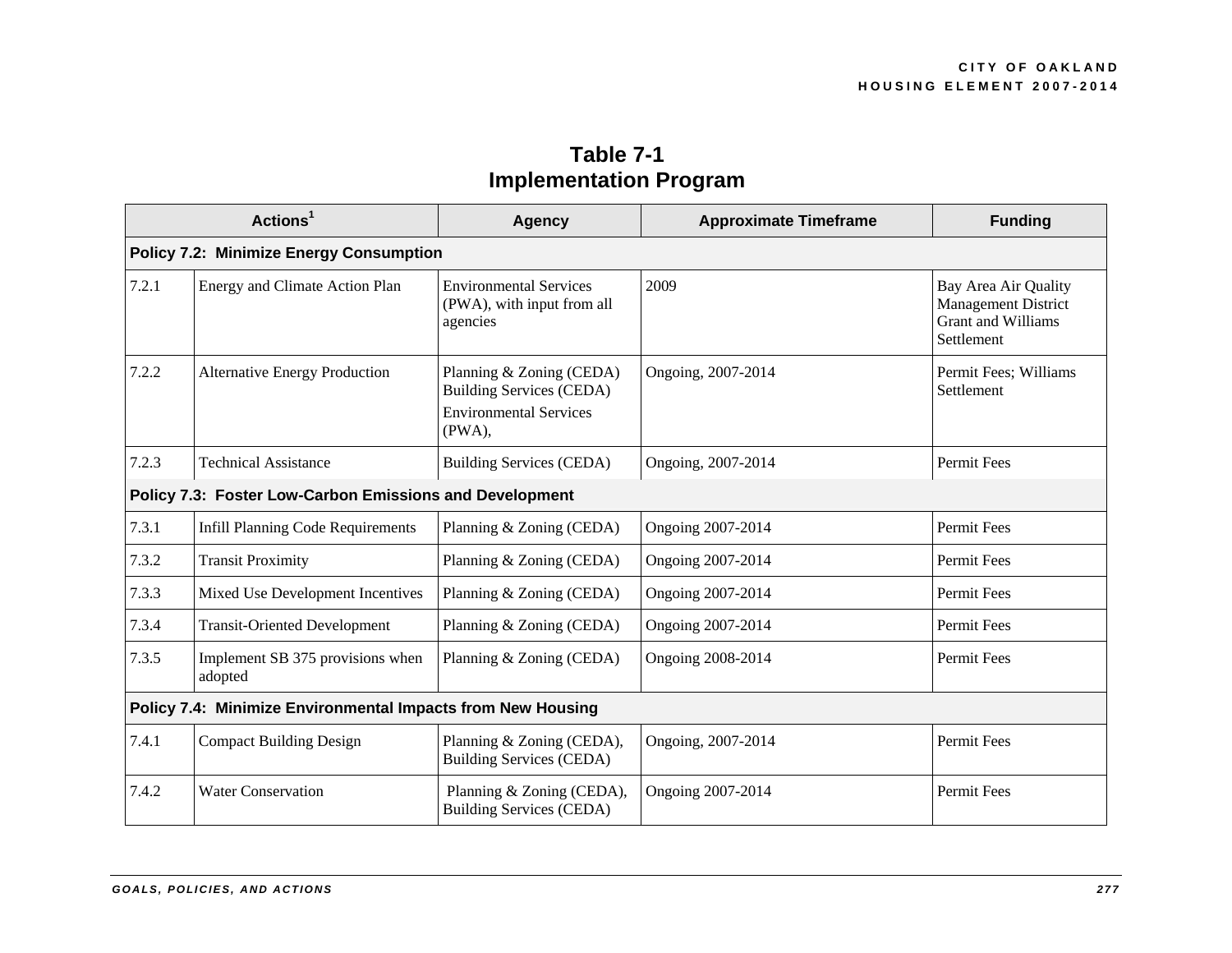| Table 7-1                     |  |  |  |
|-------------------------------|--|--|--|
| <b>Implementation Program</b> |  |  |  |

| Actions <sup>1</sup>                                                       |                                                                                           | <b>Agency</b>                                                | <b>Approximate Timeframe</b> | <b>Funding</b>                  |  |  |  |
|----------------------------------------------------------------------------|-------------------------------------------------------------------------------------------|--------------------------------------------------------------|------------------------------|---------------------------------|--|--|--|
| 7.4.3                                                                      | <b>Waste Reduction</b>                                                                    | Planning & Zoning (CEDA),<br><b>Building Services (CEDA)</b> | Ongoing 2007-2014            | Permit Fees                     |  |  |  |
| 7.4.4                                                                      | Foster Healthy Indoor Air Quality                                                         | Planning & Zoning (CEDA),<br><b>Building Services (CEDA)</b> | Ongoing 2007-2014            | Permit Fees                     |  |  |  |
| 7.4.5                                                                      | Recycled content of Building<br>Materials                                                 | Planning & Zoning (CEDA),<br><b>Building Services (CEDA)</b> | Ongoing 2007-2014            | <b>Permit Fees</b>              |  |  |  |
| 7.4.6                                                                      | Re-Use of Building Materials                                                              | Planning & Zoning (CEDA),<br><b>Building Services (CEDA)</b> | Ongoing, 2007-2014           | Permit Fees                     |  |  |  |
|                                                                            | Policy 7.5: Promote Household Health and Wellness by Conducting Health Impact Assessments |                                                              |                              |                                 |  |  |  |
| 7.5.1                                                                      | Health Impact Assessments and<br><b>Specific Planning Processes</b>                       | Planning & Zoning (CEDA)                                     | Ongoing, 2009-2010           | Permit Fees                     |  |  |  |
| 7.5.2                                                                      | Health Impact Assessments and the<br>City's Standard Conditions of<br>Approval            | Planning & Zoning (CEDA)                                     | Ongoing, 2009                | Permit Fees                     |  |  |  |
| 7.5.3                                                                      | Health Impact Assessments and the<br>Zoning Update                                        | Planning & Zoning (CEDA)                                     | Ongoing, 2009-2010           | Permit Fees                     |  |  |  |
| Goal 8: Increase Public Access to Information through Technology           |                                                                                           |                                                              |                              |                                 |  |  |  |
| <b>Policy 8.1: Implementation an Electronic Document Management System</b> |                                                                                           |                                                              |                              |                                 |  |  |  |
| 8.1.1                                                                      | <b>Document Access</b>                                                                    | All CEDA divisions                                           | By December 2012             | Permit Fees, Service<br>Charges |  |  |  |
| 8.1.2                                                                      | Permit Processes and Code<br>Enforcement                                                  | All CEDA divisions                                           | By December 2012             | Permit Fees, Service<br>Charges |  |  |  |